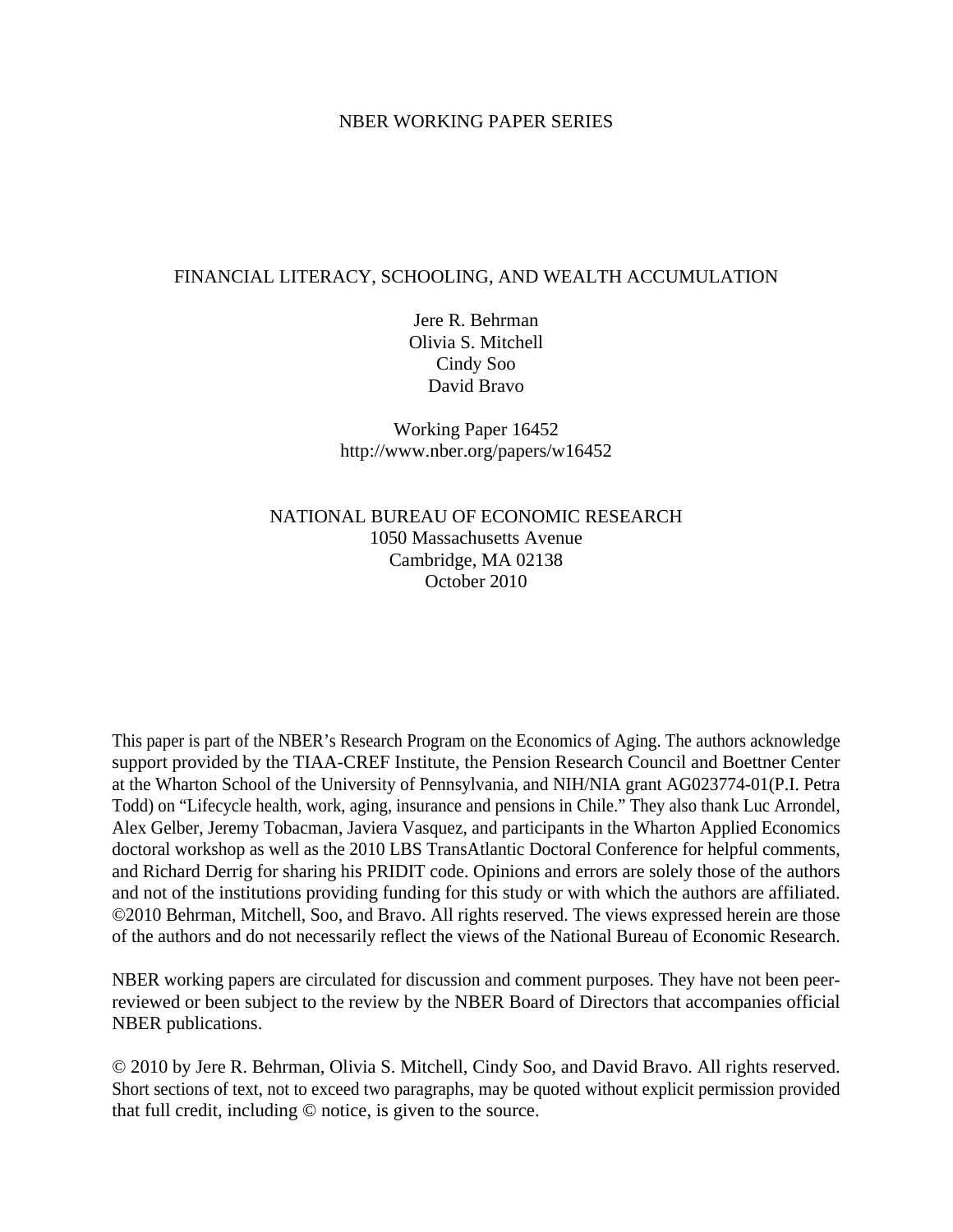Financial Literacy, Schooling, and Wealth Accumulation Jere R. Behrman, Olivia S. Mitchell, Cindy Soo, and David Bravo NBER Working Paper No. 16452 October 2010 JEL No. G14,G23,I21,I3,J14,J24,J26,J32

### **ABSTRACT**

Financial literacy and schooling attainment have been linked to household wealth accumulation. Yet prior findings may be biased due to noisy measures of financial literacy and schooling, as well as unobserved factors such as ability, intelligence, and motivation that could enhance financial literacy and schooling but also directly affect wealth accumulation. We use a new household dataset and an instrumental variables approach to isolate the causal effects of financial literacy and schooling on wealth accumulation. While financial literacy and schooling attainment are both strongly positively associated with wealth outcomes in linear regression models, our approach reveals even stronger and larger effects of financial literacy on wealth. Estimated impacts are substantial enough to suggest that investments in financial literacy could have large positive effects on household wealth accumulation.

Jere R. Behrman University of Pennsylvania jbehrman@econ.upenn.edu

Olivia S. Mitchell University of Pennsylvania Wharton School 3620 Locust Walk, St 3000 SH-DH Philadelphia, PA 19104-6302 and NBER mitchelo@wharton.upenn.edu

Cindy Soo 3620 Locust Walk St 3000 SHDH Dept of Insurance & Risk Management Wharton School, University of Pennsylvania csoo@wharton.upenn.edu

David Bravo Centro de Microdatos Universidad de Chile Diag Paraguay #257, Torre 26 Santiago, Chile dbravo@econ.facea.uchile.cl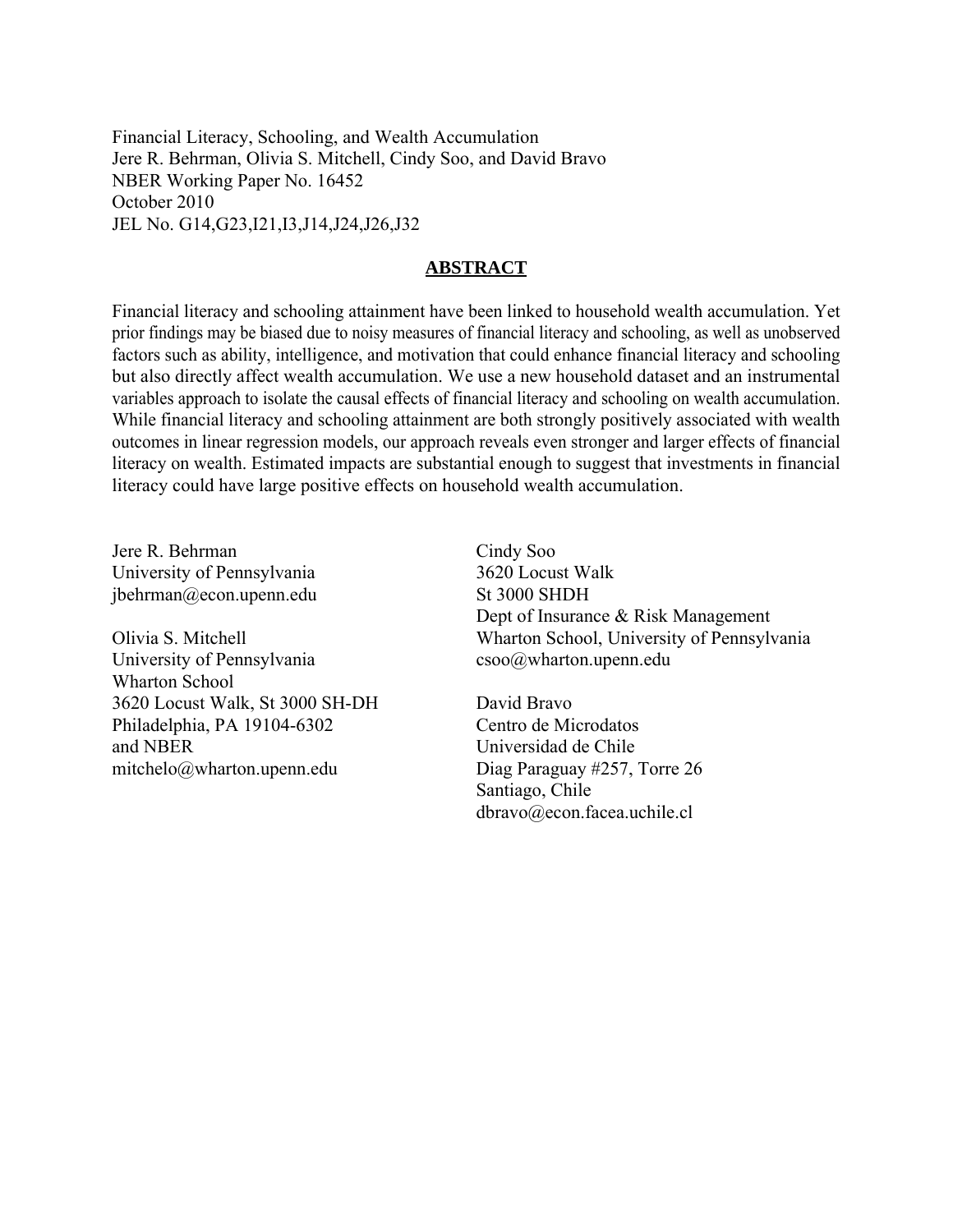### Financial Literacy, Schooling, and Wealth Accumulation

### Jere R. Behrman, Olivia S. Mitchell, Cindy K. Soo, and David Bravo

Traditional economic theory posits that forward-looking individuals maximize expected lifetime utility using economic information to accumulate and then decumulate wealth effectively over their lifetimes. Yet survey evidence reveals that fewer than half of U.S. workers have even attempted to estimate how much money they might need in retirement, and many older adults face significant retirement saving shortfalls (Lusardi and Mitchell 2007a and b; Mitchell and Moore 1998; Scholz, Seshadri, and Khitatrakun 2006). Numerous economic explanations for these phenomena have been suggested including dispersion in discount rates, risk aversion, and credit constraints, but the empirical literature exploring such factors thus far has been unable to account for much of the observed differentials in wealth (Bernheim, Skinner, and Weinberg, 2001; Barsky, Juster, Kimball, and Shapiro, 1997).

The present study seeks to evaluate whether people who find it difficult to understand their financial environment are also less likely to accumulate wealth. Specifically, we examine the links between financial literacy, by which we mean the ability to process economic information and make informed decisions about household finances, and wealth accumulation and pension contributions. Previous studies have reported strong correlations between financial literacy and asset accumulation as well as retirement planning.<sup>1</sup> These findings have prompted policymakers to support efforts to enhance household wealth accumulation and welfare through increasing financial literacy. For instance, the U.S. President's Advisory Council on Financial Literacy recently stated that (PACFL, 2008, np): "While the crisis has many causes, it is undeniable that financial illiteracy is one of the root causes... Sadly, far too many Americans do not have the basic financial skills necessary to develop and maintain a budget, to understand credit, to understand investment vehicles, or to take advantage of our banking system. It is essential to provide basic financial education that allows people to better navigate an economic crisis such as this one." Similarly, the Organization for Economic Cooperation and Development

 $\overline{a}$ 

<sup>&</sup>lt;sup>1</sup> For instance, Hilgert, Hogarth, and Beverley (2003) show that more financially knowledgeable US respondents are also more likely to engage in a wide range of recommended financial practices; Lusardi and Mitchell (2007a, b) find that more financially literate elderly U.S. respondents are also more likely to plan, to succeed in planning, and to invest in complex assets; and Campbell (2006) reports that more educated Swedish households also diversify their portfolios more efficiently. Cole, Sampson, and Zia (2009) find that the financially more literate are more likely to have bank accounts in India and Indonesia.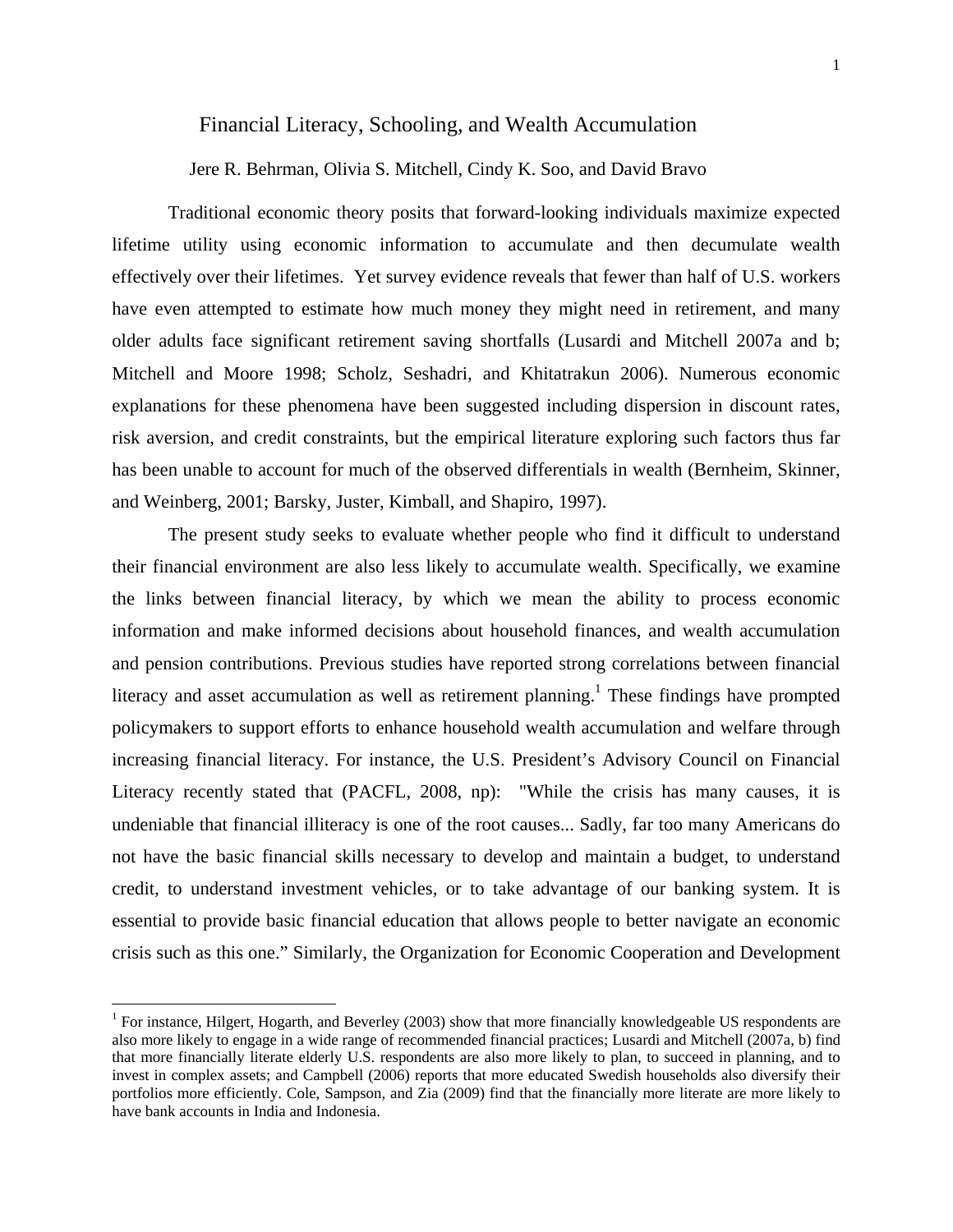(OECD nd) has recently launched a major initiative to "identify individuals who are most in need of financial education and the best ways to improve that education."

Despite these and other enthusiastic endorsements for programs to boost financial literacy, questions have been raised about whether these associations reflect causality (Lusardi and Mitchell, 2008, 2010). For example, individuals who fail to save also may be financially illiterate due to some underlying and usually unobservable factor such as impatience, making it difficult to assess whether boosting financial education would, in fact, enhance household wealth accumulation. Moreover, in simple bivariate associations of financial literacy with wealth, financial literacy might be proxying, in part, for other factors such as schooling attainment. Empirical measures of financial literacy are also likely to have considerable measurement error that, *ceteris paribus,* is likely to bias standard estimates of the impacts of financial literacy towards zero. Instrumental variable (IV) estimates in principle can control for both the unobserved variable and the random measurement error biases, and schooling attainment can be included in the same specification to control for the possibility that financial literacy proxies for schooling. To our knowledge, however, no studies have yet used IV methods to estimate the impact of financial literacy and schooling attainment on wealth, as we do here. $2$ 

In what follows, we draw on a unique microeconomic dataset, the Chilean Social Protection Survey, to explore how financial literacy and schooling attainment influence wealth.<sup>3</sup> This dataset includes extensive information on household wealth as well as individual and household characteristics for a representative sample of prime-age adults, permitting us to evaluate the effects of financial literacy using a richer range of ages and schooling than heretofore available.<sup>4</sup> Using a set of plausibly exogenous instrumental variables that satisfy critical diagnostic tests to isolate the causal effects of financial literacy and schooling attainment

1

 $2^{2}$  Some studies have looked at related issues using IV methods. For instance, Lusardi and Mitchell (2007a) test the possible causal effect of wealth on financial planning using changes in regional housing prices as an instrument for wealth, but they limit their study to older respondents in the U.S. Health and Retirement Study and do not consider the possible impact of financial literacy on wealth as we do in this study. Bernheim, Garrett, and Maki (2001), Cole and Shastry (2009), and Lusardi and Mitchell (2009) investigate how changes in U.S. schooling laws and state mandates requiring schools to offer financial literacy relate to financial market participation, but these studies do not focus on wealth accumulation as we do here. Ameriks, Caplin, and Leahy (2003) explore instruments for planning by U.S. respondents but they are silent on the role of financial literacy.

<sup>&</sup>lt;sup>3</sup> The Social Protection Survey is described at

www.microdatos.cl/interior\_areasMT.php?id\_s=2&id\_ss=2&id\_proy=1

<sup>&</sup>lt;sup>4</sup> Ameriks et al. (2003) examine highly-educated TIAA-CREF survey participants; Lusardi and Mitchell (2007a) use Health and Retirement Study respondents over age 50. In contrast, the dataset we use below is a nationally representative sample of men age 24-65 and women age 24-60.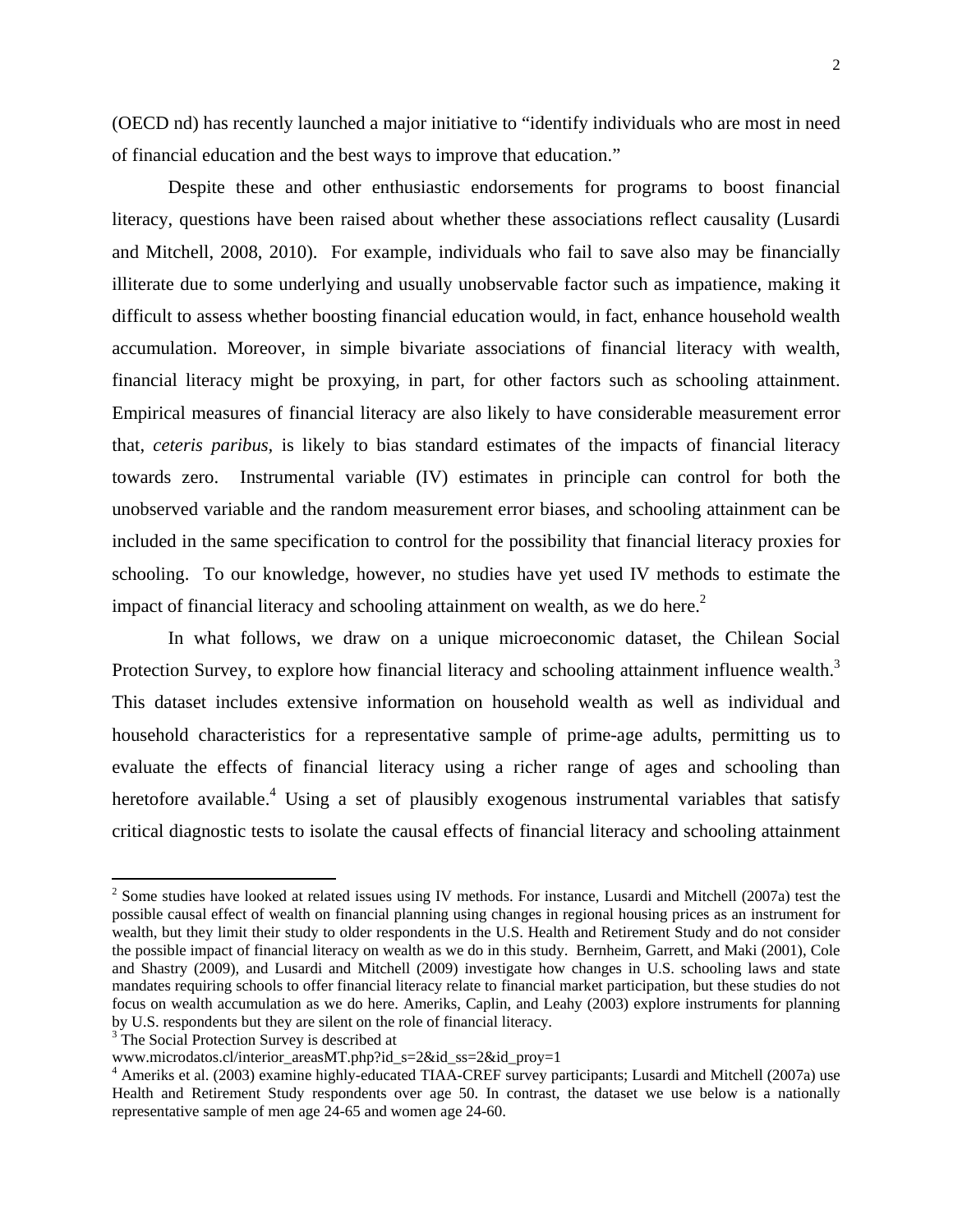on wealth, we show that both financial literacy and schooling attainment are positively associated with wealth outcomes. Moreover, our IV estimates indicate even stronger effects of financial literacy on wealth than suggested by OLS models, while the opposite is true for schooling in linear specifications; interactive specifications imply that both schooling and financial literacy have significant positive effects.

Our results are relevant for financial educational policy in that we find that improved financial literacy can make a significant difference for financial behavior, even after controlling for schooling. This rigorous analysis of the impact of financial literacy on wealth accumulation should be useful in informing governments and their policy advisers around the world, as they consider new initiatives for financial education.<sup>5</sup>

### **Empirical Framework**

 $\overline{a}$ 

 Several prior studies have shown that financial literacy and schooling are significantly correlated with positive financial behavior, but few have controlled for (usually) unobserved factors such as risk aversion, self-esteem, innate ability, intelligence, and motivation that may shape the relationship between financial literacy and financial behaviors. <sup>6</sup> For this reason, it is difficult to conclude, based on the scientific evidence, that improvements in financial literacy actually enhance financial planning and saving, or whether, instead, wealth and financial literacy are both the result of some other unobserved factors. For this reason, analyses that do not control for such unobserved factors may be vulnerable to biases in the estimated effects of schooling and financial literacy on financial wellbeing. Moreover, empirical indicators of schooling and financial literacy are noisy measures, and as is well-known, random measurement error in rightside variables tends to bias their coefficient estimates towards zero. Estimates of noise-to-signal ratios for schooling attainment are often about 10 percent (Ashenfelter and Krueger 1994; Behrman, Rosenzweig, and Taubman 1994), producing a bias towards zero of almost that magnitude. Measures of financial literacy are likely subject to greater measurement errors, and

 $<sup>5</sup>$  For instance the World Bank and the Russian Federation have recently announced a multi-million dollar, multi-</sup> year collaborative to improve financial literacy in low- and middle-income countries (see

http://web.worldbank.org/WBSITE/EXTERNAL/TOPICS/EXTEDUCATION/0,,contentMDK:21936796~menuPK:2643854~pa gePK:64020865~piPK:149114~theSitePK:282386,00.html)<br><sup>6</sup> Both Lusardi (2003) and Ameriks et al. (2003) use IV strategies, but they focus on financial planning rather than

financial literacy.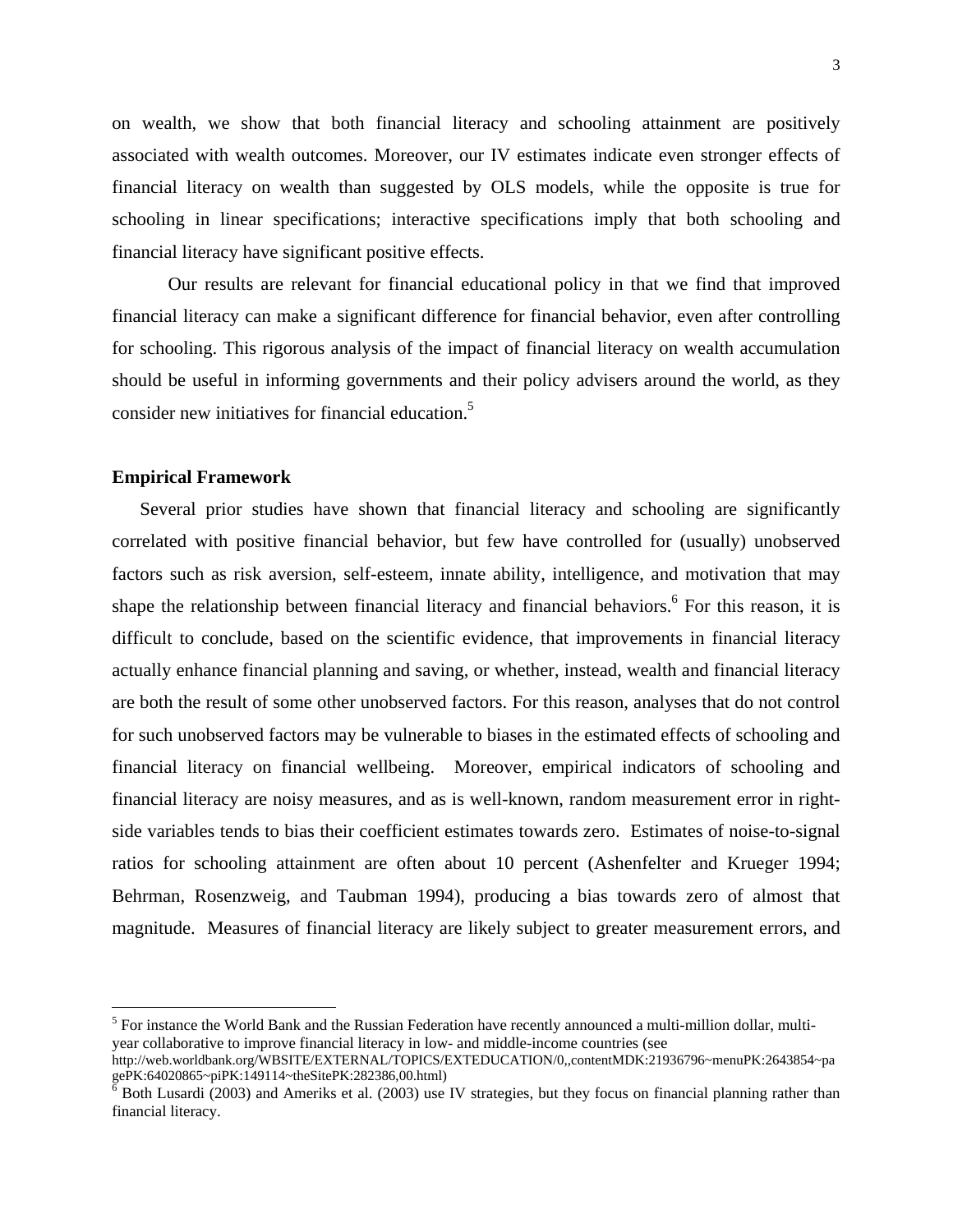thus, greater biases. Instrumental variable estimates are one way to eliminate the attenuation bias towards zero due to measurement error.

Our goal is to assess whether wealth accruals could be enhanced with greater financial literacy and schooling. Suppose the true relationship between financial literacy, schooling, and wealth could be described for the *ith* person as:

$$
W_i = \beta_0 + \beta_1 FL_i + \beta_2 S_i + \beta_3 FL_i * S_i + \beta_4 C_i + \beta_5 E_i + \varepsilon_i
$$
 (1)

where wealth  $W_i$  depends linearly on financial literacy  $FL_i$ , schooling  $S_i$ , their interaction  $FL_i * S_i$ , other observed individual characteristics *Ci*, unobserved individual characteristics *Ei,* and unobserved random shocks  $\varepsilon_i$ . We include in relation (1) both linear terms in  $FL_i$  and  $S_i$  and their interaction. We include the interaction because it is possible that the effects of financial literacy *FL* depend on the level of schooling *Si* and *vice versa*. This coefficient of this interaction term may be positive if financial literacy  $FL_i$  and schooling  $S_i$  are complements and reinforce each other or negative if they are substitutes in determination of wealth accumulation. Below we consider three variants of relation (1):

(1a) only linear terms, $^7$ 

 $\overline{a}$ 

- (1b) both the linear and interaction terms, and
- (1c) only the interaction term.

 Equation (1) posits that there are no other endogenous variables beyond financial literacy and schooling that directly determine wealth. For example, the time one devotes to schoolwork and how that time is divided between arithmetic and other topics might affect wealth, but our assumption is that such effects are indirect via financial literacy and schooling. Likewise, there could be other behavioral channels through which *FLi* and *Si* affect *Wi*. For instance, part of the effects on wealth may work through choosing to contribute more to pensions, or by increasing understanding of business news and market predictions. Estimating equation (1) does not illuminate such possibilities, though formulations similar to equation (1) but using some saving pathway as the dependent variable could illuminate the roles of  $FL_i$  and  $S_i$  in determining the relevant mechanism. In what follows, we offer analysis of two such pathways, the density of pension contributions and whether the individual attempted to calculate money needed for retirement.

 $7$  We also consider two sub-variants of the linear case with only financial literacy or only schooling.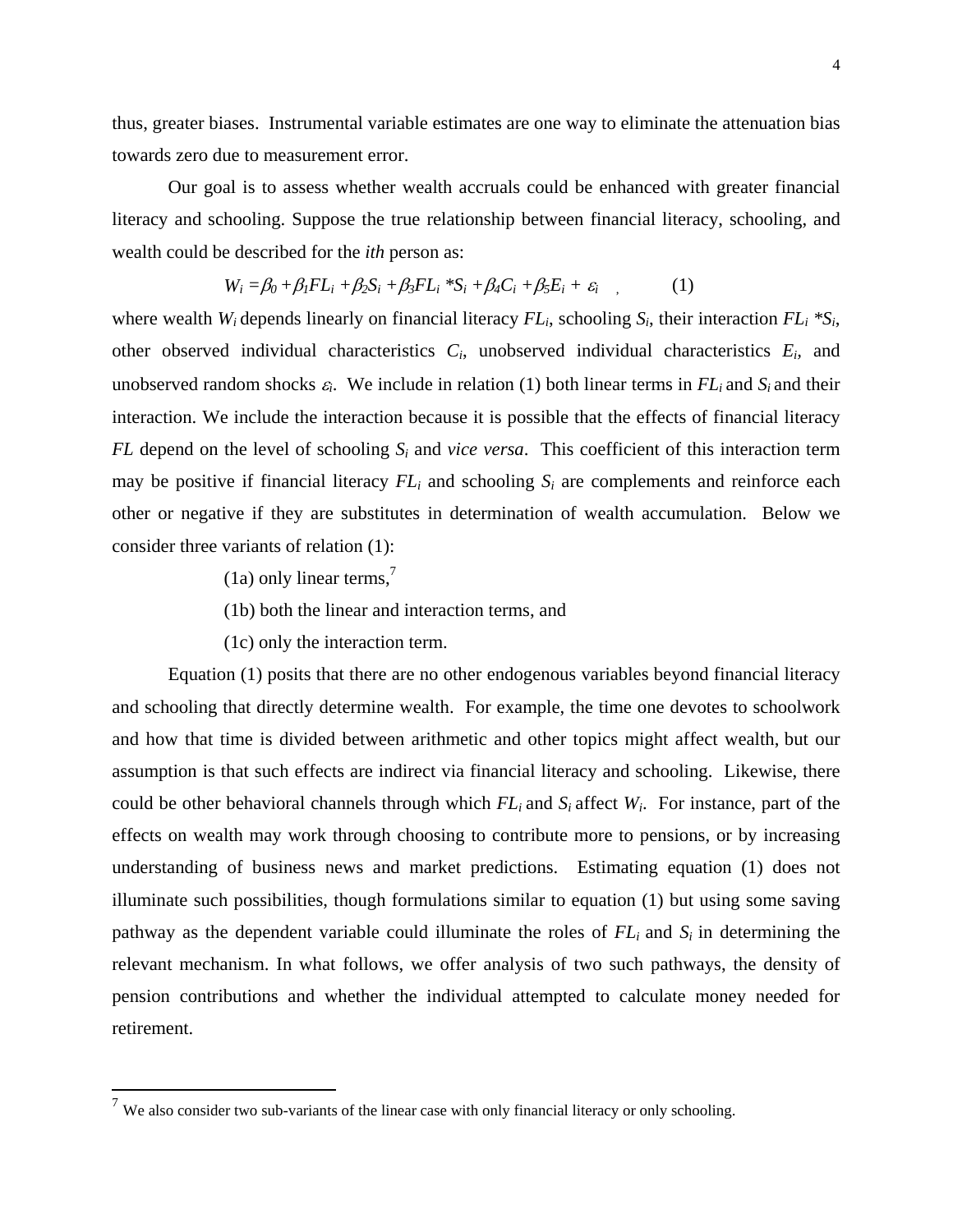We further posit that financial literacy and schooling are determined by observed personal characteristics  $C_i^*$  (that may overlap with  $C_i$ ), some factors in  $C^*$  and  $X_i$  that affect learning and schooling but do not directly affect *Wi* , unobserved individual characteristics *Ei*, and error terms  $u_i$  and  $v_i$ :<sup>8</sup>

$$
FL_i = \eta_0 + \eta_1 C_i^* + \eta_2 X_i + \eta_3 E_i + u_i \tag{2}
$$

$$
S_i = \alpha_0 + \alpha_1 C_i^* + \alpha_2 X_i + \alpha_3 E_i + v_i \tag{3}
$$

In general, for consistent estimates of the coefficients of interest, ordinary least squares (OLS) regression requires that the covariance between the disturbance terms in equations (1) and (2) and (1) and (3) be zero: that is, there can be no unobserved factors that are correlated with financial literacy or schooling but also affect the outcome of interest *Wi.* Nevertheless, the unobserved individual factors vector  $E_i$  appears in the compound disturbance terms for all relations, implying that OLS estimates are likely to suffer from omitted variable bias. The direction of the bias depends on whether the true values of  $\beta_5$  and  $\eta_3$  (and similarly, of  $\beta_5$  and  $\alpha_3$ ) have the same or the opposite signs. For example, if the unobserved factor is ability that positively affects financial literacy and also directly positively affects wealth, both  $\beta_5$  and  $\eta_3$  are positive and OLS estimates of  $\beta_l$  are biased upward, overestimating the magnitude and significance of financial literacy as a determinant of wealth. Conversely, if some unobserved factor such as innate caution produced greater investment in financial literacy, but *ceteris paribus* reduced wealth due to too great caution in investment behavior, OLS estimates of  $\beta_l$  are biased downward, underestimating the magnitude and significance of financial literacy as a determinant of wealth accumulation. In addition to the possibility of such omitted variable biases, financial literacy and schooling measures are potentially subject to measurement error as noted above, which would tend to bias OLS estimates towards zero.

1

 $8$  We also could include another equation parallel to (2) and (3) for the interaction, but since the points made here for the case in which  $FL_i$  and  $S_i$  enter in equation (1a) only linearly carry over to the case with the interaction, we limit this discussion to the simpler case in which they only enter linearly. We have written equations (2) and (3) as if *FLi* and  $S_i$  have the same determinants except for  $u_i$  and  $v_i$ , which are likely to be correlated (perhaps perfectly correlated). This is the usual setup in household models if decisions regarding  $FL_i$  and  $S_i$  are made at the same time – in principle, all concurrent decisions are made in light of all the variables that determine household behaviors – though, of course, the coefficients could differ and some may not be significantly different from zero. If decisions are made at different times, the right-side determinants in equations (2) and (3) may differ; for example, some expectations that determine the earlier decision could be replaced by realized outcomes that occurred prior to the later decision. Our microeconomic dataset, like most, does not permit empirical representations of such possibilities.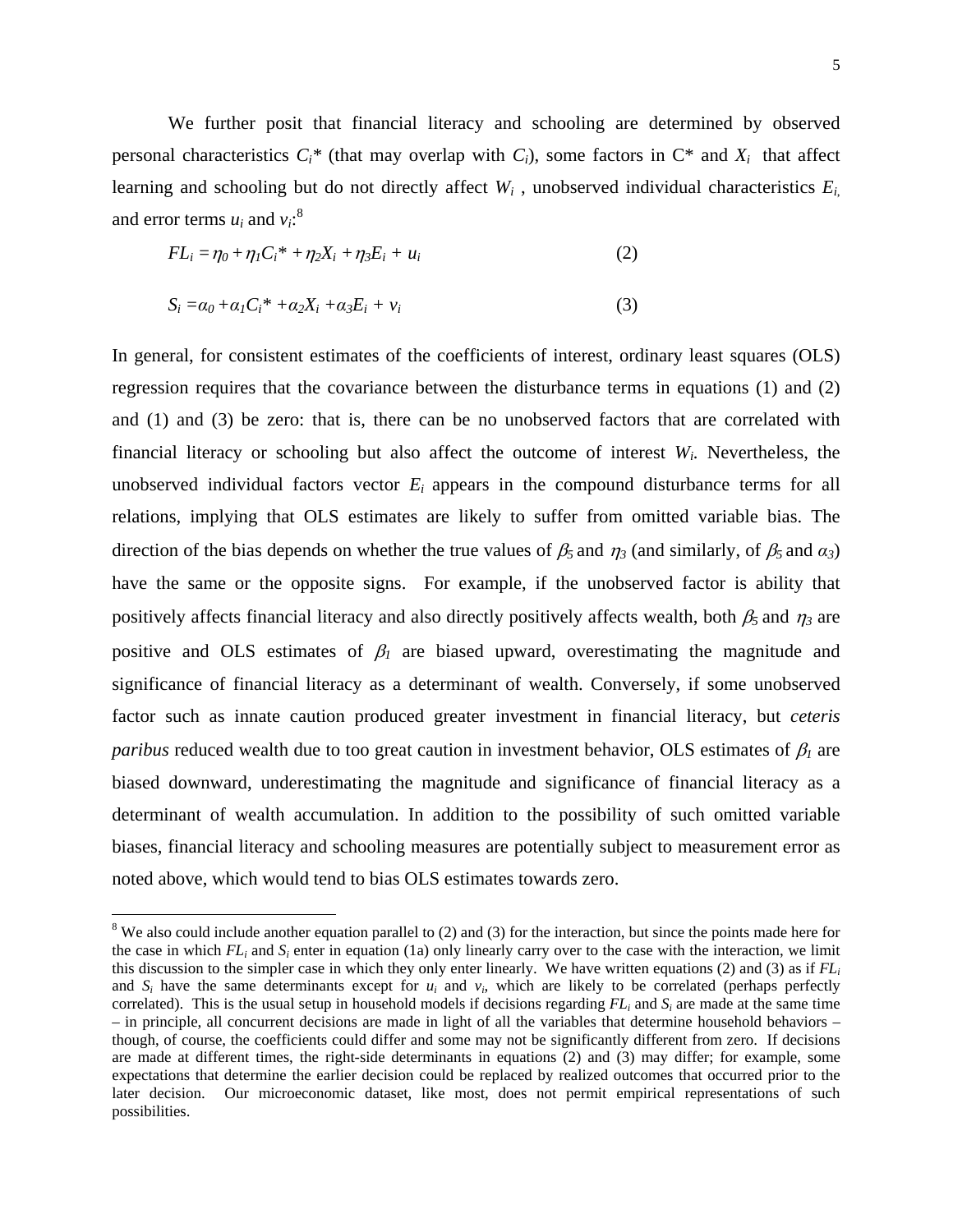A similar point holds with regard to estimates that include *only*  $FL_i$  or only  $S_i$  – one at at a time – if the true relation is actually equation (1a) with both entering linearly. Equations (2) and (3) show that it is highly likely that  $FL_i$  and  $S_i$  are correlated because their determinants are basically the same.<sup>10</sup> Accordingly, if the true relation is equation (1a) with both  $FL_i$  and  $S_i$ entering linearly but analysts include *either FLi or Si*, the coefficient estimate for the included variable is biased because it is correlated with the excluded factor.

To handle this problem, we use an IV approach with robust standard errors to estimate the three variants of equation (1) in light of (2) and (3), seeking to isolate the causal effects of financial literacy and schooling, and to control for random measurement errors. Good instruments are ones that are sufficiently correlated with financial literacy *FLi* and with schooling  $S_i$ , but that are independent of unobserved effects in equation (1) determining wealth. The  $X_i$ vector and elements of the  $C_i^*$  vector excluded from  $C_i$  in equations (2) and (3) refer to such instruments. For the IV estimation, we begin by estimating the "first stage" determinants of financial literacy and schooling in (2) and (3); next we use these estimates to predict financial literacy and schooling and employ them in the "second stage" estimate of equation (1). Note that with the above assumptions, predicted financial literacy and predicted schooling are independent of the compound error term in (1). Therefore, if equation (1) is the true relation, the IV or twostage least squares procedure leads to consistent estimates of  $\beta_1$  and  $\beta_2$ .

In what follows, we utilize a set of plausible instruments and diagnostic tests to determine whether our instruments are (a) sufficiently strong (using F tests for excluded instruments, Angrist-Pische multivariate F tests for excluded instruments, and the Kleibergen-Paap weak identification tests), and (b) independent of the second-stage compound disturbance term  $(\beta_4 E_i +$  $\epsilon_i$ ) using the Hansen J statistic overidentification test.<sup>11</sup> Our candidate instruments, on which we elaborate below, include (1) age-related factors such as governmental policies and

 $\overline{a}$ 

<sup>&</sup>lt;sup>9</sup> Some other endogenous variable  $Y_i$  might also be included in equation (1) but our maintained hypothesis for our estimates, as in other instrumental variable estimates, if that this is not the case.

 $10$  It is possible but highly unlikely in such household models that the coefficients of the variables in equations (2) and (3) differ so that financial literacy and schooling are orthogonal.

 $11$  There recently has been what Stock (2010) calls a "transformation" in econometric tools for making inferences, including development of some of the diagnostic tools that we use here(see Stock (2010) and the references therein). As is well-known, the J statistic only tests the overidentifying restrictions, not the exogeneity of all the first-stage instruments (e.g., Stock and Watson 2007, Wooldridge 2002). As also is well known (e.g. Wooldridge 2002), the failure to reject the null in overidentification tests may be because the test has low power for detecting the endogeneity of some of the instruments. As discussed below, however, in our case, the overidentification test does have power to reject a number of candidate instruments.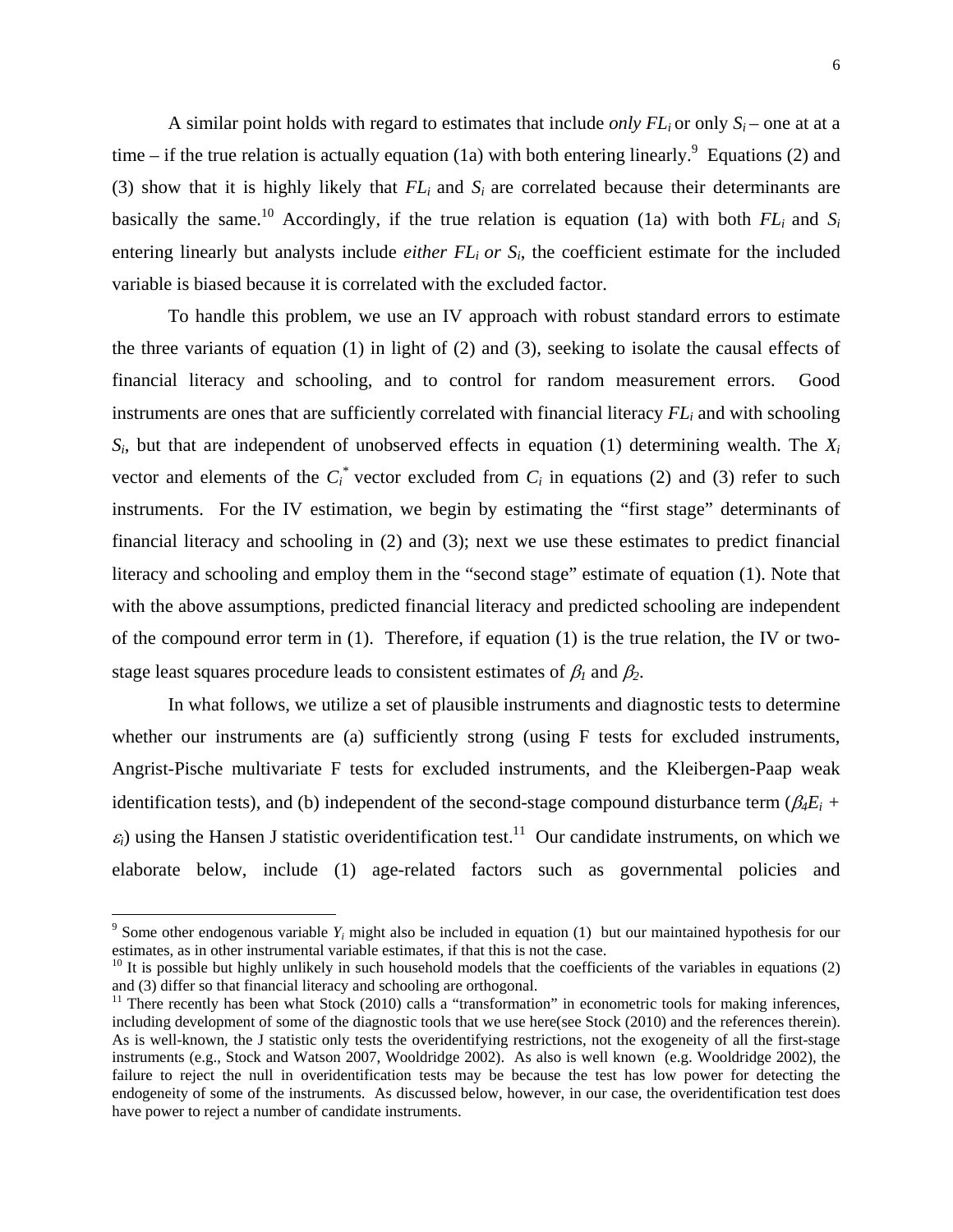macroeconomic conditions, (2) family background, and (3) personality traits. We find that many of these candidates are good by conventional criteria. Nevertheless, some are insufficiently strong predictors of the endogenous *FLi* and *Si* right-side variables, and some are not independent of the second-stage disturbance term. Therefore, arguably, this latter group should be included as controls in the second-stage relation (i.e., in the vector  $C_i$  in relation 1).

### **Data and Descriptive Statistics**

 $\overline{a}$ 

Our primary data source is the Social Protection Survey (Encuesta de Protecion Social, EPS) administered by us in collaboration with the Microdata Center of the University of Chile (Arenas et al., 2008; Bravo et al. 2004, 2006, 2010). This survey is comparable to the U.S. Health and Retirement Study (HRS) that provides a nationally-representative stratified random survey on respondents over the age of 50, covering, *inter alia,* their wealth, schooling, financial literacy, work history, childhood background, and selected personality traits. In contrast to the HRS, however, the EPS covers all adults, not just respondents over age 50. In what follows, we limit our attention to 13,054 prime-age respondents surveyed in 2006, namely men age 24-65 and women age 24-60 (since in Chile the legal retirement age is 60 for women but 65 years for men). As noted below, we also have linked these data to some information on policies, markets and macroeconomic conditions at critical junctures in respondents' lives.

Wealth and Pension Contribution Outcomes:Our outcomes of interest are components of net wealth, drawing on four EPS measures summarized in Table 1 (wealth in US\$2006):

 *Pension wealth* averages \$38,600 or 54 percent of total net wealth, though with considerable variance across respondents and about a quarter (25 percent) of respondents have zero pension wealth. In 1981, the Chilean government terminated the old insolvent pay-as-you-go retirement system and replaced it with a national, mandatory defined-contribution scheme known as the AFP system (Mitchell, Todd, and Bravo, 2008). This reform required all new formal sector employees to contribute at least 10 percent of their salaries to one of several licensed defined contribution pension funds.<sup>12</sup> We believe that pension wealth is likely to be relatively accurately

 $12$  Those who started working prior to 1980 could elect to join the new scheme or remain covered by the previous system.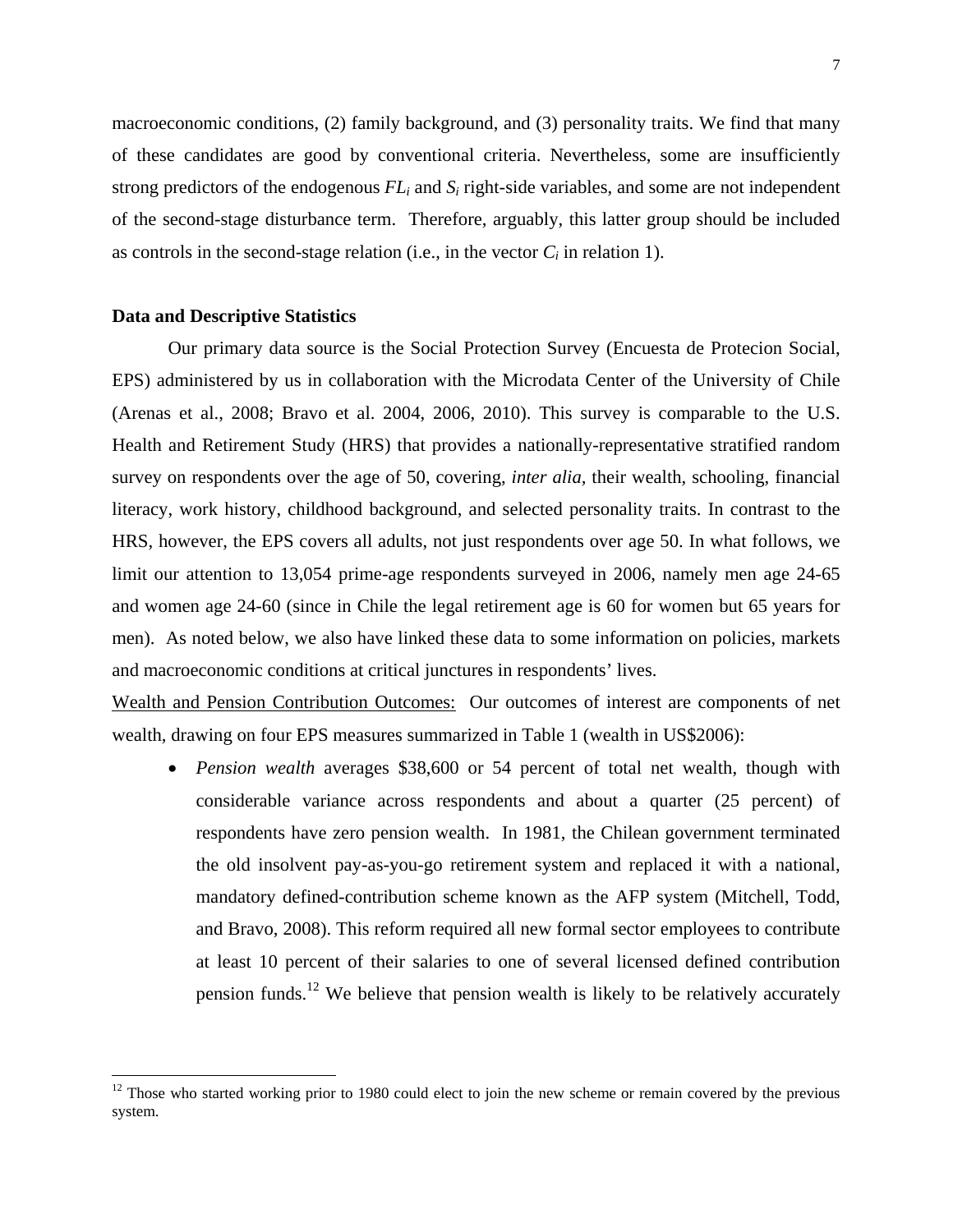reported in Chile because respondents receive annual statements from the government summarizing their defined contribution pension system accruals.

- *Net housing wealth* averages \$22,100 or 31 percent of total wealth, again with considerable variance across respondents (though with a standard deviation only about half as large as for pension wealth despite a greater range); about a quarter (26 percent) of respondents report none and 1 percent report negative net housing wealth. We calculate net housing wealth based on self-reported data on market values (either for sale or for rent) minus estimated mortgage debt. Our measure of housing wealth is probably noisier than our measure of pension wealth and some of the other wealth components.
- *Other net wealth* averages \$10,600 or 15 percent of total net wealth, with greater variance across respondents than either pension or housing wealth but again about a quarter (25 percent) of respondents report zero and more (31 percent) report negative values. We calculated other net wealth by summing self-reported business wealth, agricultural assets, other real estate assets, and financial investments and subtracting all forms of household debt. This other net wealth measure probably also is a noisier than the measure of pension wealth.
- *Total net wealth* averages \$71,500, with greater variance and greater range than the other wealth measures just described. Total net wealth is the sum of the three components above.

### *Table 1 here*

In addition to these wealth measures, we also explore two possible channels via which financial literacy and schooling might affect particularly pension wealth. The first is the "*density of pension contributions*." This concept refers to the fraction of months each individual contributed to the pension system, from age 18 to the survey date, and therefore is indicative of how attached the worker is to the pension saving system. We derive this measure by tracking respondent self-reports of the number of months they worked in covered jobs over time and contributed to a pension fund, compared to the number of months when they could have contributed. On average respondents report that they contributed to their pension almost half the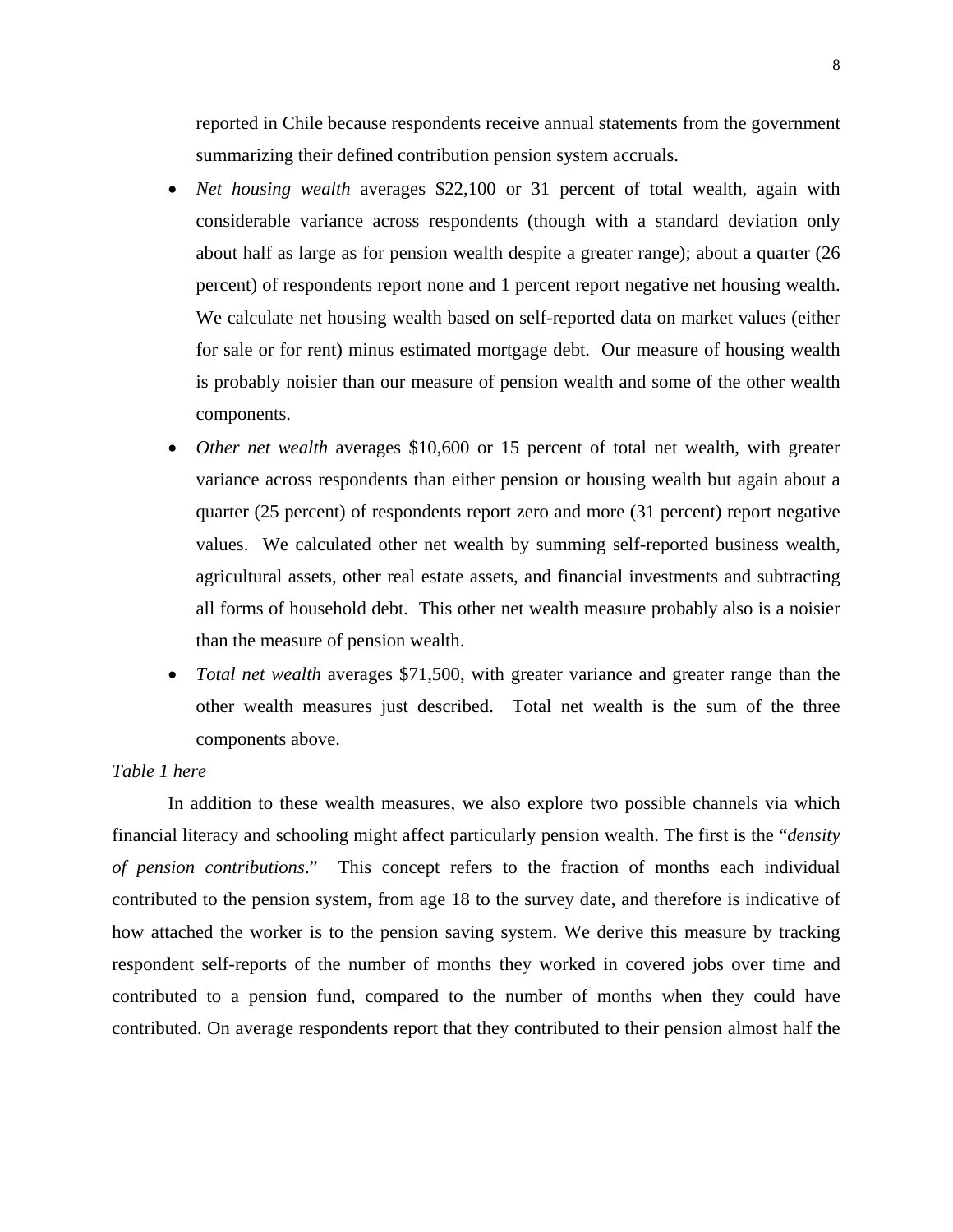time they were eligible to do so, though there is again wide dispersion over the sample.<sup>13</sup> About 10 percent of individuals contributed all of the available time, while 17 percent report they never contributed. The second channel that we explore is a retirement planning indicator of whether the individual has attempted to calculate the money he or she needs for retirement. The survey question for this retirement planning variable is as follows:

*Have you attempted to calculate the money needed in order to retire? [yes/no]* 

We create a dummy indicator in which 1 indicates a yes response, and 0 represents a negative response.

Explanatory Variables: Schooling and Financial Literacy: Our key explanatory variables are schooling attainment and financial literacy. *Schooling attainment* is measured in a fairly conventional manner (e.g., Bravo, Mukhopadhyay, and Todd 2010), with primary school referring to grades 1-8, secondary school to grades 9-13, and post-secondary school to grades beyond that, to a maximum of 20. The average schooling attainment in our sample (see Table 2) is 10.4 grades, with a standard deviation of 3.9 grades. Only about one percent of the respondents have no schooling, and about the same fraction has the maximum of 20 years.

## *Table 2 here.*

 $\overline{a}$ 

*Financial literacy* is measured using a rich set of 12 questions. The first three 'core' questions cover basic economics and finance including an understanding of risk and simple interest; the second more 'sophisticated' set of three pertains to more elaborate financial concepts; and a third set of six covers knowledge of retirement system rules including the legal retirement age and how to calculate AFP pension benefits.

The "core" first three financial literacy queries were developed and implemented in the HRS (Lusardi and Mitchell, 2007c); they have also been adopted by several other international surveys. They are as follows:

- *If the chance of catching an illness is 10 percent, how many people out of 1000 would get the illness?*
- *If 5 people share winning lottery tickets and the total prize is 2 Million pesos, how much would each receive?*
- *Assume that you have \$100 in a savings account and the interest rate you earn on this money is 2 percent a year. If you keep this money in the account for 5 years, how much would you have after 5 years? [more than \$120, exactly \$120, less than \$120]*

 $13$  Our density estimates conform to those reported in Arenas et al. (2008).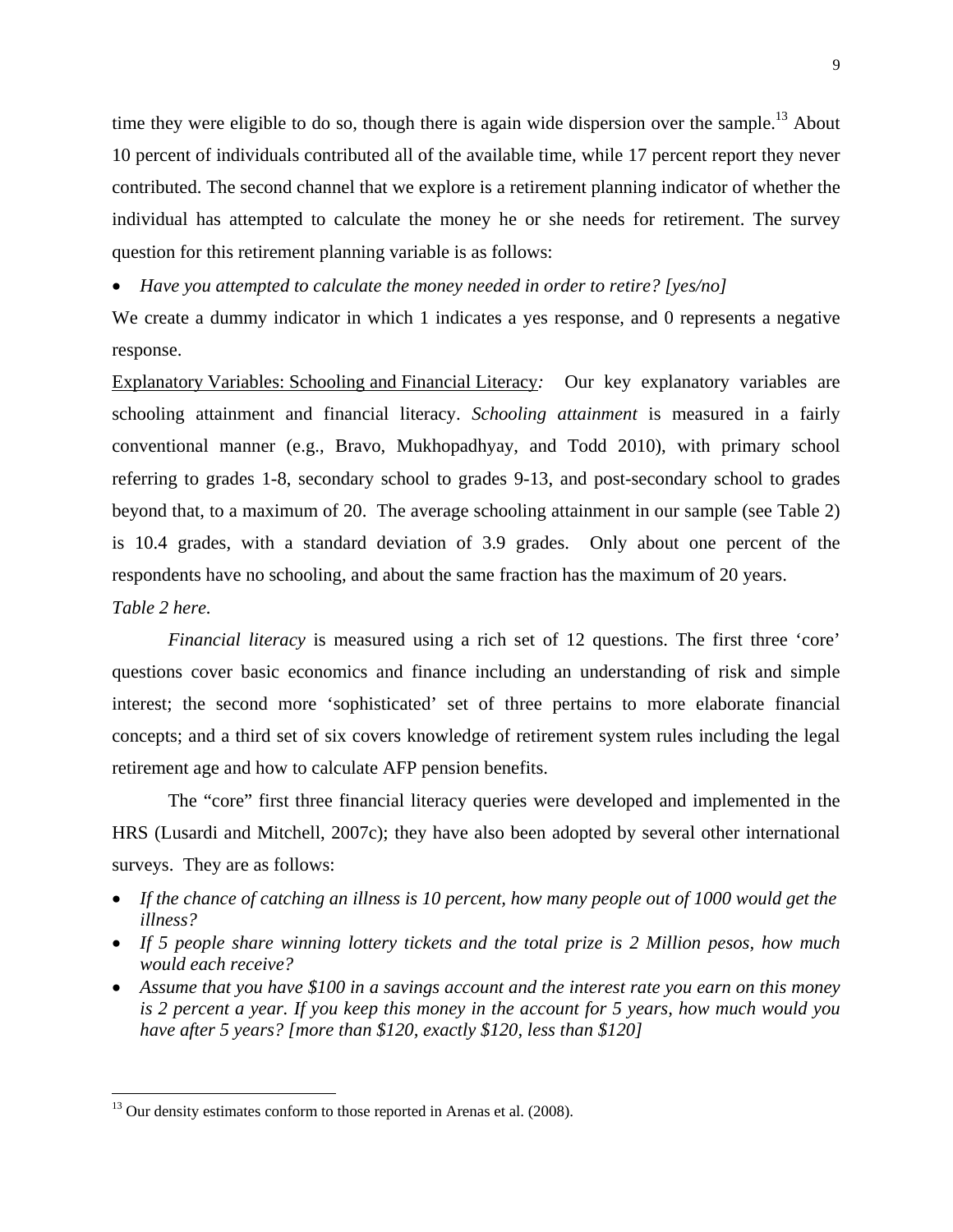The second more sophisticated set of three questions has also been fielded in a special HRS module (Lusardi and Mitchell, 2009) intending to measure more complex concepts such as compound interest, inflation, and risk diversification. The specific questions are:

- *Assume that you have \$200 in a savings account, and the interest rate that you earn on these savings is 10 percent a year. How much would you have in the account after 2 years? [exact number]*
- *Assume that you have \$100 in a savings account and the interest rate that you earn on these savings is 1 percent a year. Inflation is 2 percent a year. After one year, if you withdraw the money from the savings account you could buy more/less/the same?*
- *T/F: Buying shares in one company is less risky than buying shares from many different companies with the same money.*

The third set of questions is specific to the EPS, and it touches on some of the key aspects of the Chilean retirement system focusing on the mandatory contribution rate, the legal retirement age for women and men, how pension benefits are computed in the defined contribution system, whether people are aware of the government's welfare benefit for the elderly, and whether people know they can contribute to the Voluntary Pension system even when they are not in covered-sector jobs. The specific wording of these questions is:

- *Do you know what percentage of income is (has been or would be) deducted monthly for pension system contributions? [yes/no]*
- *Do you know the legal retirement age for women? [60]*
- *Do you know the legal retirement age for men? [65]*

 $\overline{a}$ 

- *Do you know how to calculate pensions in the AFP? [yes, by balance of individual account and other elements such as age of retirement]*
- *Do you know there is a minimum state guaranteed old age pension for people aged 65 and over? [yes/no]*
- Have you heard of the Voluntary Pension Savings system introduced in 2002? [yes/no]

Table 3 lists all 12 financial literacy questions along with a summary of how the individuals in our sample answered them. As is clear from Column 1, only half of the respondents knew the correct answer to the core questions (1-3), and fewer knew the sophisticated financial literacy questions (4-6). While people did score relatively well on the risk diversification question, they could have been guessing as only a true/false response was required.14 Patterns are more variable for questions regarding knowledge of pension system benefit rules and provisions: most knew the legal retirement ages, but only about one-third knew the mandatory contribution rates and only 10 percent could say how benefits are computed.

<sup>&</sup>lt;sup>14</sup> This pattern is similar to that reported for India and higher than for Indonesia (Cole, Sampson, and Zia 2009).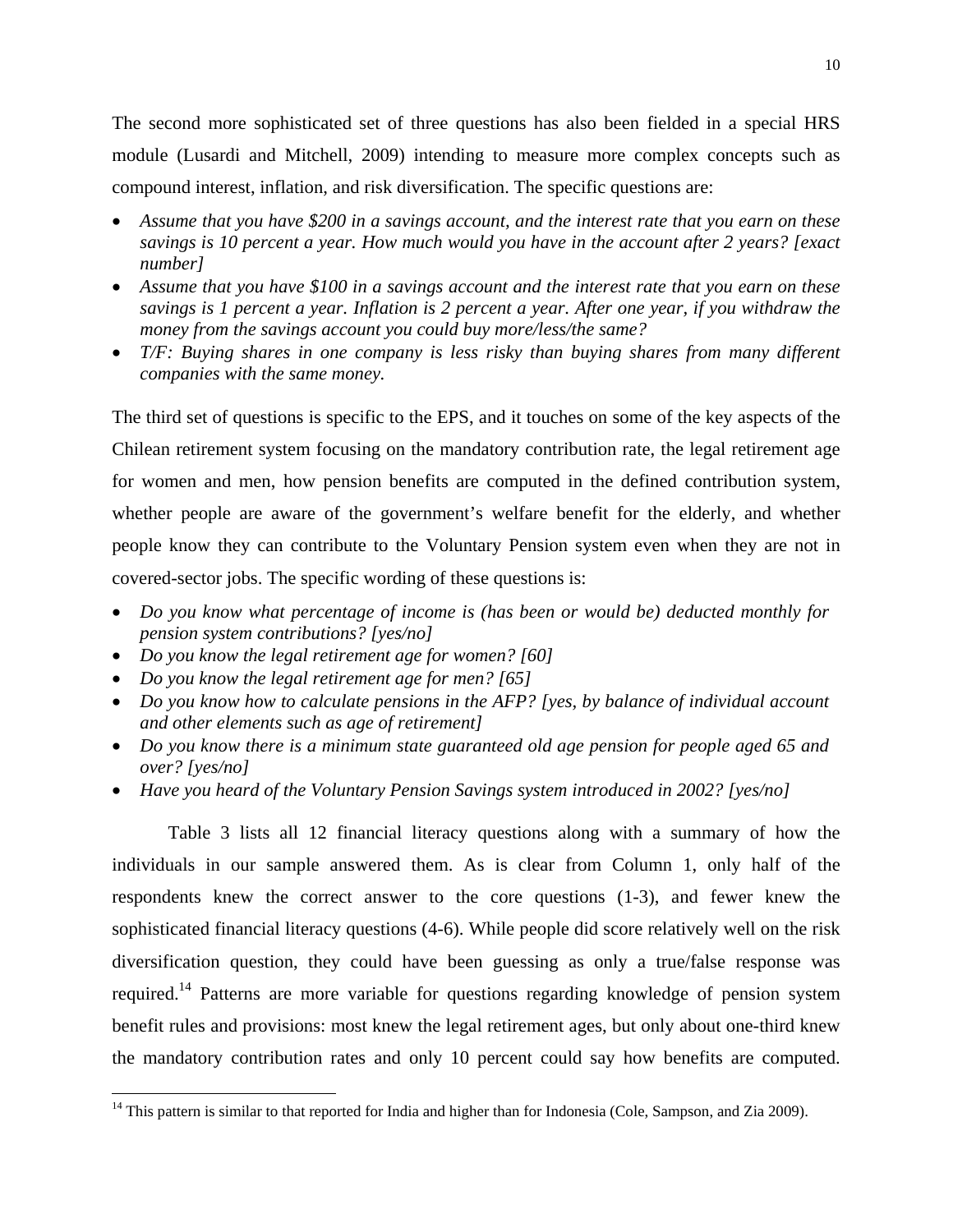About half the sample knew about both the guaranteed minimum benefit and the Voluntary Savings plan.

### *Table 3 here*

<u>.</u>

Previous authors have measured financial literacy by selecting one or two key questions and reporting whether respondents answered each one correctly (Lusardi and Mitchell, 2007a). With such a rich set of financial literacy measures available in the EPS, however, it is inefficient to limit ourselves to a question or two; instead, we seek to use all the information contained in the dozen questions. A conventional way to aggregate responses would be to assign one point to each question answered correctly and calculate an overall percentage correct score. Yet this approach has the disadvantage of weighting each question equally and hence does not allow distinctions among questions either in difficulty or information.

A more sophisticated approach to measuring financial literacy employs a weighted scoring mechanism called PRIDIT, first designed to deal with difficult-to-observe outcomes where indicator variables that proxy for the dependent variable are binary or categorical. For example, Brockett et al. (2002) use the approach to assess insurance fraud, where investigators use several indicator variables (such as whether an individual had time gaps between medical treatments or experienced many hospital visits) to assess whether a given claim might be fraudulent. PRIDIT has also been used in the health economics field to evaluate hospital care, where indicators of quality are used to generate a 'best' or most informative quality index (Lieberthal, 2008).

In what follows, we use the PRIDIT approach to develop financial literacy scores and highlight which questions are the most informative indicators of financial literacy.<sup>15</sup> This approach involves a two-step weighting scheme, where the first step links each individual's responses on particular questions to others' responses to the same question. One goal is to determine which questions are more difficult – ones that few people answer correctly – and then it gives more credit to particularly difficult questions that few people can answer correctly. A simple aggregation would simply assign zero credit for an incorrect answer and a full point for each correct answer; by contrast, PRIDIT applies a negative penalty for an incorrect answer and a greater penalty for a question that more of the population answers correctly. As an example, a small fraction of the sample answered question 4 correctly (Table 3, Column 1), so question 4 is

<sup>&</sup>lt;sup>15</sup> A related approach was implemented in Mitchell et al. (2008) in an analysis of pension switching patterns.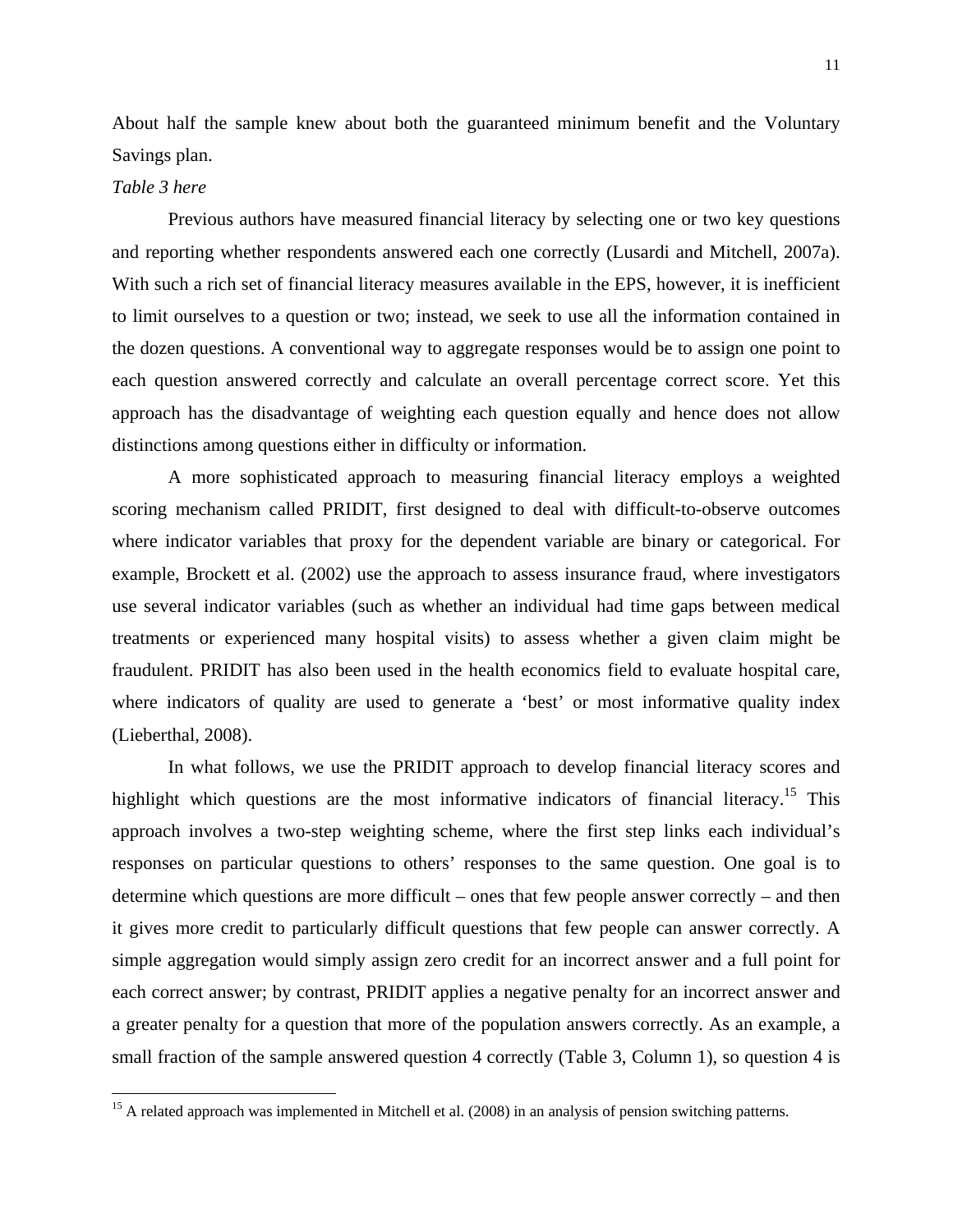considered a difficult question. Consequently, answering question 4 correctly is assigned a greater reward, while answering it incorrectly results in only a relatively small penalty. Unlike simple integer scoring, this method captures the degree and direction to which an individual's response stands out relative to the population.

The second PRIDIT step applies a principal components analysis to take into account correlations across questions.<sup>16</sup> The resulting PRIDIT scores indicate how financially literate an individual is in relation to the average population and to specific questions asked. Questions tend to be informative, *ceteris paribus,* the less they are correlated with other questions. The bivariate correlations are suggestive though not conclusive in this regard, because correlations of the answers to a question with a linear combination of the answers to other questions may differ from the bivariate correlations. The bivariate correlations among the correct answers to the questions vary considerably, from 0.04 (for the correlations between question 4 and questions 8, 9, and 11) to 0.63 (for the correlation between questions 8 and 9). Also the mean correlations of each question with the other 11 questions vary considerably, with those for questions 4 and 10 only about half of those for questions 1, 2 and 12 (third column from right in Table 3). By this criterion, in isolation, questions 4 and 10 seem to be relatively important. But this is not the only criterion. Questions also tend to be more important on average, *ceteris paribus,* if the proportions correct are closer to one half, rather than almost zero or almost one. The intuition for this is clear by considering the extremes: questions for which the proportion correct is zero or one provide no information because the answers are the same for everyone, whereas questions for which the proportion correct is close to zero or close to one provide substantial information to distinguish among those in the tails of the distribution. However, if the distribution of the underlying latent variable for true financial literacy is normal, relatively few individuals will be in the tails of the distribution, versus in the middle. By this criterion, questions 4 and 10 are relatively unimportant, particularly in comparison to the three 'core' HRS questions (1-3) and questions 6, 11 and 12 (penultimate column in Table 3).

The last column of Table 3 reports PRIDIT weights for each question that are indicative of how "informative" a given question is regarding the underlying latent financial literacy

 $\overline{a}$ 

 $16$  Specifically, we calculate the first principal component vector for each of the 12 questions and the eigenvalue of the first principal component. The eigenvector with the largest eigenvalue captures more of the variance in the data than any other eigenvector. Using these values, we then calculate a weight for each question that gives more weight to questions that are more informative on financial literacy.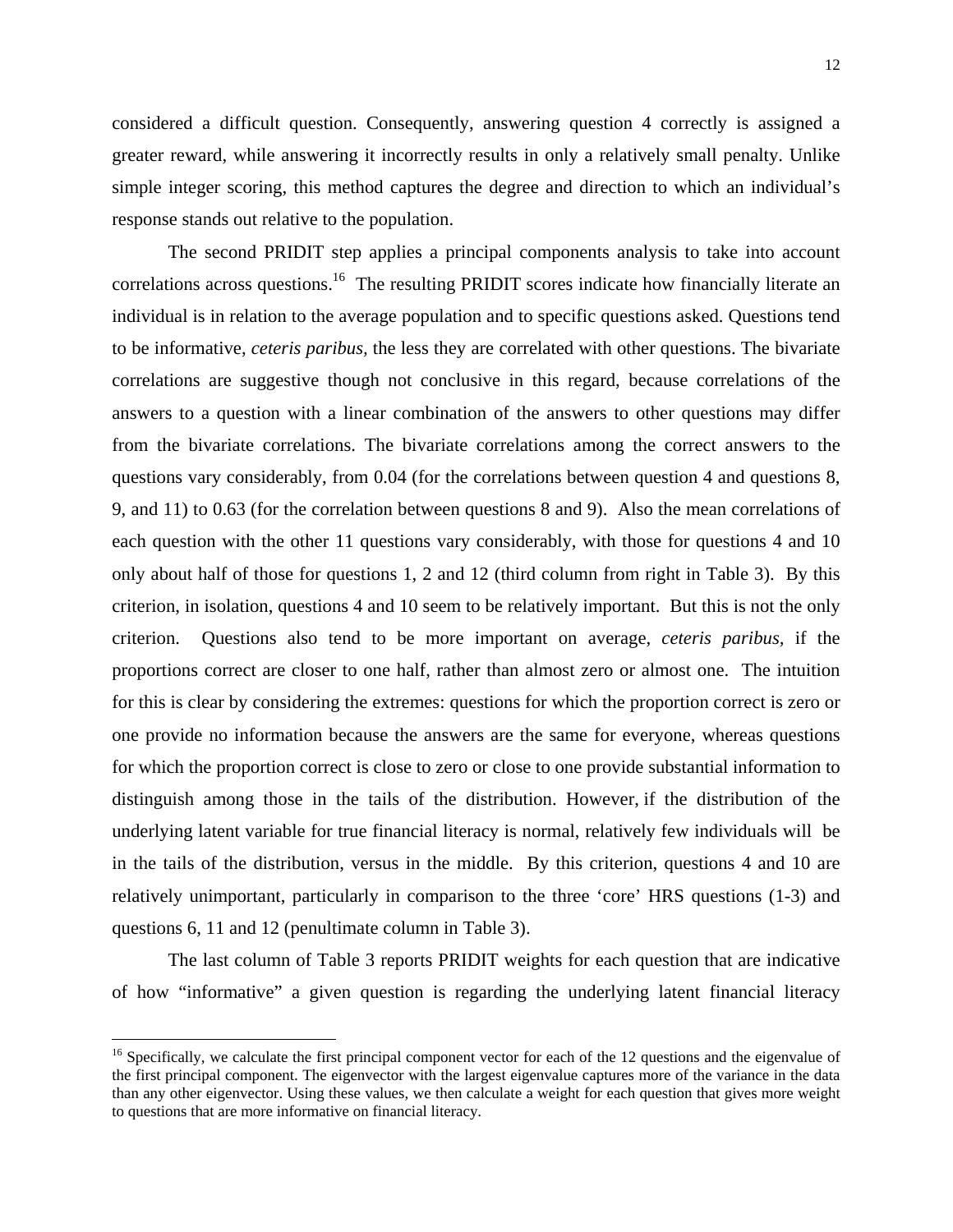variable, relative to other questions based on both criteria. The 'core' HRS financial literacy questions receive the greatest weight compared to the other financial literacy questions included in the EPS. Next most informative are the queries on pension system knowledge (e.g. question 7 "Do you know what percentage of income is deducted for monthly pension system contributions?" and question 12 "Have you heard of the Voluntary Pension Savings system introduced in 2002?"). Despite being most informative by the criterion of being least correlated with other questions, question 4 "Assume that you have \$200 in a savings account, and the interest rate that you earn on these savings is 10 percent a year. How much would you have in the account after 2 years?" and question 10 "Do you know how to calculate pensions in the AFP?") have the smallest PRIDIT weights because of the second criteria discussed in the previous paragraph (i.e., proportions correct close to zero).

The PRIDIT score thus computed is highly correlated with a simple percentage correct tally, and results using either type of aggregation are very similar. Nevertheless, we favor the PRIDIT approach as it incorporates additional information about the relative difficulty of each question and value-added of each question, and we use it in estimates presented below.

Control Variables. Demographic controls included in our specification for equation (1) include *Age* in a quadratic form to account for the typical hump-shaped life-cycle pattern of wealth accumulation. The mean age of our respondents is 43 years, with a standard deviation of 11 years. We also control on the variable *Male*, a dichotomous variable to allow for shifts on average between wealth accumulations for men versus women. Just over half (52 percent) of our respondents are male.

 We do not include in the set of controls any variables likely to be determined in part by schooling and financial literacy, and hence possibly affect wealth, such as marital status and current residence.<sup>17</sup> We do include as controls some of the candidate instruments that do not satisfy the second condition for a good instrument, independence of the disturbance term in equation (1), which are apparently correlated with factors that have direct effects on wealth

 $\overline{a}$ 

 $17$  We adopt this approach because we are interested in the gross effect of schooling and financial literacy, not net of effects through such behaviors as marital status and current residence. Moreover, if we were to include such variables it would be necessary to treat them as endogenous, but it is difficult to increase the number of endogenous variables beyond the two on which we focus. For this reason, our approach thus assumes that these are among the channels through which schooling and financial literacy work to affect wealth. (Below we explore the robustness of our estimates to the inclusion of such factors in the second-stage estimates, but without treating them as behaviorally-determined.)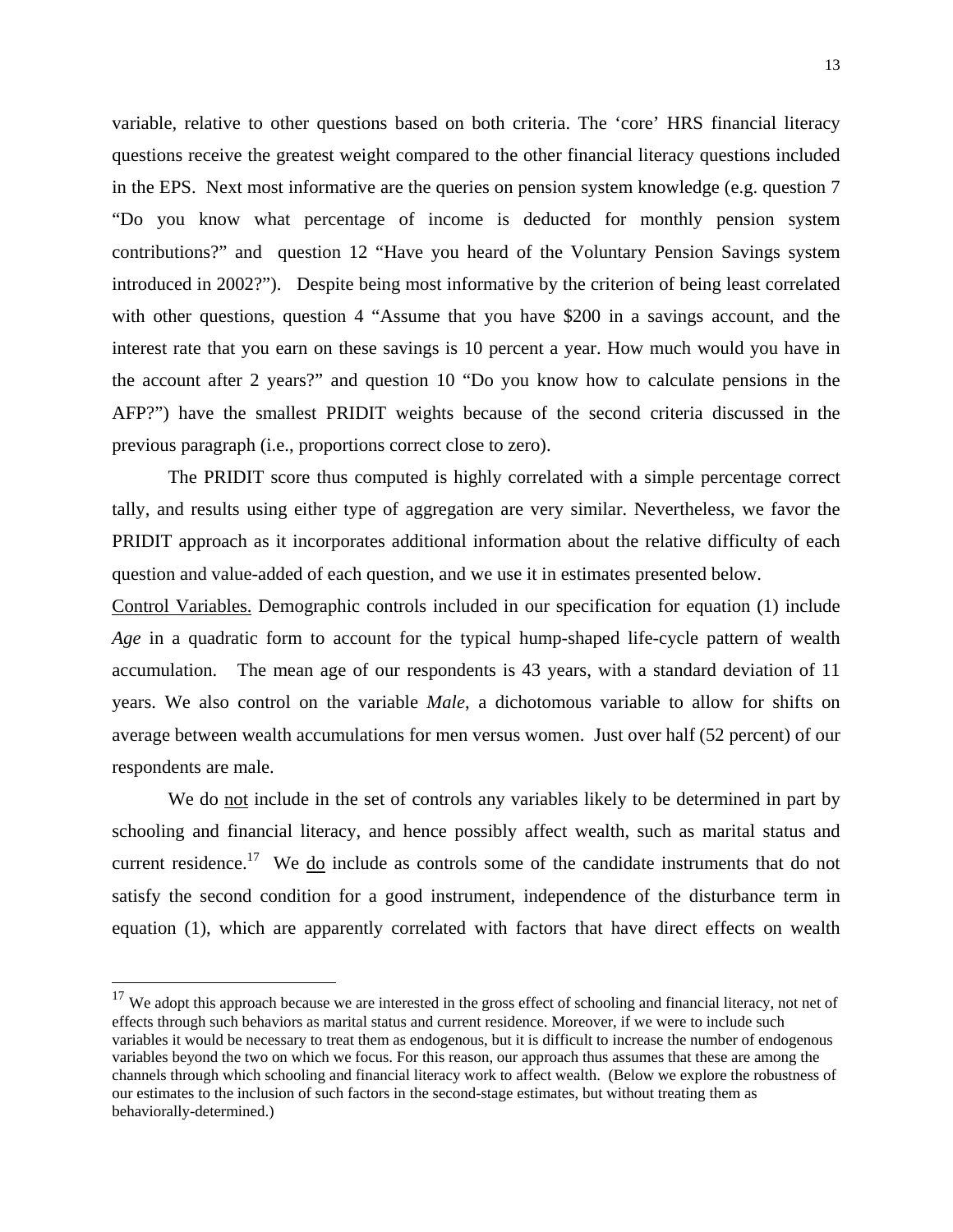accumulation in addition to any effects that work through schooling and financial literacy. We indicate which variables these are in our discussion of the results below.

Candidate First-Stage Instruments*:* As is generally the case, we cannot identify good instruments *a priori*, only possible candidate instruments that might predict schooling and financial literacy well, while not being correlated with the second-stage disturbance. Even experiments that directly affect schooling and financial literacy might not be good instruments if they have weak effects on schooling and financial literacy (and therefore do not satisfy the first condition), or if they affect wealth directly through some other channel than schooling and financial literacy (and therefore do not satisfy the second condition). In what follows, we consider as three broad sets of candidate instruments: *Age-dependent* variables, *Family Background* factors, and *Respondent Personality* traits. We describe each in turn.

For the *Age-dependent variables,* we include factors indicative of where the respondents attended primary school as children, how old they were when an innovative national voucher program was implemented by the government in 1981, what macroeconomic conditions were when they were of an age to have been making marginal schooling and labor market entry decisions, and what pension marketing practices prevailed when they were of an age to have completed initial job searches and to have settled in more permanent positions. These four variables are as follows:

- − *Primary School in Urban Area:* In Chile, as in many countries, urban primary schools on average tend to be better and have a wider range of options, which may lead to more learning relevant for financial literacy and greater schooling attainment. Chile is a fairly urban country and 81 percent of the respondents did attend primary school in urban areas.
- − *School Voucher Exposure (years of school age under voucher system):* In 1981, the Chilean government adopted a national school voucher system for primary and secondary school. Anyone turning age 18 prior to 1981 therefore had no exposure, whereas younger individuals had varying numbers of years of exposure to the new school voucher program. We posit that this exogenous policy change may have had significant effects on individual schooling attainment and financial literacy. At the same time, the introduction of school vouchers could also have had direct effects on wealth accumulation through increasing schooling quality, beyond direct effects on financial literacy and schooling attainment. For instance, Bravo, Mukhopadhyay, and Todd (2010) report that this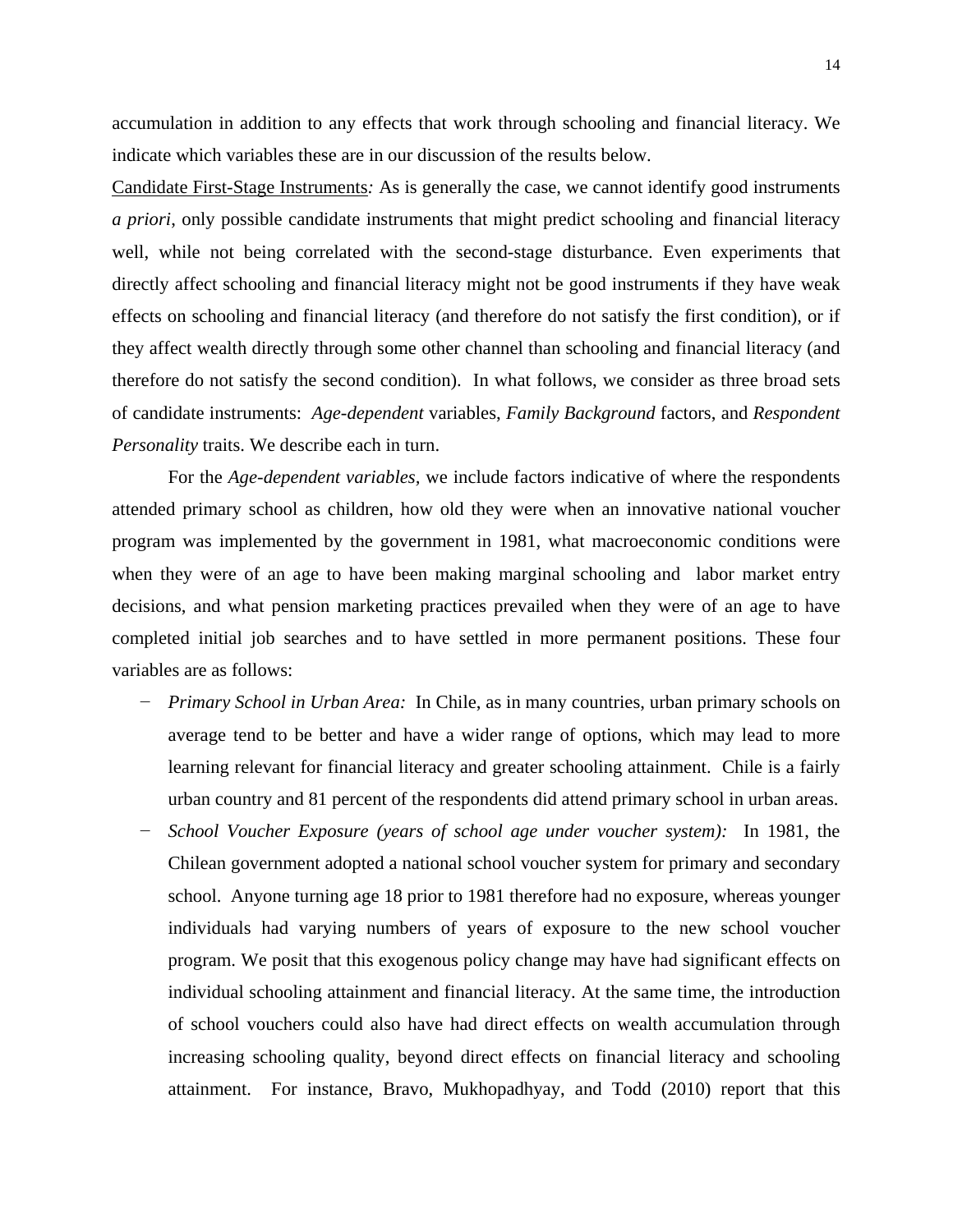schooling reform improved schooling quality and resulted in subsequent higher labor market earnings for adults exposed to the voucher system when they were children. Our respondents averaged 2.2 years of exposure to the voucher system when they were of primary school age and 1.8 years of exposure to the voucher system when they were of secondary school age, but with a fair amount of variance among respondents depending on when they were born. In fact, a substantial majority of our respondents (73 percent) had no exposure to the school voucher system at all due to having been older than age 18 at the time of the reform.

- − *Macroeconomic conditions around the time of the school-leaving/labor-market-entry decision:* It is also likely that the state of the macroeconomy around the age respondents made school-leaving and labor market entry decisions influenced both their schooling attainment and financial literacy. For this reason we control for the *unemployment rate* in the Santiago metropolitan area at the time the individual was age 16, since these rates (but not national rates) are available for a sufficiently long time period and a large fraction of the population lives in the capital city.
- − *Pension marketing activities around end of early adult job search:* We also posit that AFP marketing agents and expenditures early in a respondent's work life could increase financial literacy, by enhancing awareness of wealth accumulation in general and of pensions in particular. Accordingly, we measure the number of marketing agents and AFP marking expenditures around the time the individual completed initial labor market search and settled down in more permanent employment, around age 24. But such AFP marketing activities might also have direct effects on wealth accumulation in addition to indirect effects through financial literacy (or possibly schooling, though most respondents completed their schooling prior to age 24), a pathway we test below. In fact, there was substantial variation in the number of AFP marketing agents and marketing expenditures across respondent birth cohorts; at the same time, almost 40 percent of respondents were older than 24 before the AFP system was implemented, so for them marketing activities around this age were zero.

We posit that these four conditions are unlikely to have been affected by conscious decisions by either the respondents when they were young, or their families, to increase respondents' subsequent wealth levels. That is, we assume that respondents' parents did not move to urban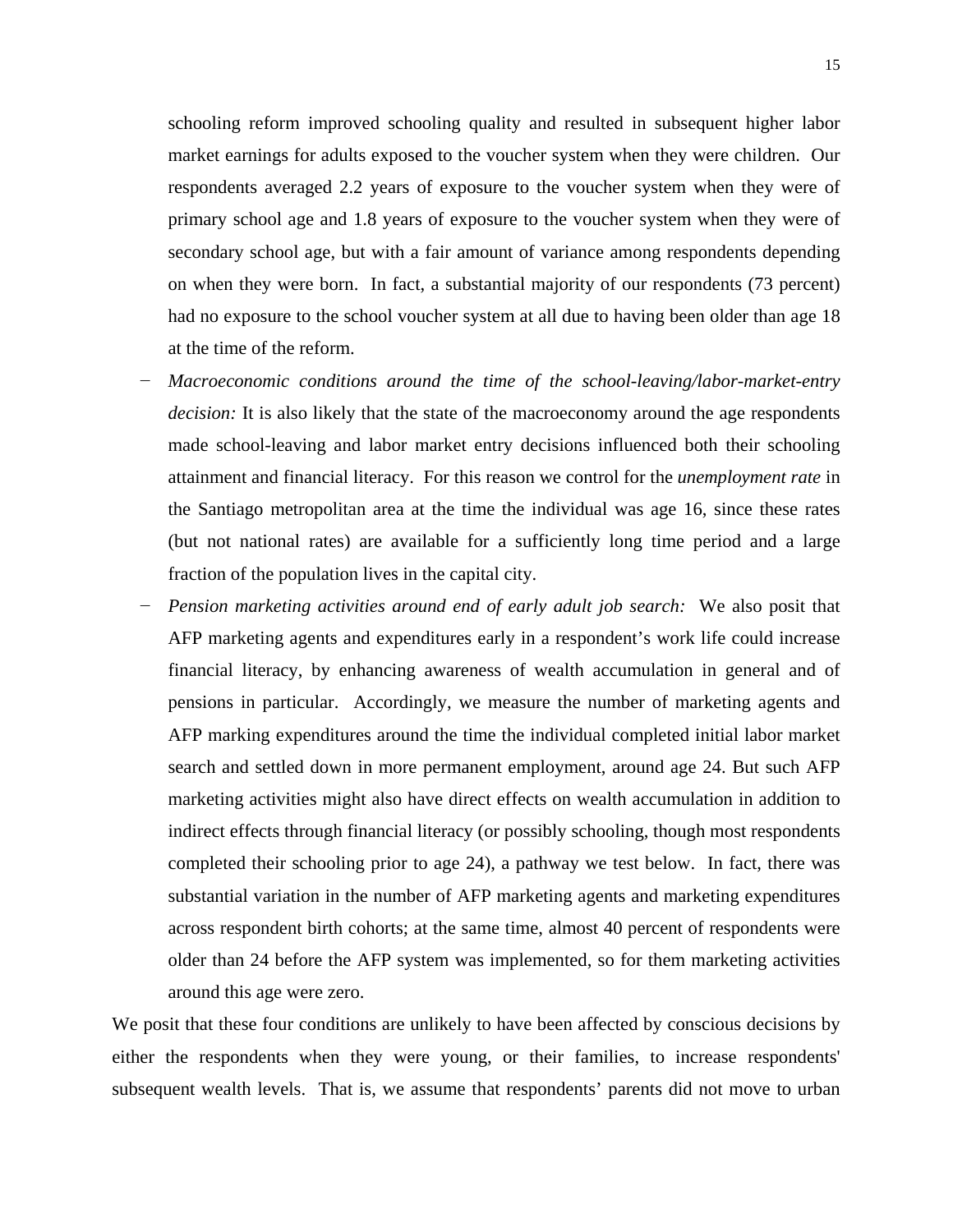areas when the children were in primary school for reasons correlated with the respondents' later wealth accumulations, and that neither the respondents nor their parents could affect national schooling voucher policies, macroeconomic conditions, or AFP marketing. Nevertheless, some of these variables might not satisfy the second condition for good instruments, as we note above and test in the empirical work.

 For the *Family Background Variables*, it is well-known that there are strong empirical links between family background and schooling attainment, and family background is included among instruments in some previous studies where schooling attainment is a right-side explanatory variable.<sup>18</sup> We argue that a similar association exists with financial literacy (though there is no literature to date on the topic), and accordingly family background should meet the first condition for a good financial literacy instrument as well. Nevertheless, it seems *a priori* plausible that family background could also proxy for factors such as intergenerationally correlated ability endowments via channels other than schooling and financial literacy that directly affect wealth.<sup>19</sup> Accordingly, we include indicators of family background in our set of candidate instruments, but we test whether they satisfy the second condition for being good instruments. The specific family background indicators we include are:

- − *Paternal and Material Schooling Attainment:* These averaged 7.2 and 6.6 grades, respectively, indicating considerable intergenerational increases in schooling attainment given the respondents' average of 10.4 grades of schooling completed.
- − *Poor Economic Background when Child:* Some eight percent of respondents characterized their childhood family economic background as poor.
- − *Respondent Worked when Under 15 Years of Age:* Child labor generally is associated with poorer family backgrounds; in our sample; 7 percent of respondents reported that they had started to work when younger than 15 years of age.

*Respondent Personality Trait*s are enduring individual characteristics that generally reflect genetic endowments and earlier life experience rather than states that change over fairly short time periods for adults. McCrae and Costa (1990), for example, report that both many longitudinal studies following the same individuals over time and cross-sectional comparisons

1

 $18$  See Hanushek and Welch (2006), as well as studies mentioned in the next note and the citations therein.

<sup>&</sup>lt;sup>19</sup> For example, studies of the impact of maternal schooling on child schooling find that significantly positive associations become much smaller or even reversed in sign if estimation techniques using twins data, adopted children, or policy changes are used to control for unobserved intergenerationally-correlated endowments such as ability (e.g., Behrman and Rosenzweig 2002, 2005; Black, Devereux, and Salvanes 2005; Plug, 2004).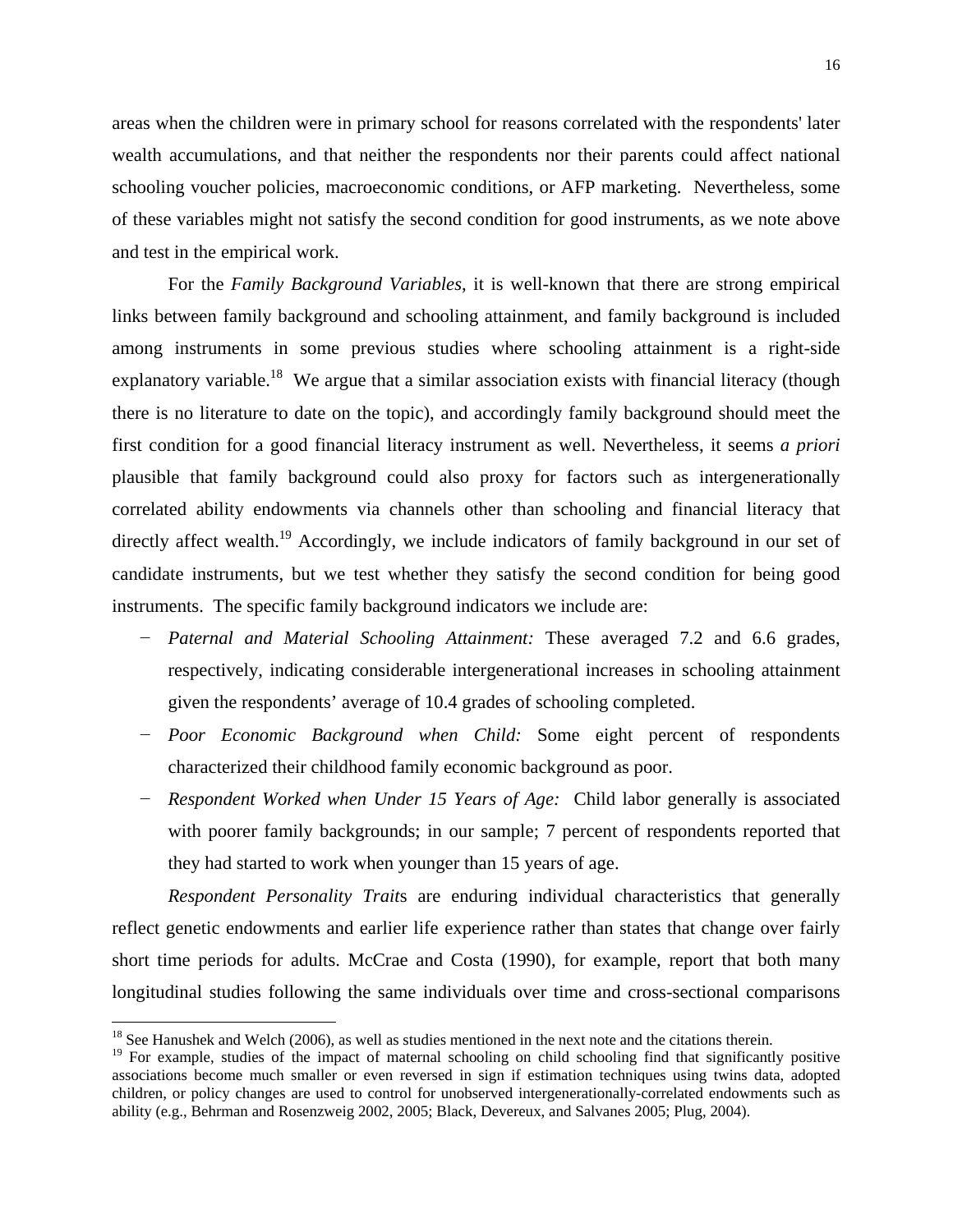across different age groups show a high degree of stability in personality traits during adulthood.<sup>20</sup> Heritability variance decompositions using twins data typically attribute half (and sometimes much more) of the overall variance of personality traits to genetic variation, and the remaining variance is mostly due to early life experience.<sup>21</sup> For this reason, we posit that some personality traits observed in our data are relatively stable and may have significant effects on schooling and financial literacy. Of course they may also have direct effects on wealth accumulation in addition to indirect effects through schooling and financial literacy, and thus they could violate the second condition for good instruments, something that we also test below. The specific variables we use from the EPS are as follows:

− *Risk Aversion*, referring to a respondent's reluctance to accept a risky but possible more rewarding alternative versus a choice with a more certain but lower expected payoff. This is measured using a dichotomous variable for a positive answer for Alternative A to the following question: $^{22}$ 

*Suppose that you, as the only source of household income, have to choose between the following two jobs. What alternative would you choose in [this] situation? Alternative A. A fixed income job that is stable for life.* 

*Alternative B. A job where you have the same possibility of earning double or only three quarters of your income for the rest of your life.* 

By this measure almost two-thirds (65 percent) of our sample is risk averse.<sup>23</sup>

1

− *Self Esteem* is used by psychologists to refer to an individual's overall evaluation of his or her own worth (Mruk 2006). For empirical research, this is usually assessed with a

 $20$  For some other examples see Kahnemann (1999:14) who argues that, with respect to wellbeing or happiness, "each individual may be on a personal treadmill that tends to restore well-being to a predetermined setpoint after each change of circumstances." Csikszentmihalyi and Jeremy (2003: 185–186) conclude that "chance events like personal tragedies, illness, or sudden strokes of good fortune may drastically affect the level of happiness, but apparently these effects do not last long." And Costa et al. (1987: 54) report that "objective circumstances appear to be limited in the magnitude, scope, and particularly duration of their effects on psychological well-being, which, in the long run, is likely to reflect instead stable characteristics of the individual." Easterlin (2005) reviews the psychological literature with respect to this "set-point theory" of happiness.

 $^{21}$ Lykken and Tellegen (1996) report that variation in the well-being component of the Multidimensional Personality Questionnaire for twins in the Minnesota Twin Registry is primarily associated with genetic variation; that is, genetic effects account for up to 80 percent of the variance in happiness indicators obtained by averaging repeated measures of well-being. Moreover, socioeconomic status, schooling, family income, marital status, and religious commitment do not account for more than three percent of the variance in these averaged measures of well-being. In another example, Bouchard and McGue (2003) summarize the estimated heritabilities for the "Big Five" personality traits to be about one-half.

 $22$  This is third question in a series of three alternative pairs, where the previous two indicate riskier options for Alternative B.

 $^{23}$  For other recent studies linking risk aversion and economic behavior, see Dohmen et al. (2010 a, b), Eckell et al. (2005); and Guiso et al. (2005, 2008). Borghans, Duckworth, Heckman and ter Weel (2008) provide another recent discussion about personality traits and economics.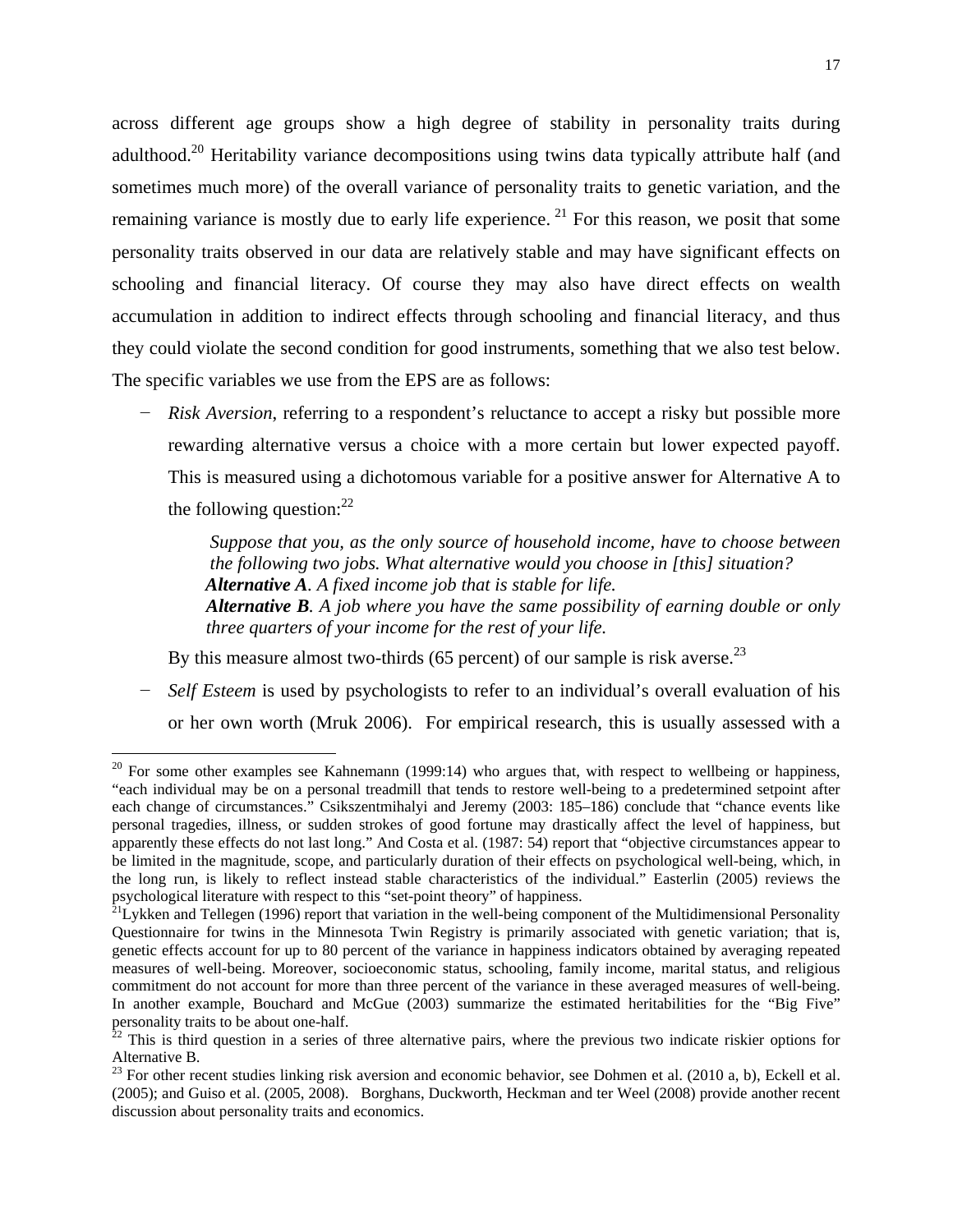self-report inventory such as the Rosenberg Self-Esteem Scale that usually uses a 10 question battery scored on a four-point response system that requires participants to indicate their level of agreement with a series of statements about themselves. The 2006 EPS applied a version of the Rosenberg test as follows:

*Finally, we ask about the level of agreement or disagreement with the following statements: [Scale: 1. Strongly Disagree, 2. Disagree, 3. Agree, 4. Strongly Agree] 1. I feel that I am a valuable person, at least with respect to others 2. I feel that I have a number of good qualities 3. I definitely tend to think that I am a failure 4. I can do things as well as other people 5. I do not feel that I have much to be proud of 6. I have a positive attitude about myself 7. All in all, I am happy with myself 8. I would like to have more self-respect 9. I sometimes feel useless 10. I sometimes feel that I am good for nothing.* 

 In our analysis, we focus on a measure of *positive self-esteem* defined as the sum of the answers to questions 1, 2, 4, 6 and 7, as well as a measure of *negative self-esteem* defined as the sum of the answers to questions 3, 5, 8, 9 and  $10^{24}$  Both sums range from 1 to 20, with a mean for *positive self-esteem* of 16.1 and for *negative self-esteem* of 10.5. Each of the five respective components in each sum is weighted equally, so we also investigate whether any of the components has significantly different effects than the sums.

Finally we also include a vector of *other respondent characteristics* for robustness tests in some alternative specifications. We do not include these in our basic estimates because many could argue they are endogenous, including residence in the Santiago metropolitan area at the time of the survey (38 percent), self-reported bad (6 percent) or good health (69 percent), being never married (23 percent) or married at the time of the survey (66 percent), being a household head (56 percent) or spouse of household head (24 percent) at the survey date.

### **Ordinary Least Squares Estimates**

 $\overline{a}$ 

Since most prior studies have used ordinary least squares (OLS) models that did not treat schooling and financial literacy as behaviorally determined or imprecisely measured due to

<sup>&</sup>lt;sup>24</sup> We also considered a combined index defined as *positive self-esteem – negative self-esteem*, but the two separate indices have greater predictive power so we include them separately in our estimates.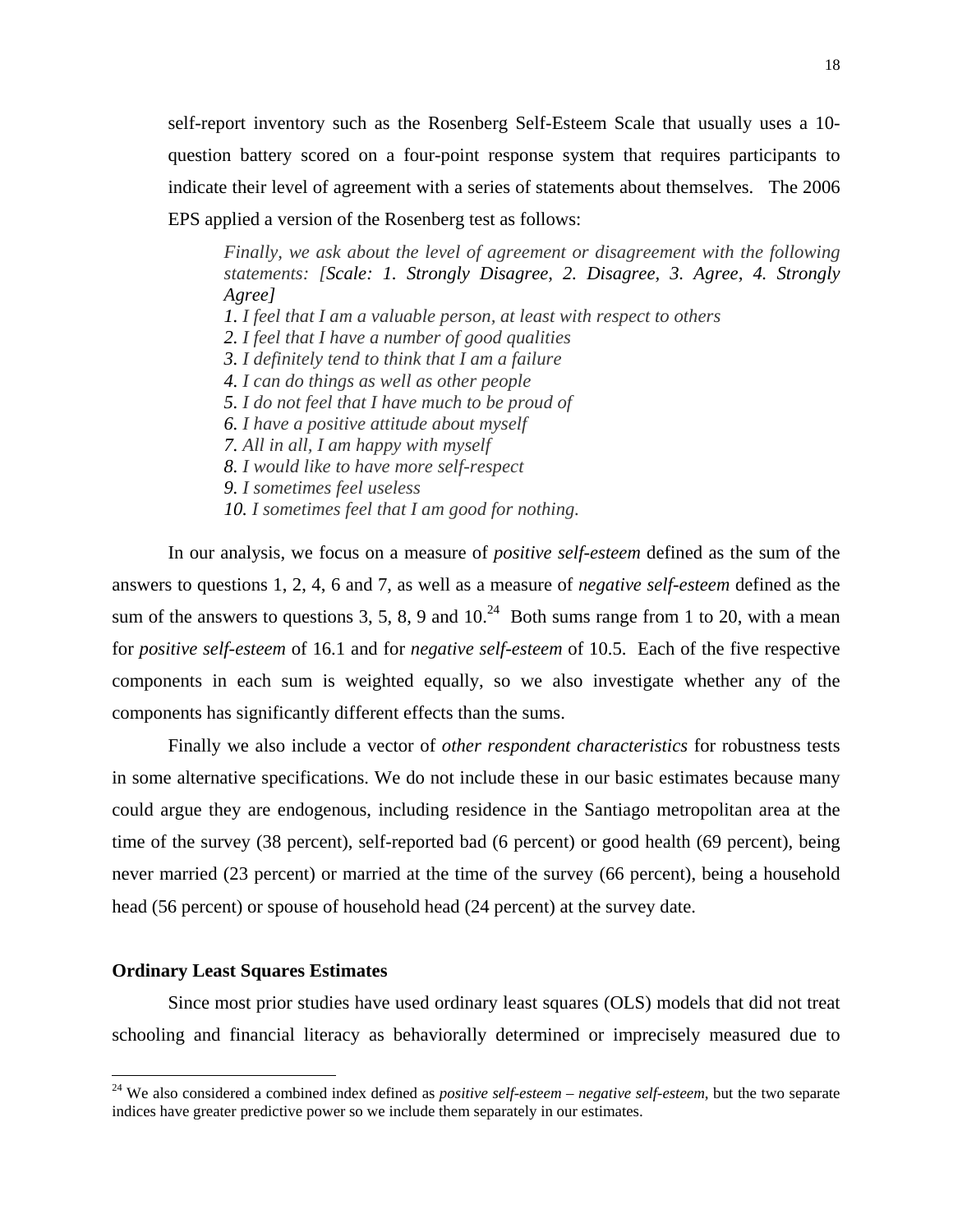random measurement errors, we also begin with OLS estimates to describe the associations among schooling, financial literacy, and the wealth, pension density and retirement planning outcomes. Results appear in Table 4 (control variables are identical to those used later in IV models so estimates can be compared across results).

### *Table 4 here*

 Panel I of Table 4 reports estimated coefficients for a specification that includes only the PRIDIT index of financial literacy and excludes schooling (equation 1a-subvariant 1). Results indicate that the PRIDIT index is positive and strongly statistically significant in all four wealth equations, the density of pension contributions, and the probability of calculating the money needed for retirement. Moreover, the estimates are quantitatively important, implying that a 0.2 standard deviation increase in the PRIDIT index (taken from Table 2) is associated with an average \$4,000 increase in net wealth, or almost 6 percent increase in mean net wealth. The largest response is for pension wealth (\$2,200), with other wealth (\$1,000) and housing wealth (\$800) less than half as large. A 0.2 standard deviation increase in PRIDIT is also associated with an average increase of 1.4 percent in the density of pension contributions and 0.8 percent increase in the probability of calculating the money needed for retirement.

 Panel II of Table 4 provides coefficient estimates for an OLS specification that includes schooling as an explanatory variable but excludes the PRIDIT financial literacy measure (equation 1a-subvariant 2). Schooling coefficient estimates are positive and highly significant for all four wealth measures, the density of pension contributions, and retirement planning. Moreover they are substantial and even somewhat larger than the PRIDIT effects in that they imply that that a 0.2 standard deviation increase in schooling (taken from Table 2) is associated with an average \$5,900 increase in net wealth, or 8.3 percent of mean net wealth. The largest component of this overall wealth increment again is pension wealth (\$3,000), with other wealth (\$1,600) and housing wealth (\$1,300) taken together almost as large. A 0.2 standard deviation increase in schooling is associated with an average increase of 1.4 percent in the density of pension contributions and 0.6 percent increase in the probability of calculating money needed for retirement.

 Yet the PRIDIT financial literacy index and schooling are significantly positively correlated (r=0.51), so their coefficients estimates are anticipated to change when both are included in the same regression. Indeed this is the case, as is shown in Panel III of Table 4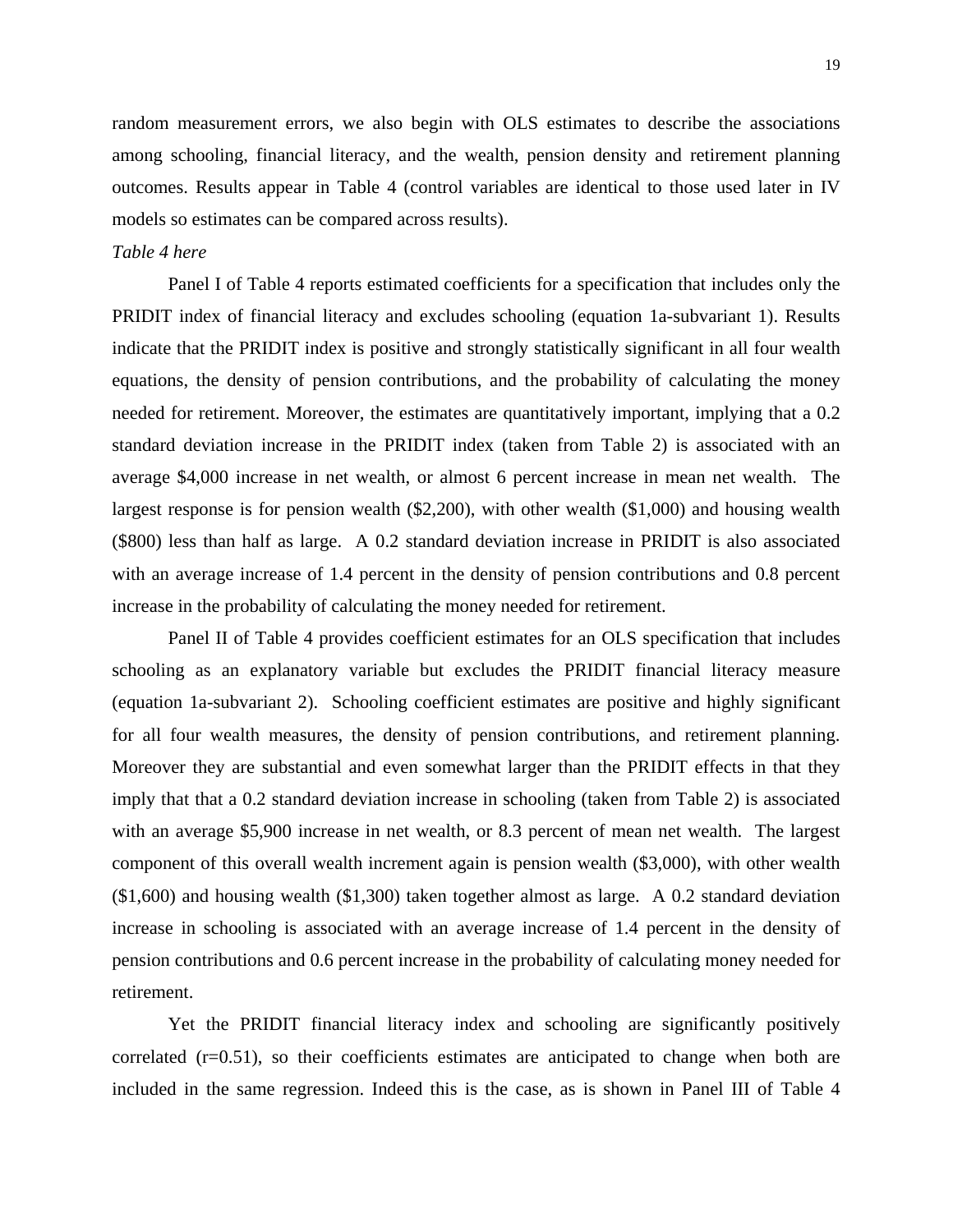(equation 1a), where the PRIDIT coefficient estimates drop by a quarter for the density of pension contributions to two-thirds for housing wealth, with total wealth in between, dropping by half. The schooling coefficient estimates also decline, though by less, around 10 percent for housing wealth and 16 percent for total wealth. Consequently, one can conclude that including only one of these two explanatory variables in OLS regressions produces larger estimates for each, than if both are included. Nevertheless, when both are included, the associations remain significant and fairly large in magnitude for both.

As noted in the discussion of equation (1), having only linear terms for schooling and financial literacy is but one possible specification choice. Adding interactions between schooling and the PRIDIT financial literacy index in addition to the linear terms alters the results somewhat (Panel IV of Table 4, equation 1b). The linear schooling coefficient estimates remain about the same magnitudes as without the interaction term, and they are estimated with greater precision. Yet the linear PRIDIT coefficient estimates become negative and significant for three of the four wealth outcomes (of course, the total association of PRIDIT with the wealth outcomes for any schooling attainment must include the interaction with schooling attainment). For the density of pension contributions, in contrast, the coefficient estimates of both the PRIDIT and the schooling terms remain significantly positive and the coefficient estimates of the interaction is significantly negative. For the retirement planning variable, the coefficient estimates on both the PRIDIT and the schooling terms also remain significantly positive but the coefficient estimate of the interaction is insignificant.

 If the specification of the effects of financial literacy and schooling is limited to only the PRIDIT-schooling interaction term (Panel V in Table 4, equation 1c), the coefficient estimates of the interaction are positive, significant, and fairly substantial for all of the wealth outcomes and for the density of pension contributions and retirement planning.

#### **Instrumental Variable Estimates**

 As noted above, omitted variables and/or measurement error can bias measured OLS coefficients, so next we turn to instrumental variable (IV) estimates using the candidate instruments discussed above. Some of the candidate instruments – namely, years of exposure to school vouchers when of school age, AFP marketing efforts, family background, and risk aversion – do not appear to be independent of the second-stage disturbance term but do seem to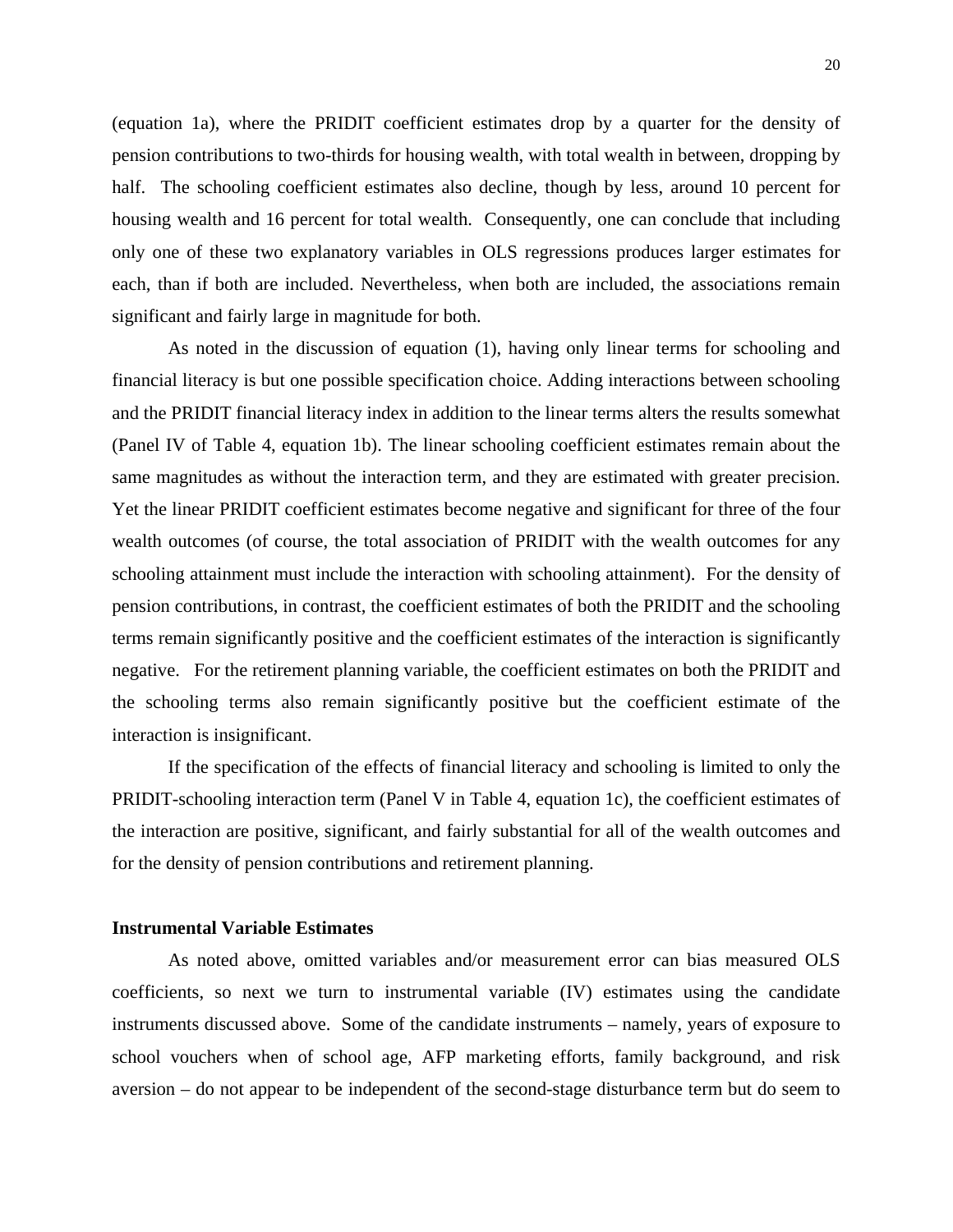21

through schooling and financial literacy. This result suggests that the Hansen J statistic has some power in identifying problematic candidate instruments, and we include all these variables as controls in results to follow (as well as in the OLS estimates discussed above). Our remaining instruments, discussed at the end of this paragraph and listed in Appendix Table B, work quite well. First, they predict both financial literacy and schooling well as is required by the first condition for good instruments. For instance, when financial literacy and schooling enter linearly, the F tests for excluded instruments respectively are 156.56 and 215.57 (prob  $>$  F = 0.0000 in both cases), the Angrist-Pischke multivariate F test of excluded instruments respectively are 17.19 and 24.58 (prob  $> F = 0.0000$  in both cases), and the Kleibergen-Paap Wald F weak identification test statistic is 15.767, indicating between 5 percent and 10 percent maximal IV relative bias according to the Stock-Yogo weak ID test critical values. Second, they are independent of the second-stage disturbance term as required by the second condition for good instruments. The Hansen J statistic for the overidentification test of all instruments' p values are from 0.26 to 0.92 for the linear specification in equation 1a (see Table 5), indicating that our instruments are independent of the disturbance term in the second-stage relation.<sup>25</sup> The patterns of significant coefficient estimates are also plausible *a priori*: positive effects are recorded for having had primary schooling in an urban area and positive self-esteem, and negative effects of unemployment rates when age 16 and negative self-esteem (with some significant deviations from equal weighting for some of the components of esteem).<sup>26</sup> Interestingly, negative self-esteem is a much more important predictor of both financial literacy and schooling than is positive self-esteem.

 When only the PRIDIT financial literacy index is included and instrumented (equation 1a-subvariant 1), the coefficient estimates are positive, significant, substantial, and twice to three times larger than the OLS estimates presented earlier (compare Panel I of Table 5 with Panel I of Table 4). When only schooling is included and instrumented (equation 1a-subvariant 2), the coefficient estimates are positive, significant, substantial, and from 16-84 percent larger than the comparable OLS estimates (Panel II of Table 5 versus Panel II of Table 4). But when we include

1

 $25$  The p values also are satisfactory for the specification with only the PRIDIT measure of financial literacy in Panel I of Table 5. For the specification with only schooling in Panel II of Table 5 the p values for four of the outcomes are below 0.011. However if the true relation is equation (1a), this relation is actually mis-specified because financial literacy is excluded, which could account for this result.

 $26$  See Appendix B for a complete set of estimates.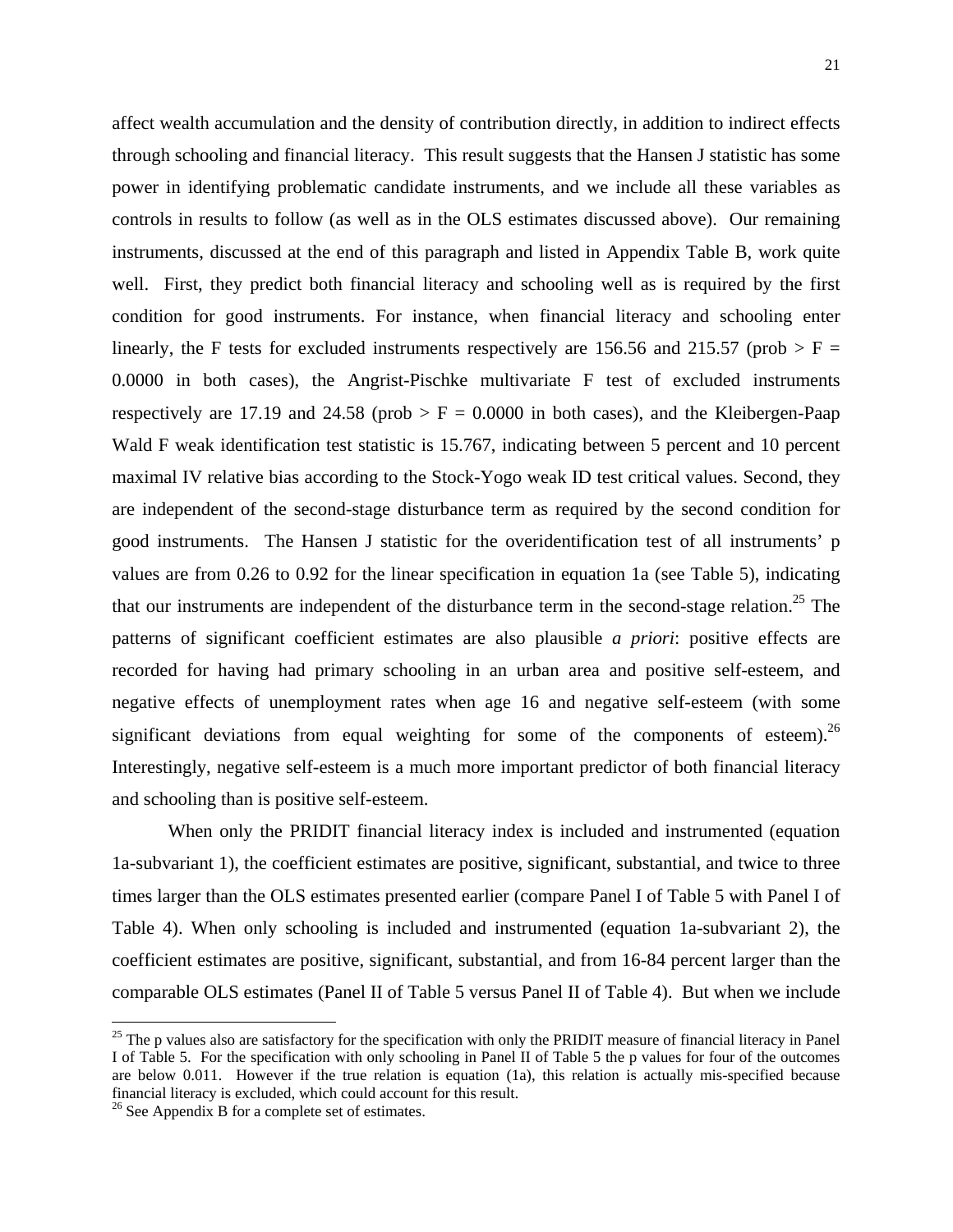*both* the instrumented schooling and the PRIDIT financial literacy variables (equation 1a), the schooling effects mostly become statistically insignificant and negative, whereas the PRIDIT effects are positive, significant, substantial and much larger than the OLS results (compare Panel III in Tables 4 and 5; the latter effects are 282-1775 percent larger for the PRIDIT variable) for all of the dependent variables except retirement planning. The effect of financial literacy on retirement planning is no longer statistically significant when we instrument both financial literacy and schooling.

# *Table 5 here*

 $\overline{a}$ 

 This pattern suggests that, if equation (1a) is the true model, OLS coefficient estimates substantially understate the effect of financial literacy on wealth accumulation, due to random measurement error and omitted variable bias. This may be due to omitted factors in the OLS framework that are negatively associated with wealth accumulation but positively correlated with financial literacy. For example, as noted above, over-cautious individuals who invest more in financial literacy may be less successful in accumulating wealth.<sup>27</sup> If the IV estimates can be interpreted causally, as we argue is appropriate, these estimates mean that financial literacy is a powerful determinant of wealth and pension contributions. Specifically, they imply that a 0.2 standard deviation increase in the PRIDIT financial literacy score could, on average, raise net wealth by \$13,800, broken down into about a \$5,200 boost in pension wealth, a \$1,600 rise in net housing wealth, and a gain of \$6,900 in other wealth. The same 0.2 standard deviation increase in the PRIDIT financial literacy score would also boost the density of pension contributions by on average of 3 percent and the probability of calculating retirement money by an average of .5 percent. In other words, increased financial literacy can have relatively large payoffs in wealth, particularly pension and other wealth, and less so in terms of housing wealth.

 Since the two sets of the HRS questions have also been introduced recently in other international surveys, we assess the marginal impacts of correct responses of the individual questions on each of the six outcomes of interest. Table 6 gives simulated impacts for the "core" as well as the "sophisticated" HRS questions, based on the linear specification of 0.2 standard deviation increases in correct responses to individual questions underlying the PRIDIT estimates. The findings suggest that knowing the correct answers to the HRS "core" questions has a

 $27$  Another example of such positive selection is offered by Finkelstein and McGarry (2006) who show that longterm health care insurance buyers tend to be healthier, which they interpret to indicate that cautious people buy insurance and take good care of their health.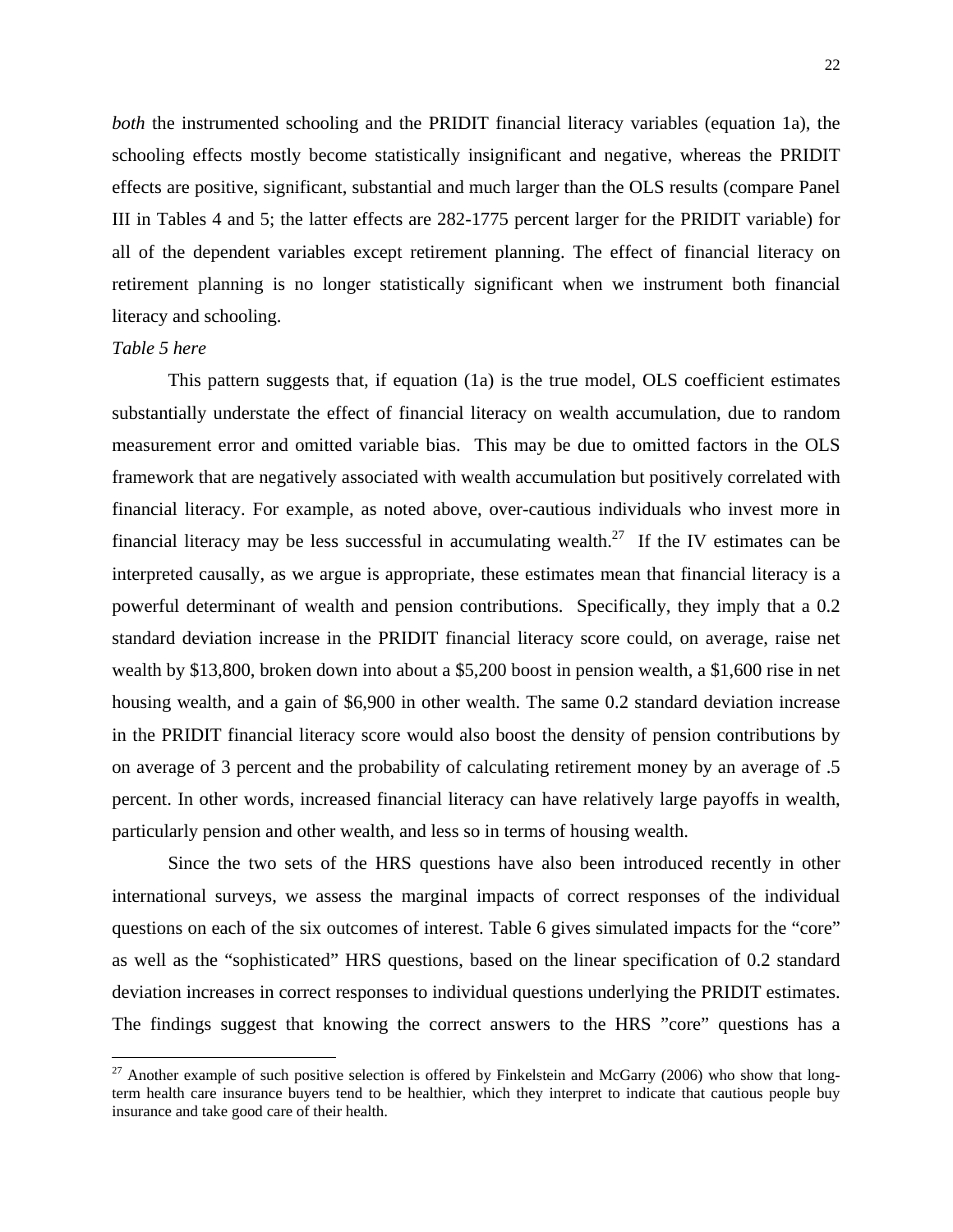particularly strong impact. It is also of interest that schooling has only a small and insignificant impact when both factors are instrumented. In other words, if the true model is equation (1a) for these outcomes, mis-specifying the relation by leaving out financial literacy (as Table 5, Panel II) leads to rather misleading estimates of the impact of schooling on household wealth accumulations.<sup>28</sup> Our preferred linear estimates (Table 5, Panel III) for these outcomes suggest that it is financial literacy that actually counts, rather than increasing general schooling attainment.<sup>29</sup>

### *Table 6 here*

 $\overline{a}$ 

 Adding a PRIDIT-schooling interaction term in Panel IV of Table 5 (equation 1b) results in coefficient estimates for the interaction terms that are positive for all wealth components (though not for the density of pension contributions or retirement planning) and substantially more precisely estimated than the linear PRIDIT and schooling terms for three of the four wealth components. Indeed the interactions are the only variables that have significantly nonzero coefficient estimates for the wealth components at even the 0.10 level (and for total wealth at the 0.05 level), which suggests a specification that includes only the interaction between PRIDIT and schooling (as in Panel V of Table 5, equation 1c). The diagnostics for such estimates are good: the F test for excluded instruments<sup>30</sup> is 109.74 (prob  $> F = 0.0000$ ) and the Kleibergen-Paap rk Wald F weak identification test statistic is 109.74, indicating substantially less than 5 percent maximal IV relative bias according to the Stock-Yogo weak IV test critical values. With regard to the second condition for good instruments, the Hansen J statistic for the overidentification test of all instruments p values are from 0.39 to 0.95 for the wealth components (last row of Table 5), suggesting that our instruments are independent of the disturbance term in the second-stage relation.<sup>31</sup> The root mean squared errors are somewhat smaller for the interactive specification in Panel V (equation 1c) than for the linear specifications for other wealth and total wealth (Panel III, equation 1b), but slightly larger for pension wealth,

<sup>&</sup>lt;sup>28</sup>As well as problems with the Hansen's J-test for overidentifying restrictions that suggests that the second condition for good instruments is not satisfied, as noted above.

 $29$  For other wealth, the schooling coefficient estimate is significant and fairly large but negative (which carries over at the 10% significance level for total wealth); this result is surprising and may be implausible. We conjecture that this negative schooling coefficient estimate may reflect some interaction with financial literacy that also probably underlies the relatively large coefficient estimate for financial literacy for this outcome.<br><sup>30</sup> In the one endogenous variable case, this also is the Angrist-Pischke multivariate  $F$  test of excluded instruments.

 $31$  For the density of contributions this test also is satisfactory with a probability of 0.21. For the financial planning indicator, however, it is less so with a probability of 0.06.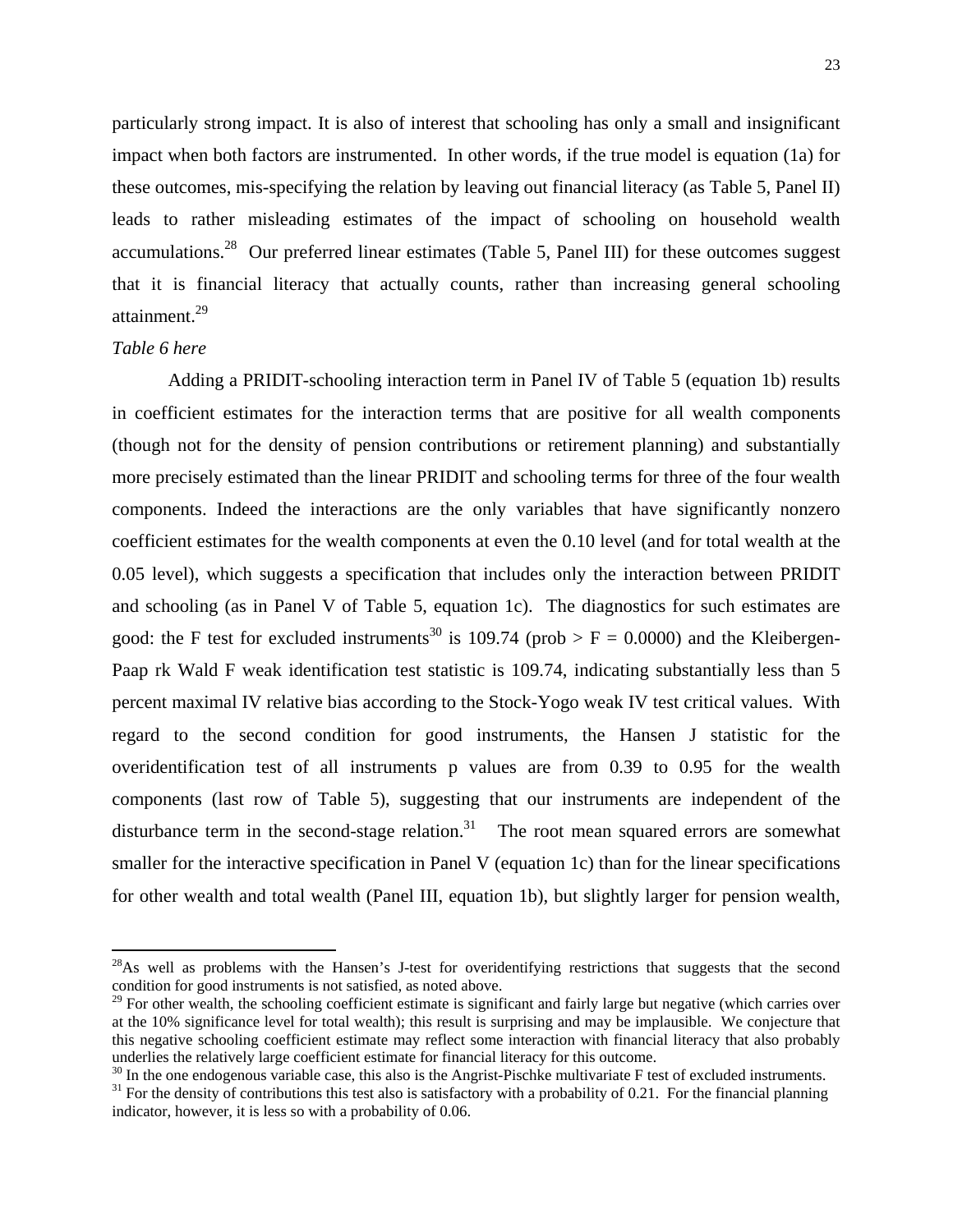household wealth, the density of pension contributions, and retirement planning.

 These findings indicate that a case can be made to favor the interactive over the linear specification for other wealth and total wealth, though the estimated effects for the interactive specification are, in any case, substantial for the wealth components and similar to those for the linear model in Panel III of Table 5 discussed above. They imply that a 0.2 standard deviation increase PRIDIT in the interactive format would induce a \$11,600 increase in total net wealth, attributable to a \$5,900 increase in pension wealth, a \$3,600 increase in other wealth, and a \$2,100 increase in housing wealth. These are somewhat bigger than the implied effects the same PRIDIT change in the linear model for pension wealth (13 percent bigger) and housing wealth (by 28 percent), but substantially smaller for other wealth (48 percent smaller) and somewhat smaller for total wealth (by 16 percent). $32$ 

 Finally, we assess how robust our estimates are to specification changes (results available on request). For example, given intergenerational correlations in schooling (significant correlations of 0.34 with fathers, 0.38 with mothers), including parental schooling as a control in the secondstage could change estimated impacts of respondent schooling attainment. Interestingly, we find no substantial changes in our variables of interest. Similarly, it might be thought that including the family background variables as second-stage controls could make a difference, but again there are no substantial changes in results. Finally, we allow for the possibility that respondent characteristics at the time of the survey, such as current urban residence, current health, marital status, household head/spouse, could enter the second stage; again the relevant coefficient estimates are robust.

#### **Discussion and Implications**

 $\overline{a}$ 

 In this paper we use an instrumental variable approach to identify the impact of financial literacy and schooling on wealth accumulation and pension contribution patterns. Prior studies have linked financial literacy and schooling with positive financial outcomes, but they usually do not control for unobserved factors that might shape both financial literacy and schooling, as well as wealth outcomes, nor do they control for possible measurement error in financial literacy and schooling. Using an IV approach (and conditional on our specification assumptions), we have

 $32$  The interactive estimates seem more plausible for other wealth and possibly total net wealth, because the relatively large positive coefficient estimate for financial literacy in the linear case (Table 5, Panel III) may compensate for the substantial significantly negative coefficient estimate for schooling.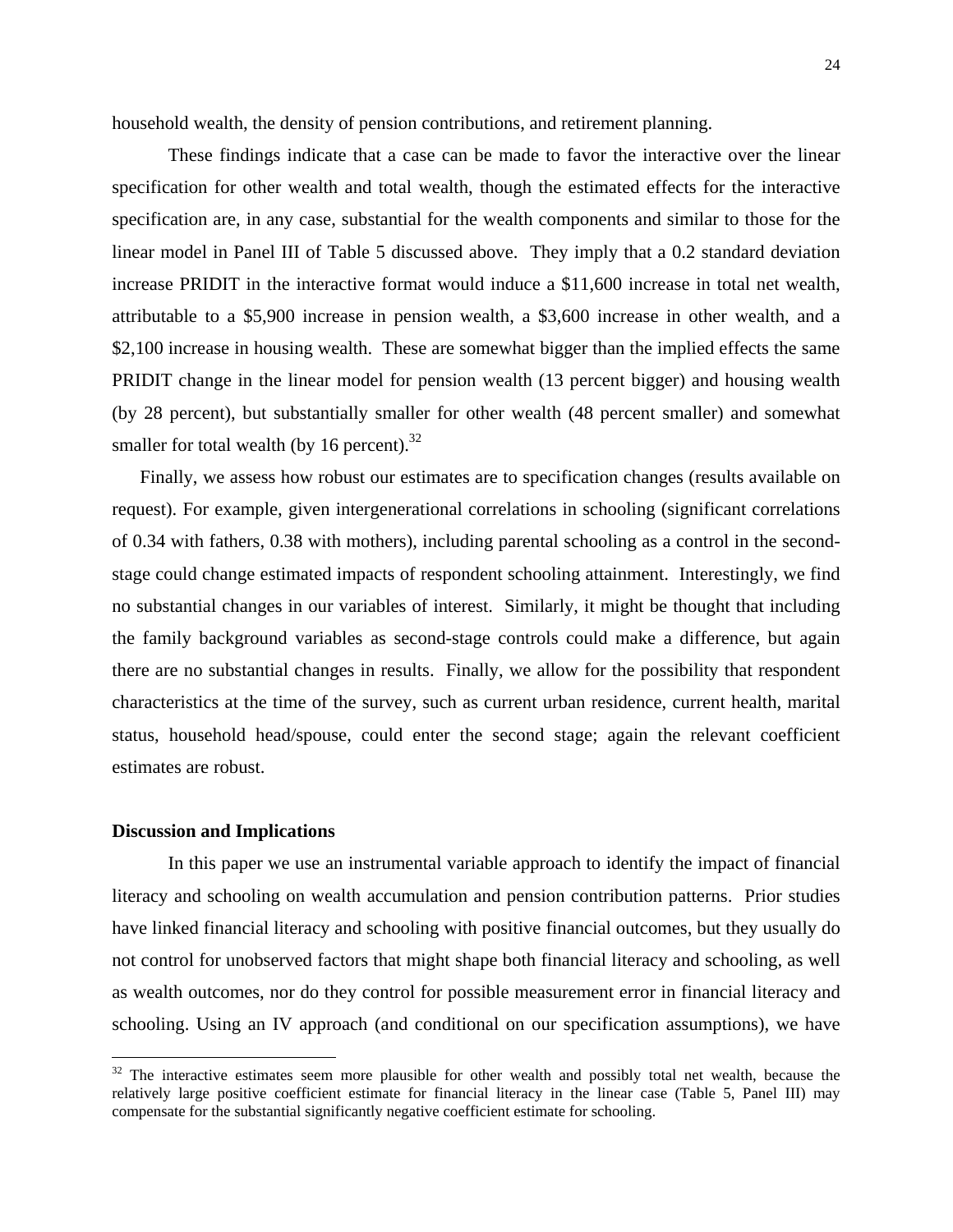isolated the causal effects of financial literacy and schooling on wealth outcomes using plausibly exogenous variation of instruments available in the Chilean Social Protection Survey. Results for a nationally-representative sample of adults indicate that financial literacy and schooling attainment are both positively and significantly correlated with wealth, pension contributions, and retirement planning using OLS, while the IV estimates uncover an even stronger positive impact of financial literacy. They also indicate no significant positive effects of schooling attainment, conditional on financial literacy, in a linear specification, though the effect is positive when interacted with financial literacy.

 There are several implications of our findings. First, prior studies using OLS models to estimate the effects of financial literacy and schooling are likely to be misleading due to measurement error and unobserved factors. IV estimates indicate that financial literacy is at least as important, if not more so, than schooling, in explaining variation in household wealth and pension contributions. Second, our improved estimates of the impact of financial literacy are economically meaningful and potentially quite important. Indeed, in our view they are substantial enough to imply that investments in financial literacy could well have high payoffs. Third, our estimates indicate that some components of financial literacy, such as the HRS "core" questions, are particularly important. This insight would not have been gained with the most representations of financial literacy (e.g., percentage correct) used in the previous literature, Fourth, our paper contributes to a growing body of research on the factors influencing peoples' attachment to financial markets. Households that build up more net wealth, particularly via the pension system, may be better able to smooth consumption in retirement and thus enhance risksharing and wellbeing in old age. Our finding that financial literacy enhances peoples' likelihood of contributing to their pension saving suggests that this is a valuable pathway by which improved financial literacy can build household net wealth.

In future work we hope to evaluate in more detail the costs as well as the benefits of enhancing financial literacy levels. Nevertheless, we view as very important the central finding of this paper that individuals, firms, and governments can enhance household wealth and wellbeing by investing in financial literacy.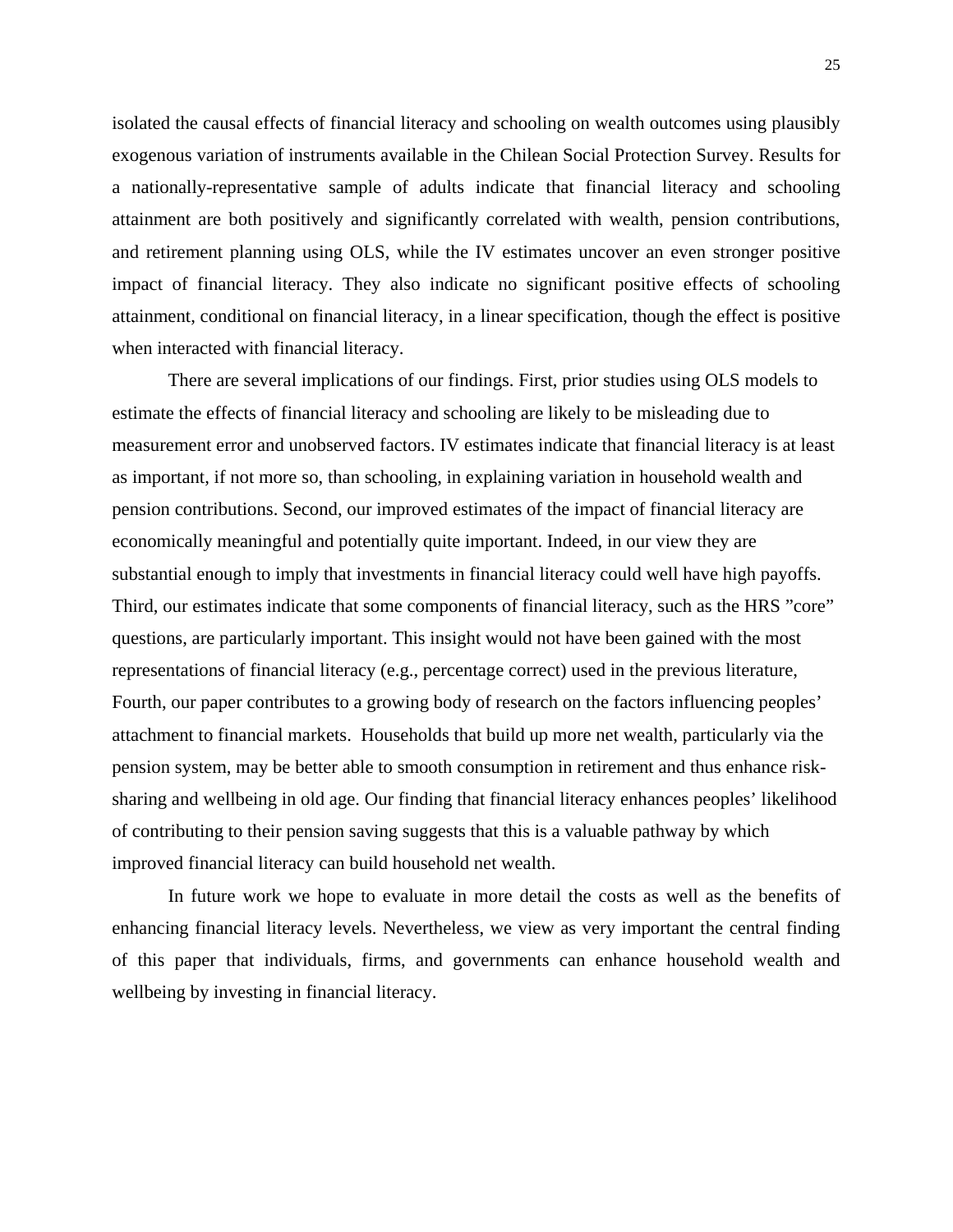### **References**

Ameriks, John, Andrew Caplin, and John Leahy. 2003. "Wealth Accumulation and the Propensity to Plan." *Quarterly Journal of Economics* 68, 1007-1047.

Arenas de Mesa, Alberto, David Bravo, Jere R. Behrman, Olivia S. Mitchell, and Petra E. Todd. With assistance from Andres Otero, Jeremy Skog, Javiera Vasquez, and Viviana Velez-Grajales. 2008. "The Chilean Pension Reform Turns 25: Lessons from the Social Protection Survey." In Stephen Kay and Tapen Sinha. eds. *Lessons from Pension Reform in the Americas*, eds. Oxford: OUP 23-58.

Ashenfelter, Orley and Alan Krueger. 1994. "Estimates of the Economic Return to Schooling from a New Sample of Twins," *American Economic Review* 84:5 (December), 1157-74.

Barsky, Robert, Tom Juster, Miles Kimball, Matt Shapiro, Doug Bernheim, Jon Skinner, and S. Weinberg. 2001. "What Accounts for the Variation in Retirement Wealth among U.S. Households." *American Economic Review* 91, 832-857.

Barsky, Robert, Thomas Juster, Miles Kimball, and Matthew Shapiro. 1997. "Preference Parameters and Behavioral Heterogeneity: An Experimental Approach in the Health and Retirement Survey." NBER Working Paper.

Behrman, Jere R. and Mark R. Rosenzweig. 2002. "Does Increasing Women's Schooling Raise the Schooling of the Next Generation?" *American Economic Review* 92:1(March), 323-334.

Behrman, Jere R. and Mark R. Rosenzweig. 2005. "Does Increasing Women's Schooling Raise the Schooling of the Next Generation? – Reply" *American Economic Review* 95:5 (December), 1745-1751.

Behrman, Jere R., Mark R. Rosenzweig, and Paul Taubman. 1994. "Endowments and the Allocation of Schooling in the Family and in the Marriage Market: The Twins Experiment." *Journal of Political Economy* 102:6 (December), 1131-1174.

Bernheim, Doug, Daniel Garrett, and D. Maki. 2001. "Education and Saving: The Long-term Effects of High School Financial Curriculum Mandates", *Journal of Public Economics*, 85, 435- 565.

Bernheim, Douglas, Jonathan Skinner, and Steven Weinberg. 2001. "What Accounts for the Variation in Retirement Wealth among U.S. Households", *American Economic Review*, 91(4), 832-857.

Black, Sandra E., Paul J. Devereux, and Kjell G. Salvanes. 2005. "Why the Apple Doesn't Fall Far: Understanding Intergenerational Transmission of Human Capital," *American Economic Review* 95:1 (March), 437-449.

Borghans, L., Duckworth, A.L., Heckman, J.J., & terWeel, B. 2008. The Economics and Psychology of Personality Traits. *Journal of Human Resources, 43*(4), 972-1059.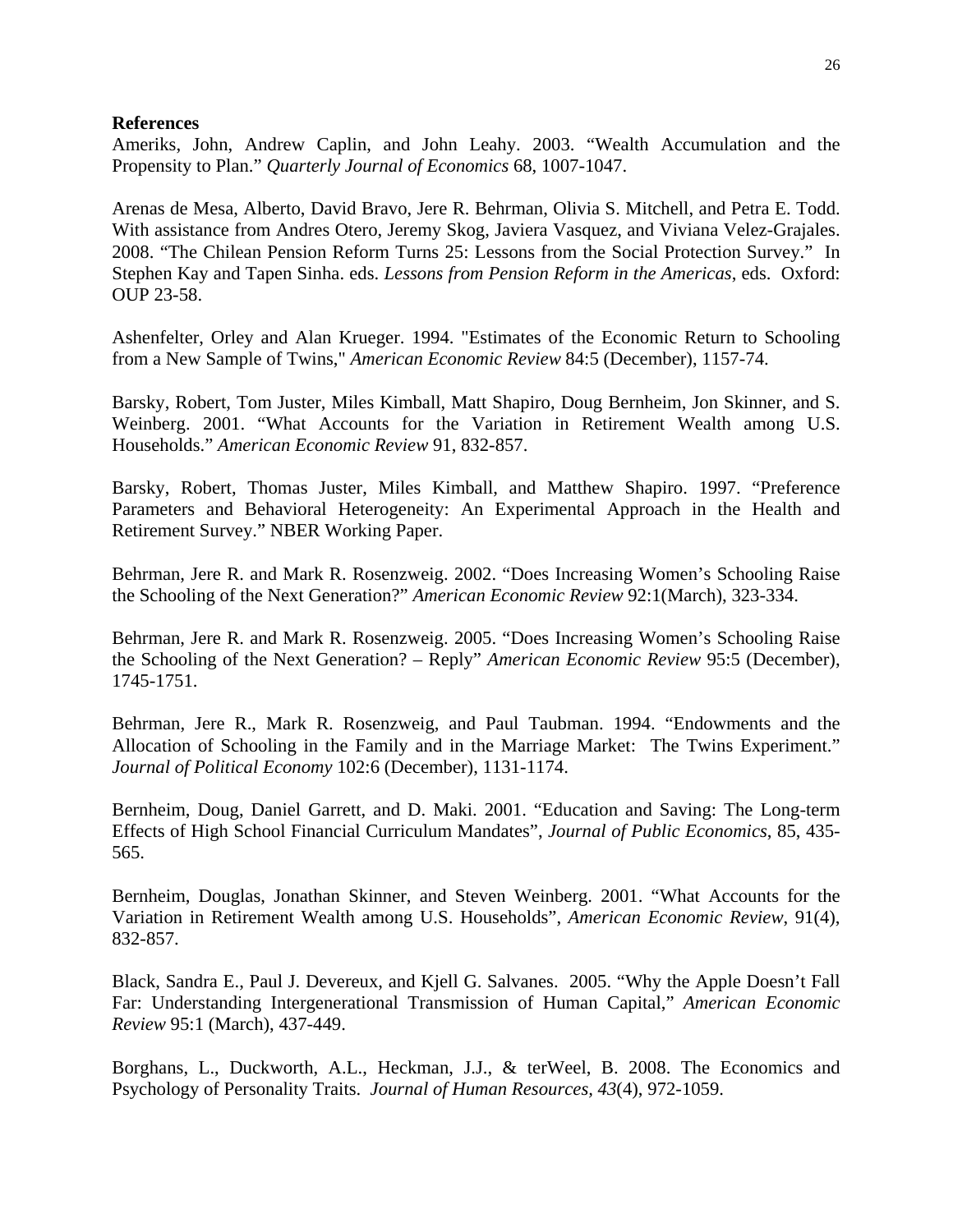Bouchard T.J. Jr, and M. McGue. 2003. "Genetic and Environmental Influences on Human Psychological Differences." *Journal of Neurobiology*, *54*, 4-45

Bravo, David, Jere Behrman, Olivia S. Mitchell, and Petra Todd. 2004. *Análisis y Principales Resultados: Primera Encuesta de Protección Social (Historia Laboral y Seguridad Social, 2002).* www.proteccionsocial.cl/english/docs/AnalisisPrincipalesResultadosPrimeraEncuestaProteccionSocial.pdf

Bravo, David, Jere R. Behrman, Olivia S. Mitchell, and Petra Todd. 2006. *Encuesta de Protección Social 2004: Presentación General y Principales Resultados*. http://www.proteccionsocial.cl/english/docs/Encuesta\_Protección\_Social%2020041.pdf

Bravo, David, Sankar Mukhopadhyay, and Petra Todd. 2010. "How Universal School Vouchers Affect Educational and Labor Market Outcomes: Evidence from Chile." *Quantitative Economics* (*forthcoming*).

Brockett, Patrick, Richard A. Derrig, Linda L. Golden, Arnold Levine, Mark Alpert. 2002. "Fraud Classification Using Principal Component Analysis of RIDITs." *Journal of Risk and Insurance*, 69, 341-371.

Campbell, John. 2006. "Household Finance," *Journal of Finance*, 61, 1553-1604.

Cole, Shawn and Gauri Shastry. 2009. "Smart Money: The Effect of Education, Cognitive Ability, and Financial Literacy on Financial Market Participation." HBS Working Paper 09-071.

Cole, Shawn, Thomas Sampson, and Bilal Zia. 2009. "Money or Knowledge?" HBS working paper 09-117.

Costa, P. T., A. B. Zonderman, R. R. McCrae, J. Cornonihuntley, B. Z. Locke, and H. E. Barbano. 1987. "Longitudinal analyses of psychological well-being in a national sample— Stability of mean levels," *Journal of Gerontology* 42(1): 50–55.

Csikszentmihalyi, M. and H. Jeremy. 2003. "Happiness in Everyday Life: The Uses of Experience Sampling," *Journal of Happiness* 4(2): 185–189.

Dohmen, Thomas, Armin Falk, David Huffman, and Uwe Sunde. 2010a. "Are Risk Aversion and Impatience Related to Cognitive Ability?" *American Economic Review* 100 (June): *1238– 1260.*

Dohmen, Thomas, Armin Falk, David Huffman, Uwe Sunde, Jürgen Schupp, and Gert G. Wagner. 2010b. "Individual Risk Attitudes: New Evidence from a Large, Representative, Experimentally-Validated Survey." *Journal of the European Economic Association*. *(forthcoming).*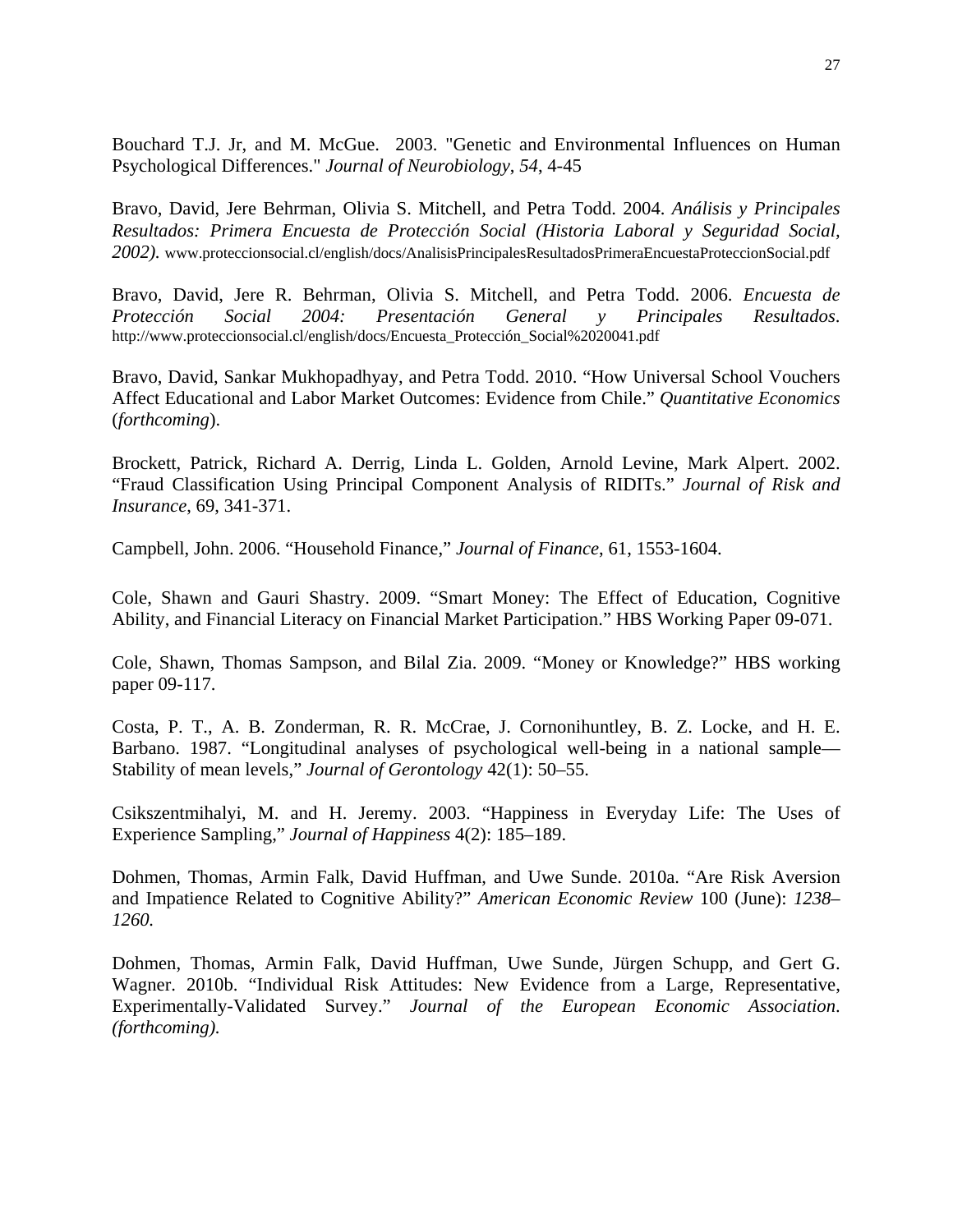Easterlin, Richard A., 2005. "Is There an 'Iron Law of Happiness?" Department of Economics Working Paper, University of Southern California.

Eckel, Catherine, Cathleen Johnson, and Claude Montmarquette. 2005. "Saving Decisions of the Working Poor: Short- and Long-Term Horizons." In *Research in Experimental Economics. Vol. 10: Field Experiments in Economics*, ed. J. P. Carpenter, G. W. Harrison, and J. A. List, 219–60. Amsterdam: Elsevier.

Finkelstein, Amy and K Kathleen McGarry. 2006. "Multiple Dimensions of Private Information: Evidence from the Long-Term Care Insurance Market." *American Economic Review,* (September) 96(4): 938–958.

Guiso, L., and M. Paiella. 2005. "The Role of Risk Aversion in Predicting Individual Behavior." Bank of Italy Economic Working Paper No. 546.

Guiso, L., and M. Paiella. 2008. "Risk Aversion, Wealth, and Background Risk." *Journal of the European Economic Association*, 6(6): 1109–50.

Hanushek, Erik and Finis Welch, 2006, *The Handbook of the Economics of Education*, Amsterdam: Elsevier-North-Holland.

Hilgert, M., Hogarth, J., and Beverley, S. 2003. "Household Financial Management: The Connection between Knowledge and Behavior." *Federal Reserve Bulletin* Report #309-322.

Kahneman, Daniel. 1999. "Objective Well-being," in D. Kahneman, E. Diener, and N. Schwarz (eds.), *Well-Being: Foundations of Hedonic Psychology*. New York: Russell Sage Foundation,  $3 - 25$ .

Lykken, D. T. and A. Tellegen. 1996. "Happiness is a Stochastic Phenomenon," *Psychological Science* 7(3): 186–189.

Lusardi, Annamaria. 2003. "Planning and Saving for Retirement." Working Paper, Dartmouth College.

Lusardi, Annamaria, Olivia S. Mitchell, and Vilsa Curto. 2010. "Financial Literacy among the Young: Evidence and Implications for Consumer Policy." *Journal of Consumer Affairs*. (44, 2): 358-380.

Lusardi, Annamaria and Olivia S. Mitchell. 2007a. "Baby Boomer Retirement Security: The Roles of Planning, Financial Literacy, and Housing Wealth." *Journal of Monetary Economics* 54, 205-224.

Lusardi, Annamaria and Olivia S. Mitchell. 2007b. "Financial Literacy and Retirement Planning: New Evidence from the RAND American Life Panel." NBER Working Paper.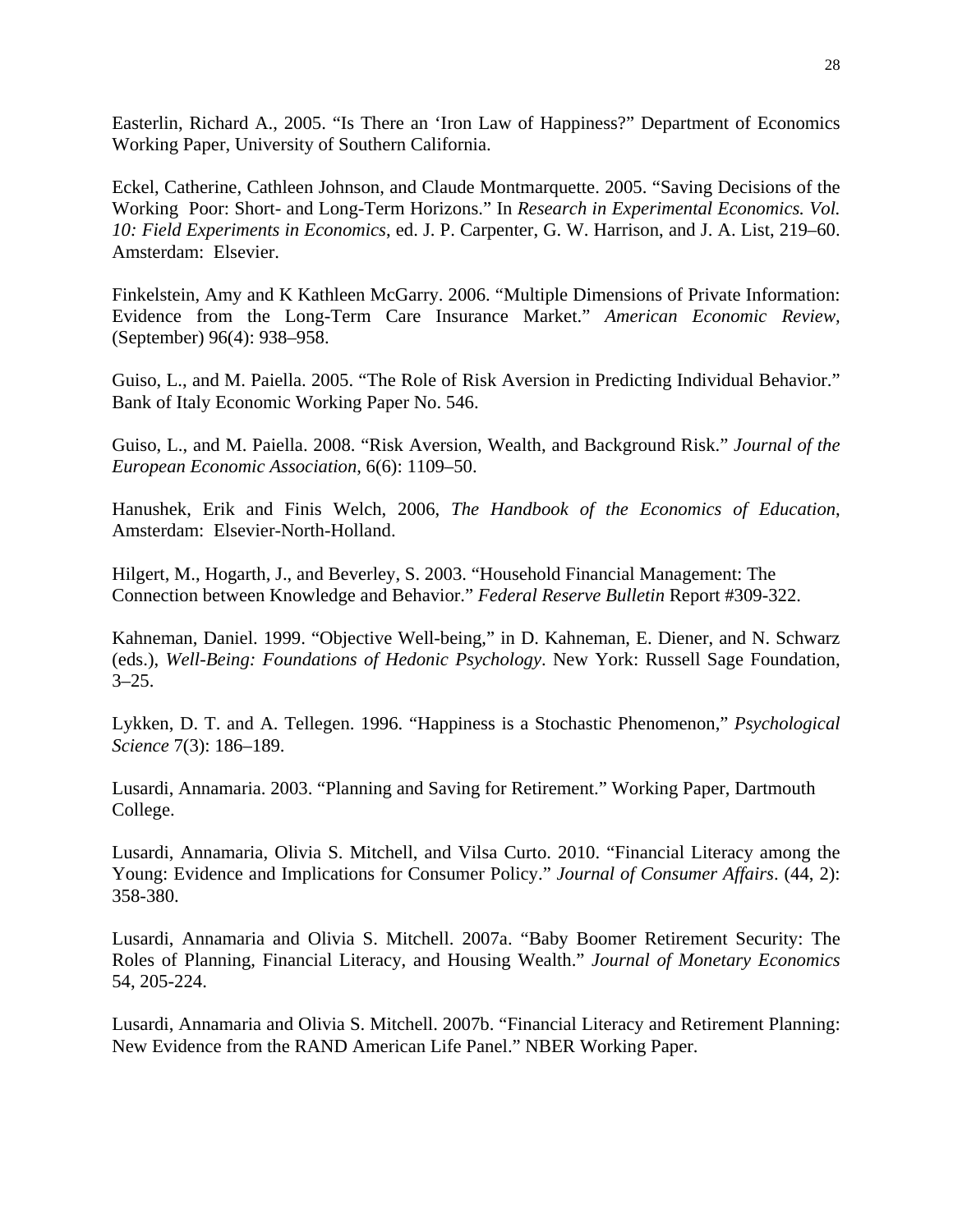Lusardi, Annamaria and Olivia S. Mitchell. 2007c. "Financial Literacy and Retirement Preparedness: Evidence and Implications for Financial Education." *Business Economics* 42, 35- 44.

Lusardi, Annamaria and Olivia S. Mitchell. 2008. "Planning and Financial Literacy: How Do Women Fare?" *American Economic Review P&P*, 98, 413-417.

Lusardi, Annamaria and Olivia S. Mitchell. 2009. "How Ordinary Consumers Make Complex Economic Decisions: Financial Literacy and Retirement Readiness." Cambridge, MA: NBER Working Paper.

McCrae, R. R. & Costa, P. T. (1990). *Personality in Adulthood.* New York: The Guildford Press.

Mitchell, Olivia S. and James Moore. 1998. "Can Americans Afford to Retire? New Evidence on Retirement Saving Adequacy." *Journal of Risk and Insurance*, 65 (3) December: 371-400.

Mitchell, Olivia S., Petra Todd, and David Bravo. 2008. "Learning from the Chilean Experience: The Determinants of Pension Switching." In Annamaria Lusardi, Ed. *Overcoming the Saving Slump: Making Financial Education and Saving Programs More Effective*. University of Chicago Press, 301-323.

Mruk, C. 2006. *Self-Esteem Research, Theory, and Practice: Toward a Positive Psychology of Self-esteem* (3rd ed.). New York: Springer

OECD.Nd."Financial Education." Directorate for Financial and Enterprise Affairs. www.oecd.org/department/0,3355,en\_2649\_15251491\_1\_1\_1\_1\_1,00.html

Plug, Erik. 2004. "Estimating the Effect of Mother's Schooling on Children's Schooling Using a Sample of Adoptees," *American Economic Review* 94:1 (March), 358-368.

President's Advisory Committee on Financial Literacy (PACFL). 2008. *Annual Report to the President: Executive Summary*. www.ustreas.gov/offices/domestic-finance/financial-institution/fineducation/council/exec\_sum.pdf

Scholz, John Karl, Seshadri, Ananth and Khitatrakun, Surachai. 2006. "Are Americans Saving 'Optimally' for Retirement?" *Journal of Political Economy*, 114 (August), 607-643.

Srivastava, S., John, O. P., Gosling, S. D., & Potter, J. 2003. "Development of Personality in Early and Middle Adulthood: Set like Plaster or Persistent Change?" *Journal of Personality and Social Psychology*, 84, 1041-1053

Staiger, Douglas and James H. Stock. 1997. "Instrumental Variables Regression with Weak Instruments." *Econometrica* 65:3, 557-586.

Stock, James H. 2010. "The Other Transformation in Econometric Practice: Robust Tools for Inference," *Journal of Economic Perspectives* 24:2 (Spring), 83-94.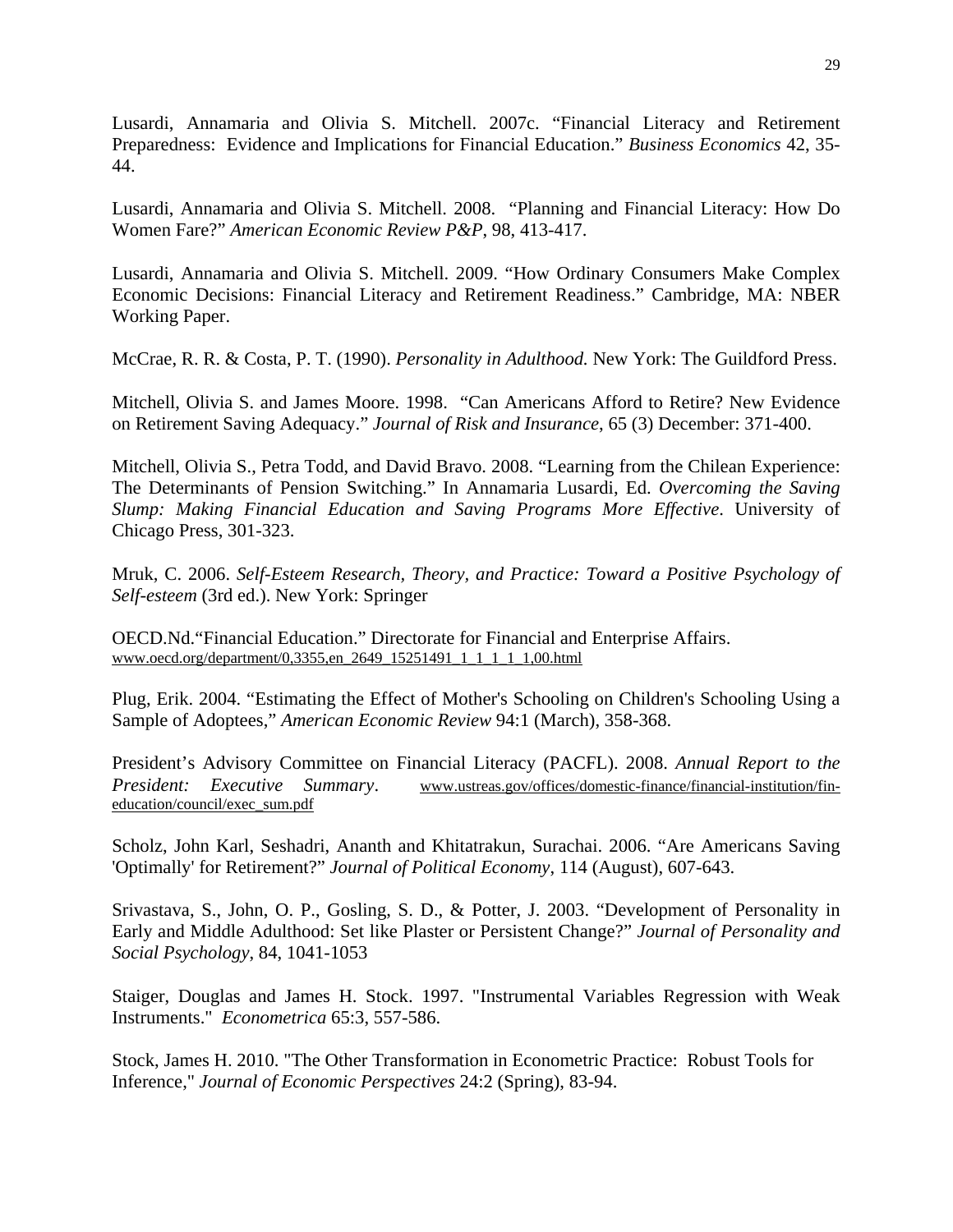Stock, James H. and Mark W. Watson. 2007. *Introduction to Econometrics*, Boston, San Francisco, New York: Peason-Addison Wesley.

Wooldridge, Jeffrey M. 2002. *Econometric Analysis of Cross Section and Panel Data*, Cambridge, MA: MIT Press.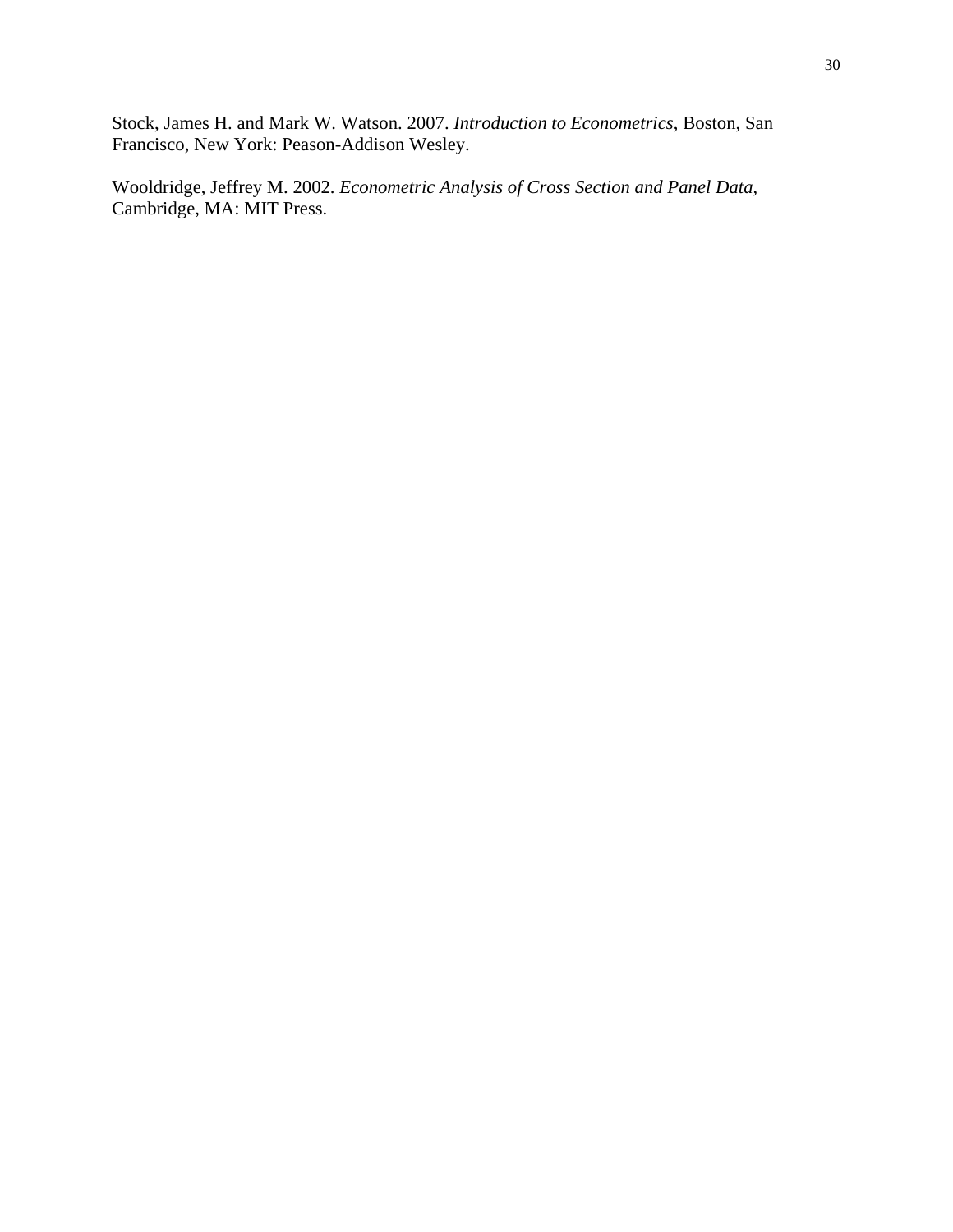|                                     | Mean | St. Dev. | Min.           | Max.   |
|-------------------------------------|------|----------|----------------|--------|
| Wealth components (2006 US\$ 1000s) |      |          |                |        |
| <b>Pension Wealth</b>               | 38.6 | 87.3     | $\Omega$       | 1076.8 |
| Housing Wealth                      | 22.1 | 43.7     | $-223$         | 1395.8 |
| Other Wealth                        | 10.9 | 123      | $-553.8$       | 11572  |
| Total Wealth                        | 71.5 | 166.1    | $-519.7$       | 11985  |
| Pension Density (%)                 | 47.7 | 34.8     | $\theta$       | 100    |
| Calculated Retirement Money (%)     | 7.9  | 26.9     | $\overline{0}$ | 100    |

# **Table 1. Summary Statistics for Dependent Variables.**

Note: Calculated from Chilean 2006 Social Protection Survey (EPS) on a sample of 13,054 respondents age 24 retirement age (60 for women, 65 for men) for whom key variables (including wealth outcomes, financial literacy, schooling) are available. See text.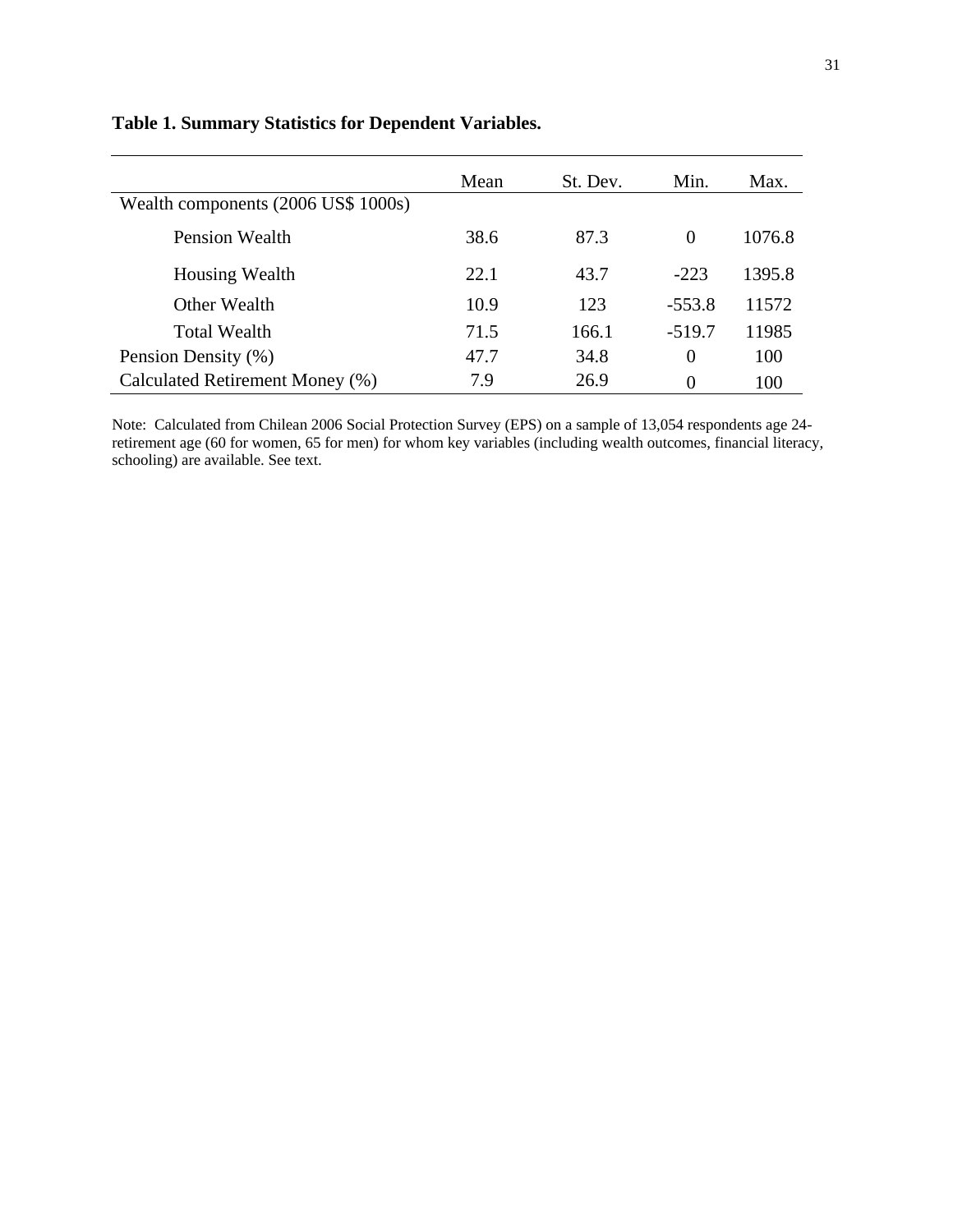|                                          | Mean           | St. Dev. | Min.             | Max.           |
|------------------------------------------|----------------|----------|------------------|----------------|
| <b>Key Right-Side Variables</b>          |                |          |                  |                |
| Financial Literacy PRIDIT Score          | 0.6            | 7.7      | $-15.3$          | 23.3           |
| Schooling Attainment (Grades)            | 10.4           | 3.9      | $\boldsymbol{0}$ | 20             |
| PRIDIT*Schooling Attainment              | 15             | 84.3     | $-259.5$         | 466.4          |
| <b>Right-Side Demographic Controls</b>   |                |          |                  |                |
| Age (Years)                              | 42.7           | 10.6     | 24               | 65             |
| Male $(\%)$                              | 51.9           | 50       | $\mathbf{0}$     | 100            |
| <b>Candidate First-Stage Instruments</b> |                |          |                  |                |
| I. Age-Related Variables                 |                |          |                  |                |
| Primary School Urban (%)                 | 80.9           | 39.3     | $\boldsymbol{0}$ | 100            |
| <b>School Vouchers</b>                   |                |          |                  |                |
| Primary Ages                             | 2.2            | 3.2      | $\boldsymbol{0}$ | 8              |
| <b>Secondary Ages</b>                    | 1.8            | 1.9      | $\boldsymbol{0}$ | $\overline{4}$ |
| Total                                    | $\overline{4}$ | 4.9      | $\mathbf{0}$     | 12             |
| AFP Activities at Age 24                 |                |          |                  |                |
| Number of Agents (10^3)                  | 6.2            | 6.9      | $\boldsymbol{0}$ | 23.7           |
| Marketing Expenditures (P10^9)           | $2.2\,$        | 2.7      | $\boldsymbol{0}$ | 10.1           |
| No AFP Activities (%)                    | 39.2           | 48.8     | $\boldsymbol{0}$ | 100            |
| Macroeconomy at Age 16                   |                |          |                  |                |
| Unemployment Rate (%)                    | 10.3           | 5.2      | 3                | 23.2           |
| II. Family Background                    |                |          |                  |                |
| Father Schooling Attainment (Grades)     | 7.2            | 3.5      | $\boldsymbol{0}$ | 20             |
| Mother Schooling Attainment (Grades)     | 6.6            | 3.4      | $\mathbf{0}$     | 20             |
| Poor Economic Background (%)             | 8              | 27.1     | $\boldsymbol{0}$ | 100            |
| Respondent Worked < $15$ Y of Age $(\%)$ | 6.9            | 25.4     | $\boldsymbol{0}$ | 100            |
| <b>III.</b> Personality Traits           |                |          |                  |                |
| Risk Aversion (%)                        | 64.5           | 47.9     | $\boldsymbol{0}$ | 100            |
| Positive Self Esteem (Sum)               | 16.1           | 2.5      | 5                | 20             |
| Valuable Person                          | 3.2            | 0.7      | 1                | $\overline{4}$ |
| Number of Good Qualities                 | 3.2            | 0.6      | 1                | $\overline{4}$ |
| Can Do Well As Others                    | 3.3            | 0.7      | 1                | $\overline{4}$ |
| Positive Attitude about Self             | 3.2            | 0.7      | 1                | $\overline{4}$ |
| Happy with Self                          | 3.2            | 0.7      | 1                | $\overline{4}$ |
| Negative Self Esteem (Sum)               | 10.5           | 2.6      | 5                | 20             |
| Think I am a Failure                     | 1.8            | 0.7      | 1                | 4              |
| Not Much to be Proud of                  | 2.1            | 0.9      | 1                | $\overline{4}$ |
| Like More Self Respect                   | 2.6            | 0.8      | 1                | $\overline{4}$ |
| Sometimes Feel Useless                   | 2.2            | 0.8      | 1                | $\overline{4}$ |
| Feel Good for Nothing                    | 1.9            | 0.8      | 1                | $\overline{4}$ |
| <b>Selected Current Characteristics</b>  |                |          |                  |                |
| Santiago Metropolitan Residence (%)      | 38.4           | 48.6     | $\boldsymbol{0}$ | 100            |
| Health Bad (%)                           | 6.4            | 24.5     | 0                | 100            |
| Health Good (%)                          | 68.7           | 46.4     | $\boldsymbol{0}$ | 100            |
| Never Married (%)                        | 22.8           | 41.9     | $\mathbf{0}$     | 100            |
| Now Married (%)                          | 65.7           | 47.5     | $\boldsymbol{0}$ | 100            |
| Household Head (%)                       | 55.5           | 49.7     | $\boldsymbol{0}$ | 100            |
| Spouse of Household Head (%)             | 24.3           | 42.9     | $\boldsymbol{0}$ | 100            |

**Table 2. Summary Statistics for Right-Side Variables and Candidate Instruments.** 

Note: For sample see Table 1.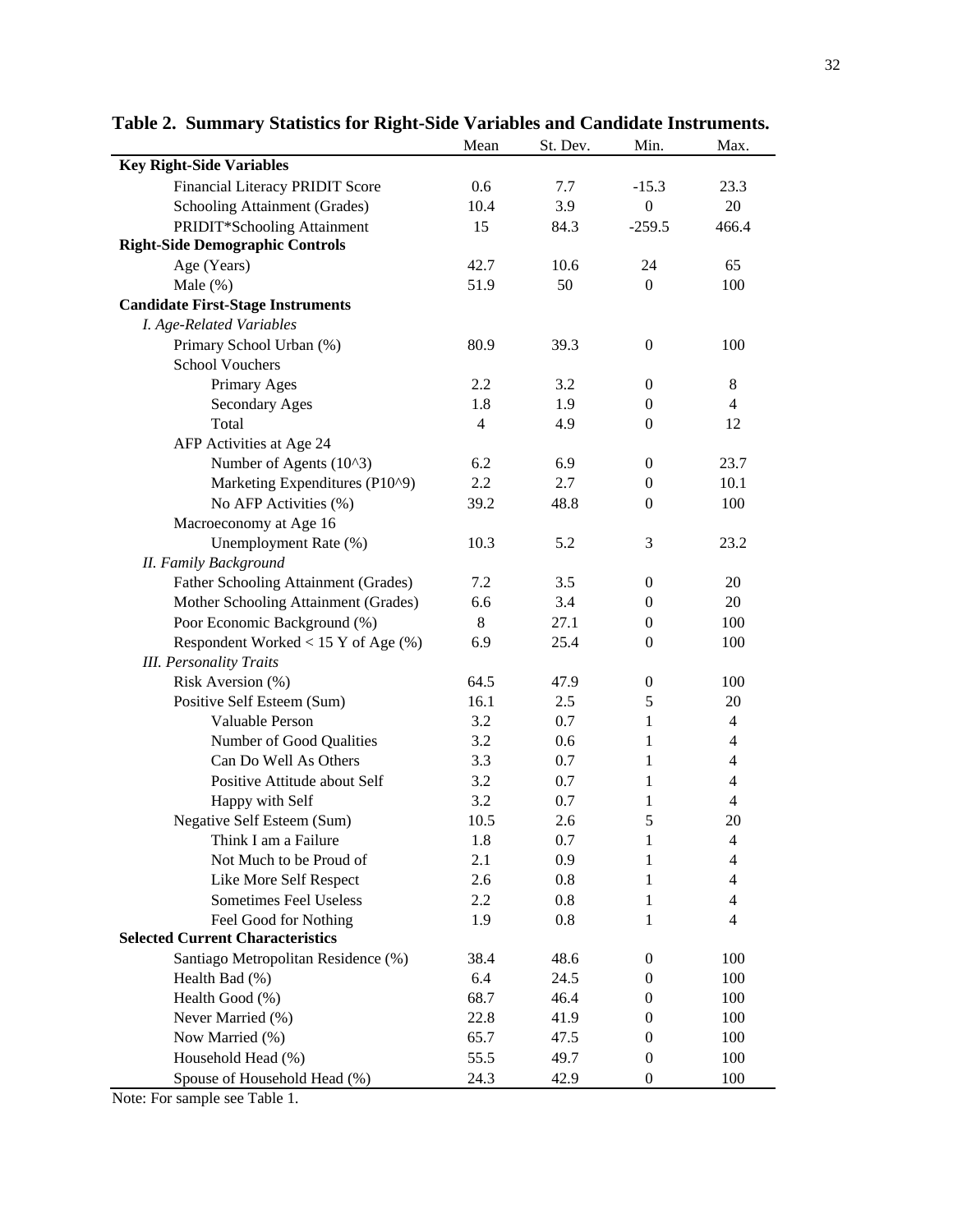|      | Question                                                                                                                                                                                                                                                | Correct $(\% )$ | <b>PRIDIT</b><br>weights |
|------|---------------------------------------------------------------------------------------------------------------------------------------------------------------------------------------------------------------------------------------------------------|-----------------|--------------------------|
|      | Concepts of basic economics and finance<br>Main HRS questions:                                                                                                                                                                                          |                 |                          |
| (1)  | If the chance of catching an illness is 10%, how many people out of 1000 would get the illness?                                                                                                                                                         | 50%             | 0.64                     |
| (2)  | If 5 people share winning lottery tickets and the total prize is 2 Million pesos, how much would<br>each receive?                                                                                                                                       | 44%             | 0.59                     |
| (3)  | Assume that you have \$100 in a savings account and the interest rate you earn on this money is<br>2% a year. If you keep this money in the account for 5 years, how much would you have after 5<br>years? [over \$120, exactly \$120, less than \$120] | 50%             | 0.59                     |
|      | Additional questions:                                                                                                                                                                                                                                   |                 |                          |
| (4)  | Assume that you have \$200 in a savings account, and the interest rate that you earn on these<br>savings is 10% a year. How much would you have in the account after 2 years? [exact number]                                                            | 2%              | 0.29                     |
| (5)  | Assume that you have \$100 in a savings account and the interest rate that you earn on these<br>savings is 1% a year. Inflation is 2% a year. After one year, if you withdraw the money from<br>the savings account you could buy more/less/the same?   | 26%             | 0.42                     |
| (6)  | T/F: Buying shares in one company is less risky than buying shares from many different<br>companies with the same money.                                                                                                                                | 46%             | 0.44                     |
|      | Knowledge of benefit rules and institutions                                                                                                                                                                                                             |                 |                          |
| (7)  | Do you knows what percentage of income is (has been or would be) deducted monthly for<br>pension system contributions? [yes/no]                                                                                                                         | 37%             | 0.54                     |
| (8)  | Do you know the legal retirement age for women? [60]                                                                                                                                                                                                    | 79%             | 0.44                     |
| (9)  | Do you know the legal retirement age for men? [65]                                                                                                                                                                                                      | 84%             | 0.41                     |
| (10) | Do you know how to calculate pensions in the AFP? [yes, by balance of individual account and<br>other elements such as age of retirement]                                                                                                               | 10%             | 0.37                     |
| (11) | Do you know there is a minimum state guaranteed old age pension for people aged 65 and<br>over? [yes/no]                                                                                                                                                | 53%             | 0.42                     |
| (12) | Have you heard of the Voluntary Pension Savings system introduced in 2002? [yes/no]                                                                                                                                                                     | 55%             | 0.58                     |

# **Table 3. Financial Literacy Questions: Percent Correct and PRIDIT Weighting Scheme**

Note: For sample see Table 1. The PRIDIT financial literacy score is calculated using the 12 financial literacy questions in the 2006 EPS. Column 1 lists the % of people that answered the question correctly; Column 2 provides PRIDIT weights for each question (see text).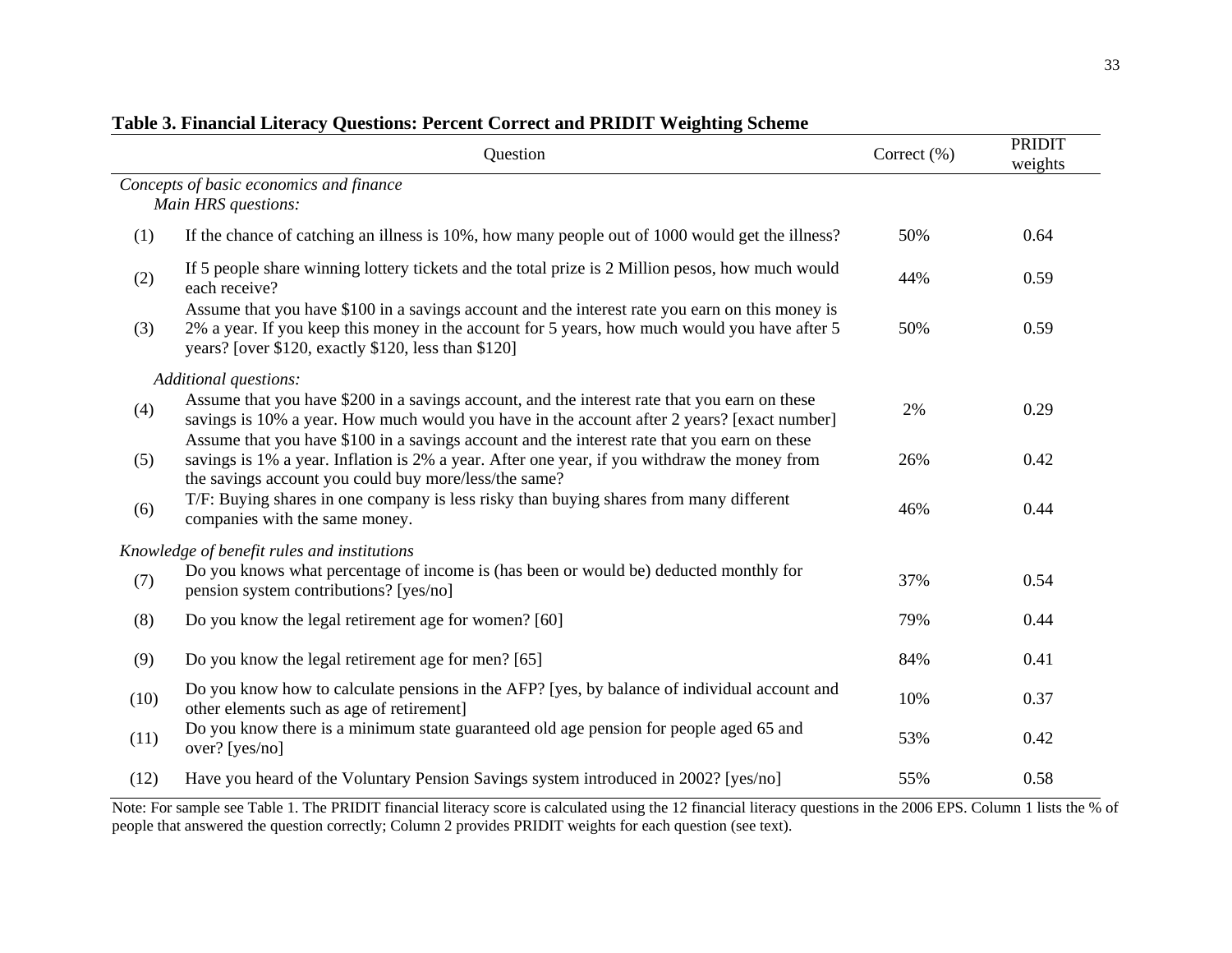|                                      |                  | <b>Components of Wealth</b> |                   |                 |                               |                    |                                   |
|--------------------------------------|------------------|-----------------------------|-------------------|-----------------|-------------------------------|--------------------|-----------------------------------|
|                                      |                  | Pension<br>Wealth           | Housing<br>Wealth | Other<br>Wealth | Total<br><b>Net</b><br>Wealth | Pension<br>Density | Calculated<br>Retirement<br>Money |
| I. PRIDIT                            |                  |                             |                   |                 |                               |                    |                                   |
| <b>Index Alone</b>                   | <b>PRIDIT</b>    | 1.46                        | 0.49              | 0.62            | 2.57                          | 0.91               | 0.51                              |
|                                      | $\boldsymbol{t}$ | 12.48                       | 8.43              | 5.82            | 14.24                         | 25.24              | 14.72                             |
| II. Schooling                        |                  |                             |                   |                 |                               |                    |                                   |
| Alone                                | Schooling        | 3.89                        | 1.7               | 2.01            | 7.59                          | 1.76               | 0.80                              |
|                                      | $\boldsymbol{t}$ | 14.52                       | 12.92             | 5.78            | 15.59                         | 21.89              | 9.93                              |
| III. Both<br>PRIDIT and<br>Schooling |                  |                             |                   |                 |                               |                    |                                   |
|                                      | <b>PRIDIT</b>    | 0.81                        | 0.17              | 0.25            | 1.23                          | 0.69               | 0.44                              |
|                                      | $\boldsymbol{t}$ | 6.61                        | 2.82              | 2.58            | 6.91                          | 16.98              | 11.37                             |
|                                      | Schooling        | 3.07                        | 1.53              | 1.75            | 6.35                          | 1.06               | 0.36                              |
|                                      | $\boldsymbol{t}$ | 10.75                       | 11.13             | 4.87            | 12.46                         | 11.78              | 4.07                              |
| IV. Linear and<br>Interaction        |                  |                             |                   |                 |                               |                    |                                   |
| Effects                              | <b>PRIDIT</b>    | $-0.32$                     | $-0.87$           | $-1.17$         | $-2.36$                       | 1.5                | 0.29                              |
|                                      | $\boldsymbol{t}$ | $-1.02$                     | $-4.9$            | $-2.74$         | $-3.92$                       | 14.95              | 3.01                              |
|                                      | Schooling        | 3.14                        | 1.59              | 1.84            | 6.56                          | 1.01               | 0.37                              |
|                                      | $\boldsymbol{t}$ | 10.75                       | 11.62             | 4.83            | 12.4                          | 11.22              | 4.09                              |
|                                      | PRIDIT*Schooling | 0.1                         | 0.1               | 0.13            | 0.33                          | $-0.07$            | 0.01                              |
|                                      | $\boldsymbol{t}$ | 3.56                        | 5.54              | 3.3             | 5.83                          | $-8.89$            | 1.56                              |
| V. Interaction                       |                  |                             |                   |                 |                               |                    |                                   |
| <b>Effect Alone</b>                  | PRIDIT*Schooling | 0.13                        | 0.05              | 0.07            | 0.25                          | 0.06               | 0.04                              |
|                                      | $\boldsymbol{t}$ | 11.13                       | 8.69              | 5.18            | 12.48                         | 19.77              | 12.99                             |

### **Table 4. OLS Models of Wealth and Pension Density: PRIDIT Alone, Schooling Alone, and Both, Plus Interactions**

Notes: For sample size see Table 1. A complete set of coefficient estimates is provided in Appendix A. Pension density is included in the estimates as proportion between 0 and 1 but the coefficient estimate is multiplied by 100 in this table to be of the same magnitude as the other coefficient estimates. Other control variables include age, age squared, male, years of exposure to school vouchers when of school age, AFP marketing efforts, family background, and risk aversion. *"t"* refers to t-statistic.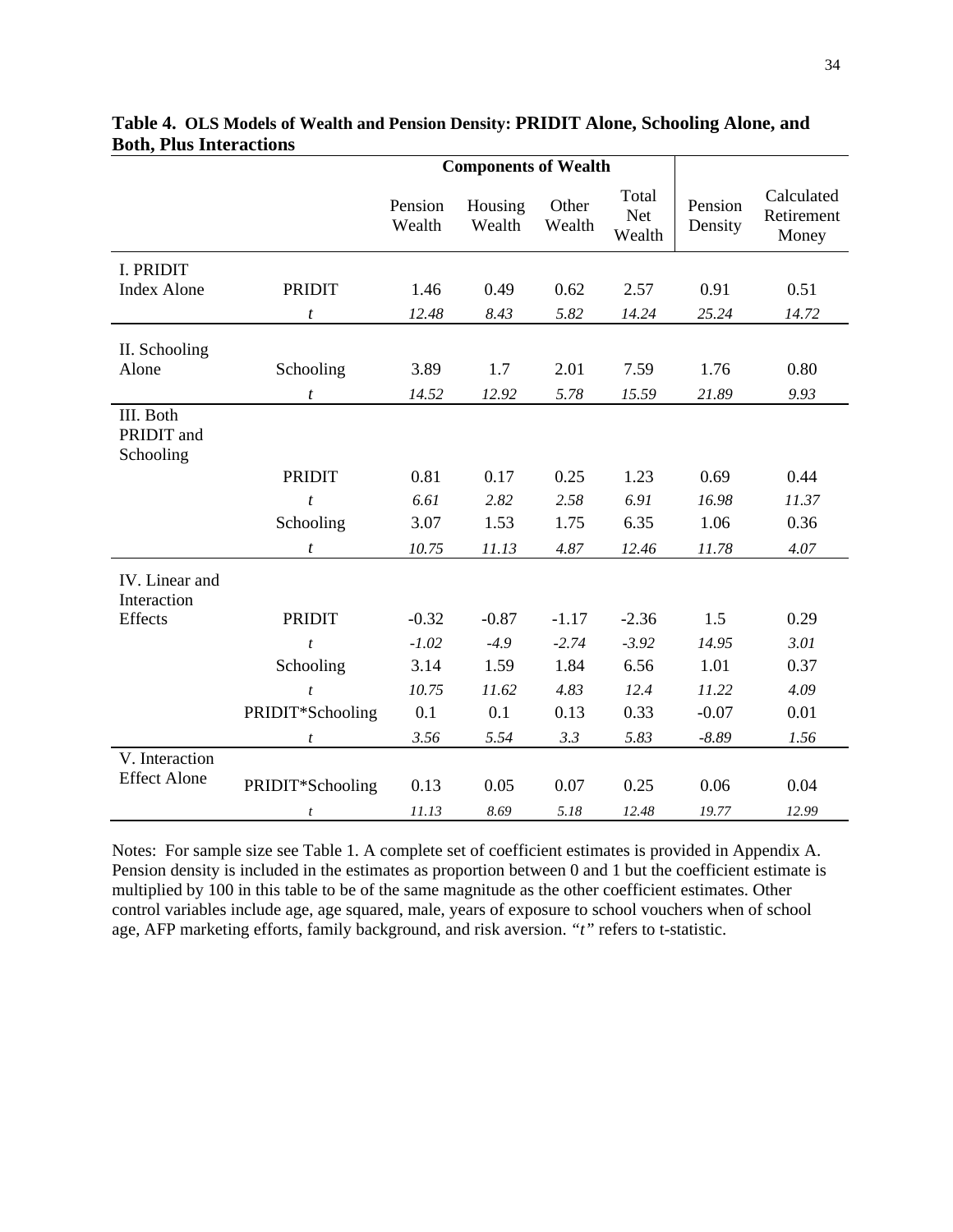|                                             |                               |                   | <b>Components of Wealth</b> |                 |                        |                    |                                   |
|---------------------------------------------|-------------------------------|-------------------|-----------------------------|-----------------|------------------------|--------------------|-----------------------------------|
|                                             |                               | Pension<br>Wealth | Housing<br>Wealth           | Other<br>Wealth | Total<br>Net<br>Wealth | Pension<br>Density | Calculated<br>Retirement<br>Money |
| I. PRIDIT                                   |                               |                   |                             |                 |                        |                    |                                   |
| <b>Index Alone</b>                          | <b>PRIDIT</b>                 | 3.23              | 1.14                        | 1.83            | 6.2                    | 1.88               | 0.62                              |
|                                             | $\ensuremath{\mathnormal{Z}}$ | 9.18              | 7.46                        | 4.47            | 10.31                  | 15.15              | 5.58                              |
|                                             | Hansen J p                    | 0.35              | 0.40                        | 0.09            | 0.14                   | 0.96               | 0.29                              |
| II.<br>Schooling                            |                               |                   |                             |                 |                        |                    |                                   |
| Alone                                       | Schooling                     | 5.55              | 1.98                        | 2.66            | 10.18                  | 3.23               | 1.12                              |
|                                             | Z,                            | 9.12              | 7.28                        | 4.01            | 10.23                  | 14.22              | 5.68                              |
|                                             | Hansen J p                    | 0.01              | 0.17                        | 0.01            | 0.00                   | 0.00               | 0.29                              |
| III. Both<br>PRIDIT and<br>Schooling        |                               |                   |                             |                 |                        |                    |                                   |
|                                             | <b>PRIDIT</b>                 | 3.4               | 1.06                        | 4.46            | 8.93                   | 1.94               | 0.31                              |
|                                             | $\overline{z}$                | 3.23              | 1.9                         | 3.64            | 4.77                   | 4.92               | 0.90                              |
|                                             | Schooling                     | $-0.34$           | 0.14                        | $-5.05$         | $-5.25$                | $-0.12$            | 0.58                              |
|                                             | $\ensuremath{\mathnormal{Z}}$ | $-0.18$           | 0.14                        | $-2.6$          | $-1.68$                | $-0.17$            | 0.95                              |
|                                             | Hansen J p                    | 0.26              | 0.30                        | 0.82            | 0.34                   | 0.92               | 0.26                              |
| IV. Linear<br>and<br>Interaction<br>Effects |                               |                   |                             |                 |                        |                    |                                   |
|                                             | <b>PRIDIT</b>                 | $-2.28$           | $-1.51$                     | 0.28            | $-3.51$                | 2.15               | 2.19                              |
|                                             | $\overline{z}$                | $-0.67$           | $-1.01$                     | 0.09            | $-0.65$                | 1.83               | 1.97                              |
|                                             | Schooling                     | 2.44              | 1.4                         | $-3.01$         | 0.82                   | $-0.23$            | $-0.34$                           |
|                                             | $\ensuremath{\mathnormal{Z}}$ | 0.99              | 1.24                        | $-1.22$         | 0.21                   | $-0.25$            | $-0.41$                           |
|                                             | PRIDIT*Schooling              | 0.44              | 0.2                         | 0.33            | 0.97                   | $-0.02$            | $-0.15$                           |
|                                             | Z.                            | 1.75              | $1.7\,$                     | $1.26\,$        | 2.36                   | $-0.19$            | $-1.80\,$                         |
|                                             | Hansen J p                    | 0.41              | 0.39                        | 0.86            | 0.92                   | 0.85               | 0.5                               |
| V.<br>Interaction                           |                               |                   |                             |                 |                        |                    |                                   |
| <b>Effect Alone</b>                         | PRIDIT*Schooling              | 0.34              | 0.12                        | 0.2             | 0.66                   | 0.19               | 0.06                              |
|                                             | $\ensuremath{\mathnormal{Z}}$ | 9.03              | 7.3                         | 4.35            | 9.91                   | 14.25              | 5.01                              |
|                                             | Hansen J p                    | 0.53              | 0.52                        | 0.39            | 0.95                   | 0.21               | 0.06                              |

### **Table 5. IV Models of Wealth and Pension Density: PRIDIT Alone, Schooling Alone, and Both, Plus Interactions**

Notes: For sample size see Table 1. A complete set of coefficient estimates is provided in Appendix B. Pension density is included in the estimates as proportion between 0 and 1 but the coefficient estimate is multiplied by 100 in this table to be of the same magnitude as the other coefficient estimates. Other control variables include age, age squared, male, years of exposure to school vouchers when of school age, AFP marketing efforts, family background, and risk aversion. *"z"* refers to z-statistic; see text.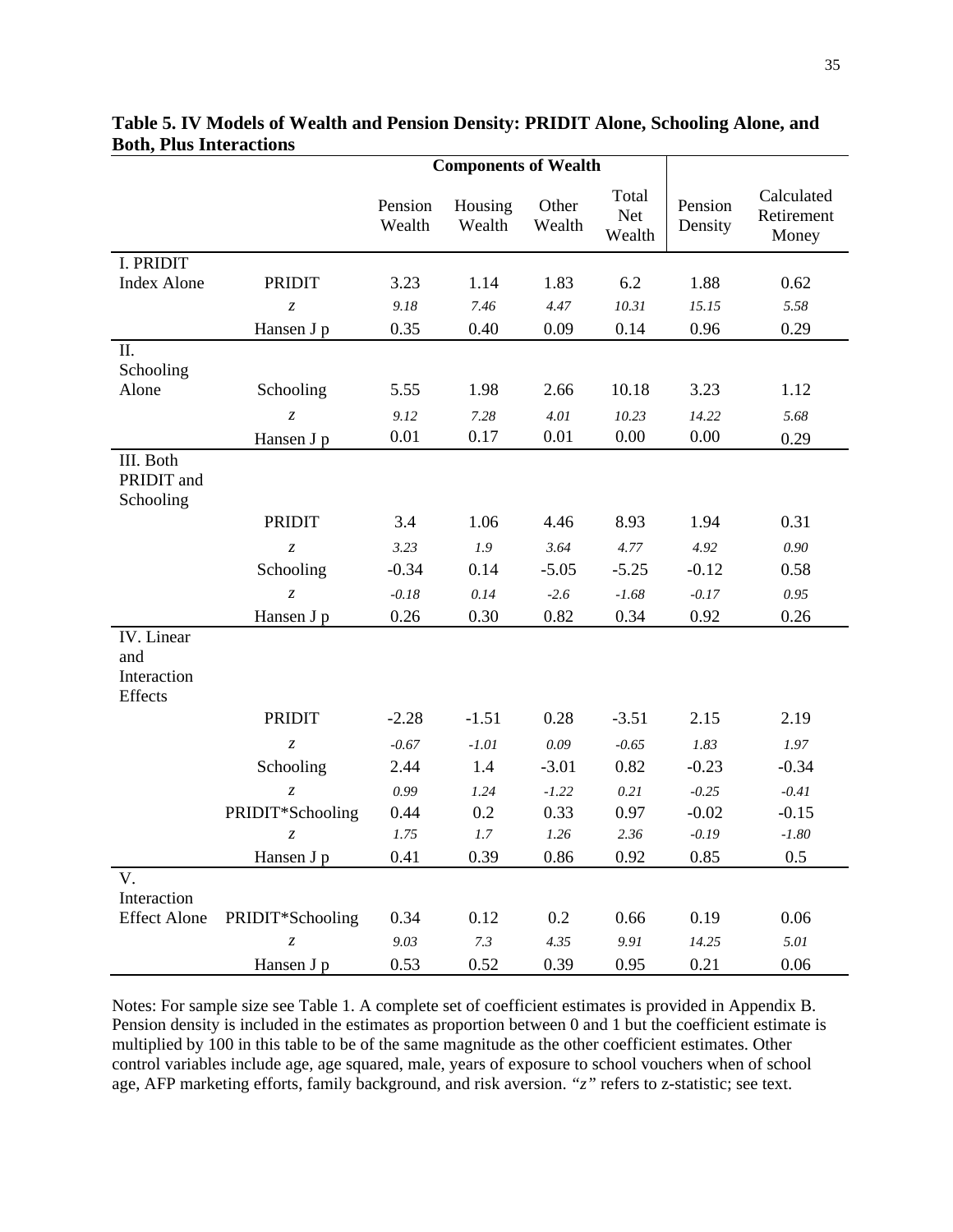|     |                                                                                                                                                                                                                                                                         | Pension<br>Wealth<br>$(\$000)$ | Housing<br>Wealth<br>$(\$000)$ | Other<br>Wealth<br>$(\$000)$ | Total<br>Net<br>Wealth<br>$(\$000)$ | Pension<br>Density<br>$(% \mathbf{A})$ (% pts) | Calculated<br>Retirement<br>Money<br>$(% \mathbf{A})$ (% pts) |
|-----|-------------------------------------------------------------------------------------------------------------------------------------------------------------------------------------------------------------------------------------------------------------------------|--------------------------------|--------------------------------|------------------------------|-------------------------------------|------------------------------------------------|---------------------------------------------------------------|
|     | Core HRS Questions:                                                                                                                                                                                                                                                     |                                |                                |                              |                                     |                                                |                                                               |
| (1) | If the chance of catching an<br>illness is 10%, how many<br>people out of 1000 would<br>get the illness?                                                                                                                                                                | 1.2                            | 0.4                            | 1.6                          | 3.1                                 | 0.7                                            | 0.11                                                          |
| (2) | If 5 people share winning<br>lottery tickets and the total<br>prize is 2 Million pesos, how<br>much would each receive?                                                                                                                                                 | 1.1                            | 0.4                            | 1.5                          | 2.9                                 | 0.6                                            | 0.10                                                          |
| (3) | Assume that you have \$100<br>in a savings account and the<br>interest rate you earn on this<br>money is 2% a year. If you<br>keep this money in the<br>account for 5 years, how<br>much would you have after<br>5 years?                                               | 1.1                            | 0.3                            | 1.4                          | 2.9                                 | 0.6                                            | 0.10                                                          |
|     | Sophisticated HRS:                                                                                                                                                                                                                                                      |                                |                                |                              |                                     |                                                |                                                               |
| (4) | Assume that you have \$200<br>in a savings account, and the<br>interest rate that you earn on<br>these savings is 10% a year.<br>How much would you have<br>in the account after 2 years?                                                                               | 0.6                            | 0.2                            | 0.7                          | 1.5                                 | 0.3                                            | 0.05                                                          |
| (5) | Assume that you have \$100<br>in a savings account and the<br>interest rate that you earn on<br>these savings is 1% a year.<br>Inflation is 2% a year. After<br>one year, if you withdraw<br>the money from the savings<br>account you could buy<br>more/less/the same? | 0.8                            | 0.2                            | 1.0                          | 2.1                                 | 0.4                                            | 0.07                                                          |
| (6) | T/F: Buying shares in one<br>company is less risky than<br>buying shares from many<br>different companies with the<br>same money.                                                                                                                                       | 0.8                            | 0.3                            | 1.1                          | 2.1                                 | 0.5                                            | 0.07                                                          |

# **Table 6. Predicted Change in Measured Outcomes for Correct Answer to Financial Literacy Question**

Note: The table presents simulated marginal effects of increasing the probability of answering each question correctly by a quarter standard deviation (Table 2 indicates mean responses) on outcomes, holding population responses to other questions constant.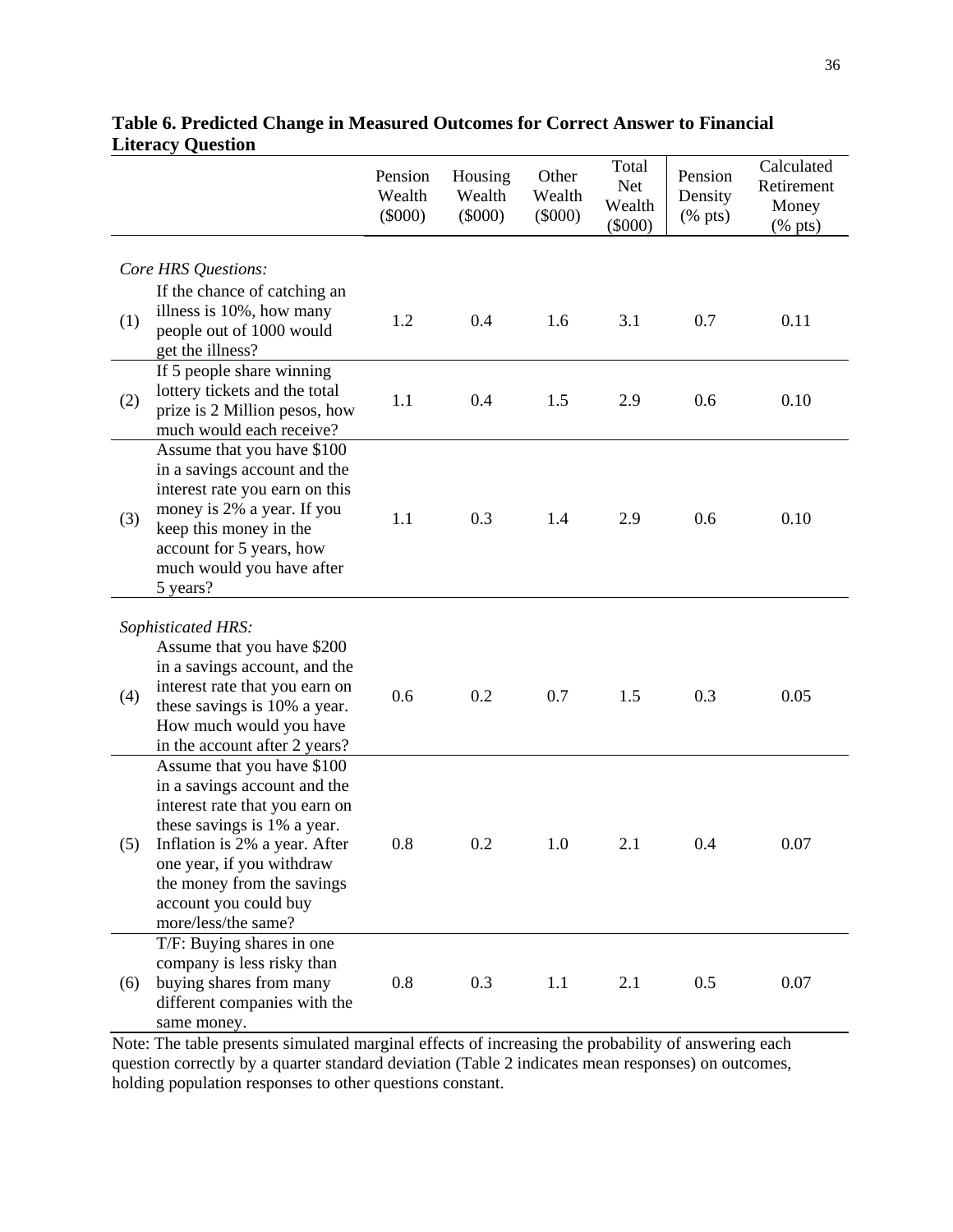|               |                                                            |                   | <b>Components of Wealth</b> |                 |                        |                    |                                   |
|---------------|------------------------------------------------------------|-------------------|-----------------------------|-----------------|------------------------|--------------------|-----------------------------------|
|               |                                                            | Pension<br>Wealth | Housing<br>Wealth           | Other<br>Wealth | Total<br>Net<br>Wealth | Pension<br>Density | Calculated<br>Retirement<br>Money |
| I. PRIDIT     |                                                            |                   |                             |                 |                        |                    |                                   |
| Index         | <b>PRIDIT</b>                                              | 1.46              | 0.49                        | 0.62            | 2.57                   | 0.91               | 0.51                              |
| Alone         | Male                                                       | 15.74             | $-3.18$                     | 0.18            | 12.95                  | 19.22              | 2.27                              |
|               |                                                            | 4.63              | $-0.09$                     | 1.38            | 5.52                   | 2.36               | 0.65                              |
|               | Age                                                        | $-0.04$           | 0.01                        | $-0.01$         | $-0.04$                | $-0.02$            | 0.00                              |
|               | Age-squared<br>Risk averse                                 | $-3.99$           | $-1.17$                     | $-3.43$         | $-8.18$                | 0.90               | $-0.14$                           |
|               |                                                            | 0.55              | 0.27                        | 0.38            | 1.15                   | 0.98               | 0.02                              |
|               | Voucher exposure primary ages                              | 0.00              | 0.00                        | 0.00            | 0.00                   | 0.00               | 0.00                              |
|               | Number of agents<br>No AFP activities                      | 5.13              | 1.10                        | 5.09            | 10.84                  | 4.05               | 0.13                              |
|               |                                                            | 0.52              | 0.87                        | 0.69            | 2.05                   | 0.00               | $-0.03$                           |
|               | Mother schooling attainment<br>Father schooling attainment | 0.48              | 0.79                        | 1.31            | 2.58                   | $-0.15$            | 0.03                              |
|               | Poor economic background                                   | $-21.54$          | $-1.14$                     | 0.76            | $-22.18$               | $-36.35$           | $-2.17$                           |
|               |                                                            | $-4.84$           | $-4.62$                     | $-7.20$         | $-16.90$               | $-5.33$            | 0.08                              |
|               | Worked when $<$ 15 years of age<br>Constant                | $-90.09$          | 3.46                        | $-47.90$        | $-127.14$              | $-22.22$           | $-11.80$                          |
| II.           |                                                            |                   |                             |                 |                        |                    |                                   |
| Schooling     |                                                            |                   |                             |                 |                        |                    |                                   |
| Alone         | Schooling                                                  | 3.89              | 1.70                        | 2.01            | 7.59                   | 1.76               | 0.80                              |
|               | Male                                                       | 19.70             | $-1.81$                     | 1.86            | 19.75                  | 21.34              | 3.40                              |
|               | Age                                                        | 4.02              | $-0.21$                     | 1.25            | 5.05                   | 2.30               | 0.64                              |
|               | Age-squared                                                | $-0.03$           | 0.01                        | $-0.01$         | $-0.03$                | $-0.02$            | 0.00                              |
|               | Risk averse                                                | $-2.29$           | $-0.62$                     | $-2.79$         | $-5.71$                | 1.47               | 0.15                              |
|               | Voucher exposure primary ages                              | 0.42              | 0.22                        | 0.32            | 0.96                   | 0.99               | 0.03                              |
|               | Number of agents                                           | 0.00              | 0.00                        | 0.00            | 0.00                   | 0.00               | 0.00                              |
|               | No AFP activities                                          | 4.01              | 0.75                        | 4.70            | 9.46                   | 3.88               | 0.08                              |
|               | Mother schooling attainment                                | $-0.04$           | 0.61                        | 0.39            | 0.97                   | $-0.18$            | $-0.08$                           |
|               | Father schooling attainment                                | 0.16              | 0.61                        | 1.10            | 1.87                   | $-0.22$            | 0.02                              |
|               | Poor economic background                                   | $-19.68$          | 0.30                        | 2.31            | $-17.07$               | $-36.27$           | $-2.50$                           |
|               | Worked when $<$ 15 years of age                            | 0.62              | $-1.88$                     | $-4.04$         | $-5.30$                | $-3.22$            | 0.87                              |
| III. Both     | Constant                                                   | $-121.33$         | $-12.29$                    | $-66.67$        | $-200.30$              | $-41.48$           | $-21.24$                          |
| PRIDIT<br>and |                                                            |                   |                             |                 |                        |                    |                                   |
| Schooling     | <b>PRIDIT</b>                                              | 0.81              | 0.17                        | 0.25            | 1.23                   | 0.69               | 0.44                              |
|               | Schooling                                                  | 3.07              | 1.53                        | 1.75            | 6.35                   | 1.06               | 0.36                              |
|               | Male                                                       | 18.02             | $-2.16$                     | 1.35            | 17.21                  | 19.93              | 2.51                              |
|               | Age                                                        | 3.97              | $-0.22$                     | 1.23            | 4.98                   | 2.26               | 0.62                              |
|               | Age-squared                                                | $-0.03$           | 0.01                        | $-0.01$         | $-0.03$                | $-0.02$            | 0.00                              |
|               | Risk averse                                                | $-2.62$           | $-0.69$                     | $-2.89$         | $-6.21$                | 1.19               | $-0.03$                           |
|               | Voucher exposure primary ages                              | 0.39              | 0.21                        | 0.31            | 0.91                   | 0.96               | 0.01                              |

# **Appendix A: Complete Set of OLS Coefficient Estimates for Table 4**\*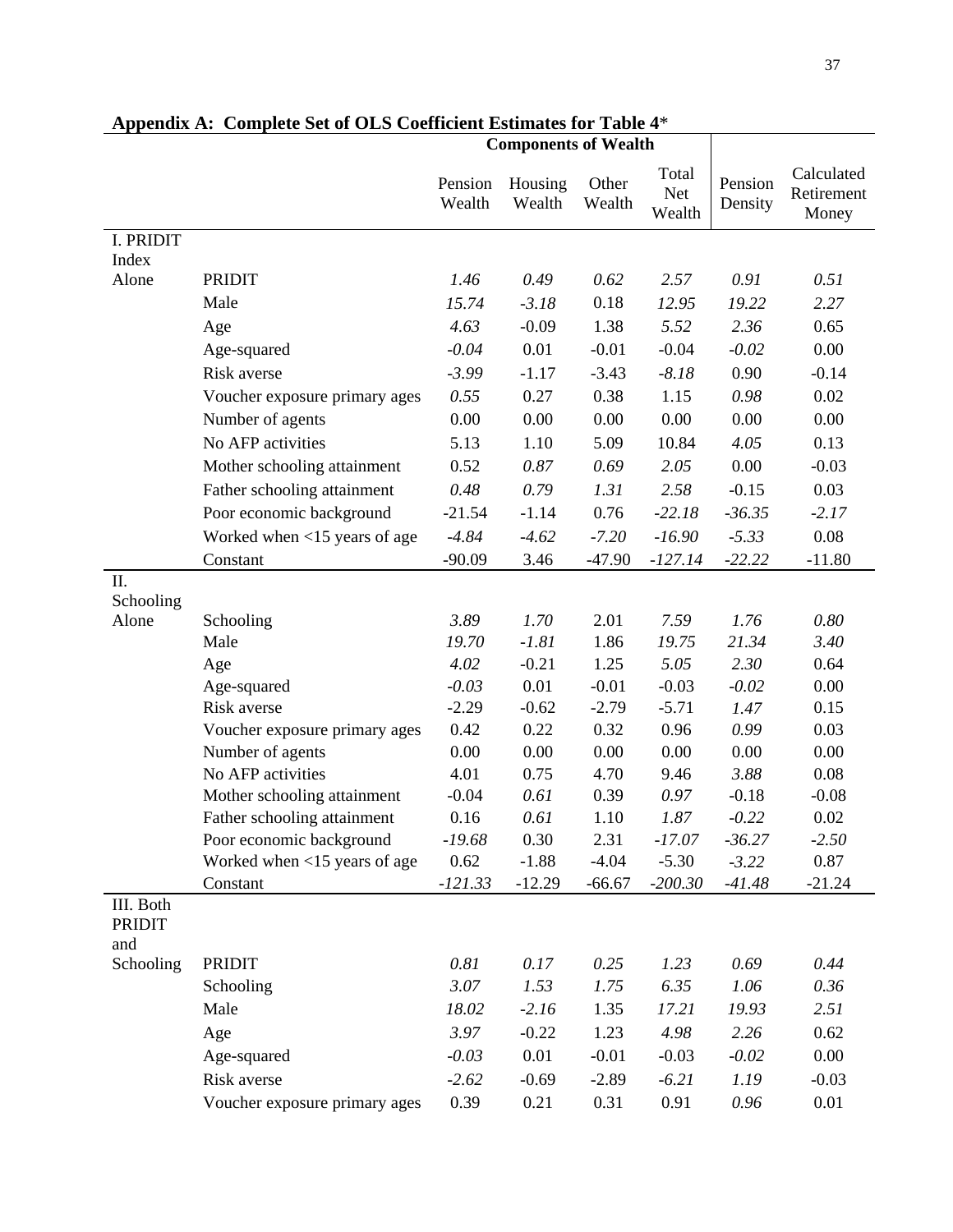|                        | Number of agents                | 0.00      | 0.00     | 0.00     | 0.00      | 0.00     | 0.00     |
|------------------------|---------------------------------|-----------|----------|----------|-----------|----------|----------|
|                        | No AFP activities               | 3.93      | 0.74     | 4.68     | 9.35      | 3.82     | 0.04     |
|                        | Mother schooling attainment     | $-0.05$   | 0.61     | 0.39     | 0.94      | $-0.19$  | $-0.09$  |
|                        | Father schooling attainment     | 0.09      | 0.60     | 1.08     | 1.77      | $-0.28$  | $-0.01$  |
|                        | Poor economic background        | $-18.28$  | 0.59     | 2.74     | $-14.95$  | $-35.09$ | $-1.75$  |
|                        | Worked when $<$ 15 years of age | 0.39      | $-1.93$  | $-4.11$  | $-5.65$   | $-3.42$  | 0.73     |
|                        | Constant                        | $-109.59$ | $-9.81$  | $-63.05$ | $-182.45$ | $-31.53$ | $-14.97$ |
| IV. Linear             |                                 |           |          |          |           |          |          |
| and                    |                                 |           |          |          |           |          |          |
| Interaction<br>Effects | <b>PRIDIT</b>                   | $-0.32$   | $-0.87$  | $-1.17$  | $-2.36$   | 1.50     | 0.29     |
|                        | Schooling                       | 3.14      | 1.59     | 1.84     | 6.56      | 1.01     | 0.37     |
|                        | PRIDIT*Schooling                | 0.10      | 0.10     | 0.13     | 0.33      | $-0.07$  | 0.01     |
|                        | Male                            | 17.98     | $-2.21$  | 1.29     | 17.05     | 19.96    | 2.50     |
|                        | Age                             | 3.94      | $-0.25$  | 1.19     | 4.88      | 2.28     | 0.62     |
|                        | Age-squared                     | $-0.03$   | 0.01     | $-0.01$  | $-0.03$   | $-0.02$  | 0.00     |
|                        | Risk averse                     | $-2.25$   | $-0.35$  | $-2.42$  | $-5.02$   | 0.92     | $0.02\,$ |
|                        | Voucher exposure primary ages   | 0.35      | 0.18     | 0.27     | 0.79      | 0.99     | 0.00     |
|                        | Number of agents                | 0.00      | 0.00     | 0.00     | 0.00      | 0.00     | 0.00     |
|                        | No AFP activities               | 4.13      | 0.92     | 4.93     | 9.97      | 3.68     | 0.07     |
|                        | Mother schooling attainment     | $-0.10$   | 0.56     | 0.33     | 0.79      | $-0.16$  | $-0.10$  |
|                        | Father schooling attainment     | 0.05      | 0.56     | 1.03     | 1.63      | $-0.24$  | $-0.02$  |
|                        | Poor economic background        | $-19.51$  | $-0.54$  | 1.16     | $-18.89$  | $-34.18$ | $-1.91$  |
|                        | Worked when $<$ 15 years of age | 0.42      | $-1.90$  | $-4.07$  | $-5.54$   | $-3.44$  | 0.73     |
|                        | Constant                        | $-109.92$ | $-10.12$ | $-63.48$ | $-183.52$ | $-31.28$ | $-15.02$ |
| V.                     |                                 |           |          |          |           |          |          |
| Interaction<br>Effect  |                                 |           |          |          |           |          |          |
| Alone                  | PRIDIT*Schooling                | 0.13      | 0.05     | 0.07     | 0.25      | 0.06     | 0.04     |
|                        | Male                            | 15.97     | $-3.33$  | $-0.04$  | 12.60     | 19.59    | 2.32     |
|                        | Age                             | 4.22      | $-0.11$  | 1.35     | 5.45      | 2.38     | 0.65     |
|                        | Age-squared                     | $-0.04$   | 0.01     | $-0.01$  | $-0.04$   | $-0.02$  | 0.00     |
|                        | Risk averse                     | $-3.13$   | $-1.00$  | $-3.22$  | $-7.35$   | 1.10     | 0.01     |
|                        | Voucher exposure primary ages   | 0.47      | 0.25     | 0.35     | 1.06      | 1.00     | 0.01     |
|                        | Number of agents                | 0.00      | 0.00     | 0.00     | 0.00      | $0.00\,$ | 0.00     |
|                        | No AFP activities               | 4.95      | 1.18     | 5.18     | 11.31     | 4.30     | 0.24     |
|                        | Mother schooling attainment     | 0.46      | 0.84     | 0.64     | 1.94      | 0.03     | $-0.03$  |
|                        | Father schooling attainment     | 0.46      | 0.76     | 1.26     | 2.47      | $-0.10$  | 0.03     |
|                        | Poor economic background        | $-23.71$  | $-1.58$  | 0.26     | $-25.02$  | $-37.96$ | $-2.90$  |
|                        | Worked when $<$ 15 years of age | $-5.33$   | $-4.55$  | $-7.07$  | $-16.95$  | $-5.81$  | $-0.05$  |
|                        | Constant                        | $-82.94$  | 3.99     | $-47.08$ | $-126.02$ | $-23.91$ | $-12.08$ |

Note: \*italics indicate significance at 5% level or better. See also Table 4.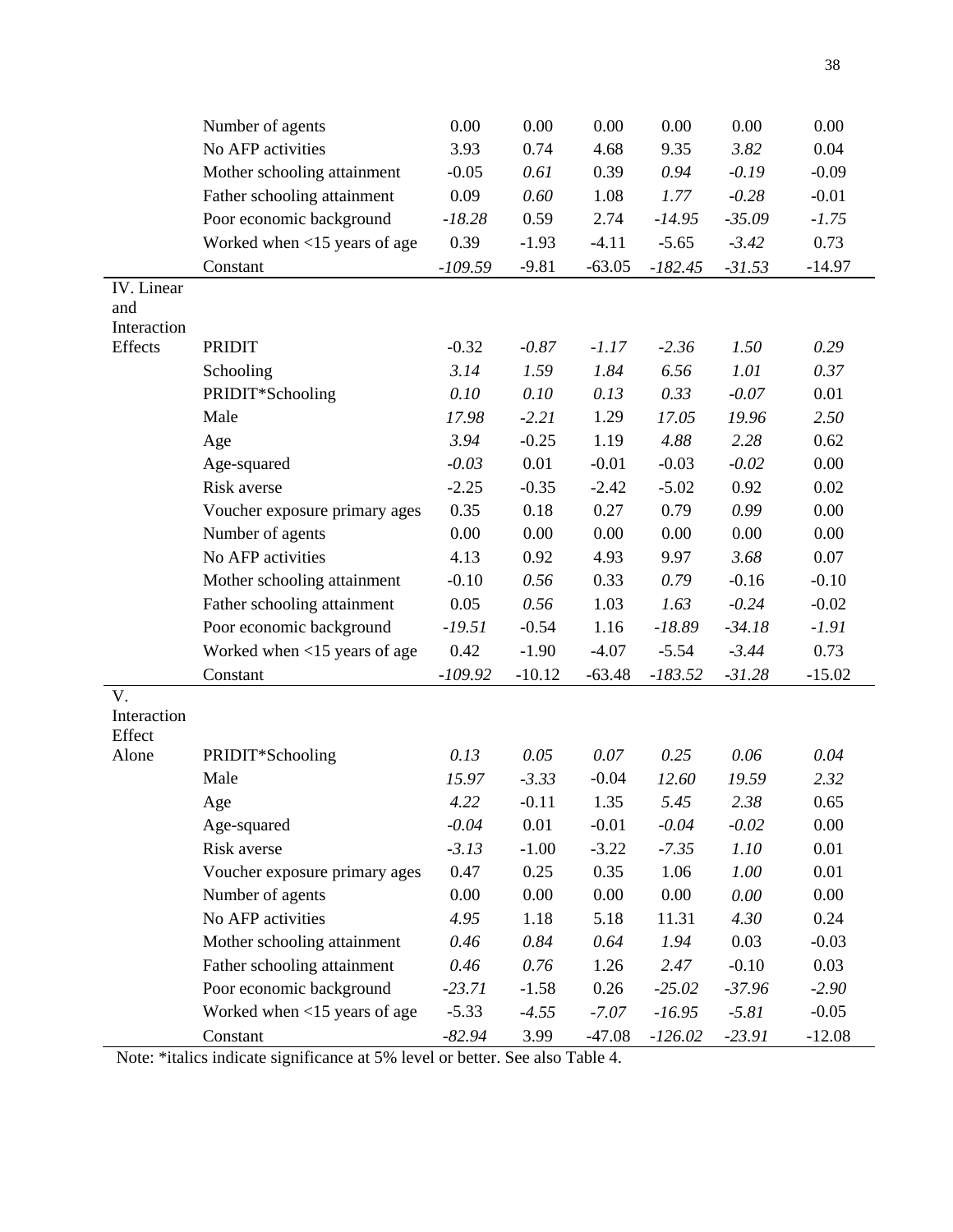|                      |                                 |                   | <b>Components of Wealth</b> |                  |                        |                    |                                   |
|----------------------|---------------------------------|-------------------|-----------------------------|------------------|------------------------|--------------------|-----------------------------------|
|                      |                                 | Pension<br>Wealth | Housing<br>Wealth           | Other<br>Wealth  | Total<br>Net<br>Wealth | Pension<br>Density | Calculated<br>Retirement<br>Money |
| I. PRIDIT            |                                 |                   |                             |                  |                        |                    |                                   |
| Index                |                                 |                   |                             |                  |                        |                    |                                   |
| Alone                | <b>PRIDIT</b>                   | 3.23              | 1.14                        | 1.83             | 6.20                   | 1.88               | 0.62                              |
|                      | Male                            | 12.66             | $-4.30$                     | $-1.91$          | 6.44                   | 17.54              | 2.09                              |
|                      | Age                             | 4.32              | $-0.22$                     | 1.12             | 5.22                   | 2.19               | 0.63                              |
|                      | Age-squared                     | $-0.04$           | 0.01                        | 0.00             | $-0.04$                | $-0.02$            | 0.00                              |
|                      | Risk averse                     | $-4.19$           | $-1.23$                     | $-3.56$          | $-8.99$                | 0.79               | $-0.15$                           |
|                      | Voucher exposure primary ages   | 0.38              | 0.20                        | 0.27             | 0.86                   | 0.89               | 0.01                              |
|                      | Number of agents                | 0.00              | 0.00                        | 0.00             | 0.00                   | 0.00               | 0.00                              |
|                      | No AFP activities               | 4.43              | 0.83                        | 4.57             | 9.83                   | 3.66               | 0.09                              |
|                      | Mother schooling attainment     | 0.08              | 0.71                        | 0.38             | 1.18                   | $-0.25$            | $-0.05$                           |
|                      | Father schooling attainment     | 0.01              | 0.62                        | 0.99             | 1.62                   | $-0.40$            | 0.01                              |
|                      | Poor economic background        | $-15.08$          | 1.17                        | 5.18             | $-8.72$                | $-32.83$           | $-1.79$                           |
|                      | Worked when $<$ 15 years of age | $-1.50$           | $-3.67$                     | $-5.01$          | $-10.17$               | $-3.51$            | 0.28                              |
|                      | Constant                        | $-77.73$          | 8.15                        | $-38.71$         | $-108.28$              | $-15.48$           | $-11.08$                          |
|                      | Hansen J p                      | 0.35              | 0.40                        | 0.09             | 0.14                   | 0.96               | 0.29                              |
| II.                  |                                 |                   |                             |                  |                        |                    |                                   |
| Schooling            |                                 |                   |                             |                  |                        |                    |                                   |
| Alone                | Schooling                       | 5.55              | 1.98                        | 2.66             | 10.18                  | 3.23               | 1.12                              |
|                      | Male                            | 19.95             | $-1.73$                     | 2.08             | 20.30                  | 21.78              | 3.50                              |
|                      | Age                             | 4.22              | $-0.25$                     | 1.12             | 5.09                   | 2.13               | 0.61                              |
|                      | Age-squared                     | $-0.03$           | 0.01                        | 0.00             | $-0.03$                | $-0.02$            | 0.00                              |
|                      | Risk averse                     | $-2.21$           | $-0.53$                     | $-2.58$          | $-5.32$                | 1.95               | 0.24                              |
|                      | Voucher exposure primary ages   | 0.38              | 0.20                        | 0.29             | 0.88                   | 0.89               | 0.01                              |
|                      | Number of agents                | 0.00              | 0.00                        | 0.00             | 0.00                   | 0.00               | 0.00                              |
|                      | No AFP activities               | 3.98              | 0.66                        | 4.47             | 9.11                   | 3.40               | $-0.02$                           |
|                      | Mother schooling attainment     | $-0.38$           | 0.55                        | 0.24             | 0.41                   | $-0.51$            | $-0.16$                           |
|                      | Father schooling attainment     | $-0.14$           | 0.56                        | 0.99             | 1.42                   | $-0.49$            | $-0.03$                           |
|                      | Poor economic background        | $-16.27$          | 0.81                        | 3.57             | $-11.90$               | $-33.51$           | $-1.89$                           |
|                      | Worked when $<$ 15 years of age | 4.51              | $-1.50$                     | $-2.67$          | 0.34                   | 0.00               | 1.57                              |
|                      | Constant                        | $-140.83$<br>0.01 | $-14.26$<br>0.17            | $-70.93$<br>0.01 | $-226.01$<br>0.00      | $-52.21$<br>0.00   | $-23.58$                          |
| III. Both            | Hansen J p                      |                   |                             |                  |                        |                    | 0.29                              |
| <b>PRIDIT</b><br>and |                                 |                   |                             |                  |                        |                    |                                   |
| Schooling            | <b>PRIDIT</b>                   | 3.40              | 1.06                        | 4.46             | 8.93                   | 1.94               | 0.31                              |
|                      | Schooling                       | $-0.34$           | 0.14                        | $-5.05$          | $-5.25$                | $-0.12$            | 0.58                              |
|                      | Male                            | 12.25             | $-4.13$                     | $-8.01$          | 0.11                   | 17.39              | 2.79                              |

## **Appendix B: Complete Set of IV Estimates for Table 5; first-stage estimates and diagnostics, and second-stage estimates and diagnostics\***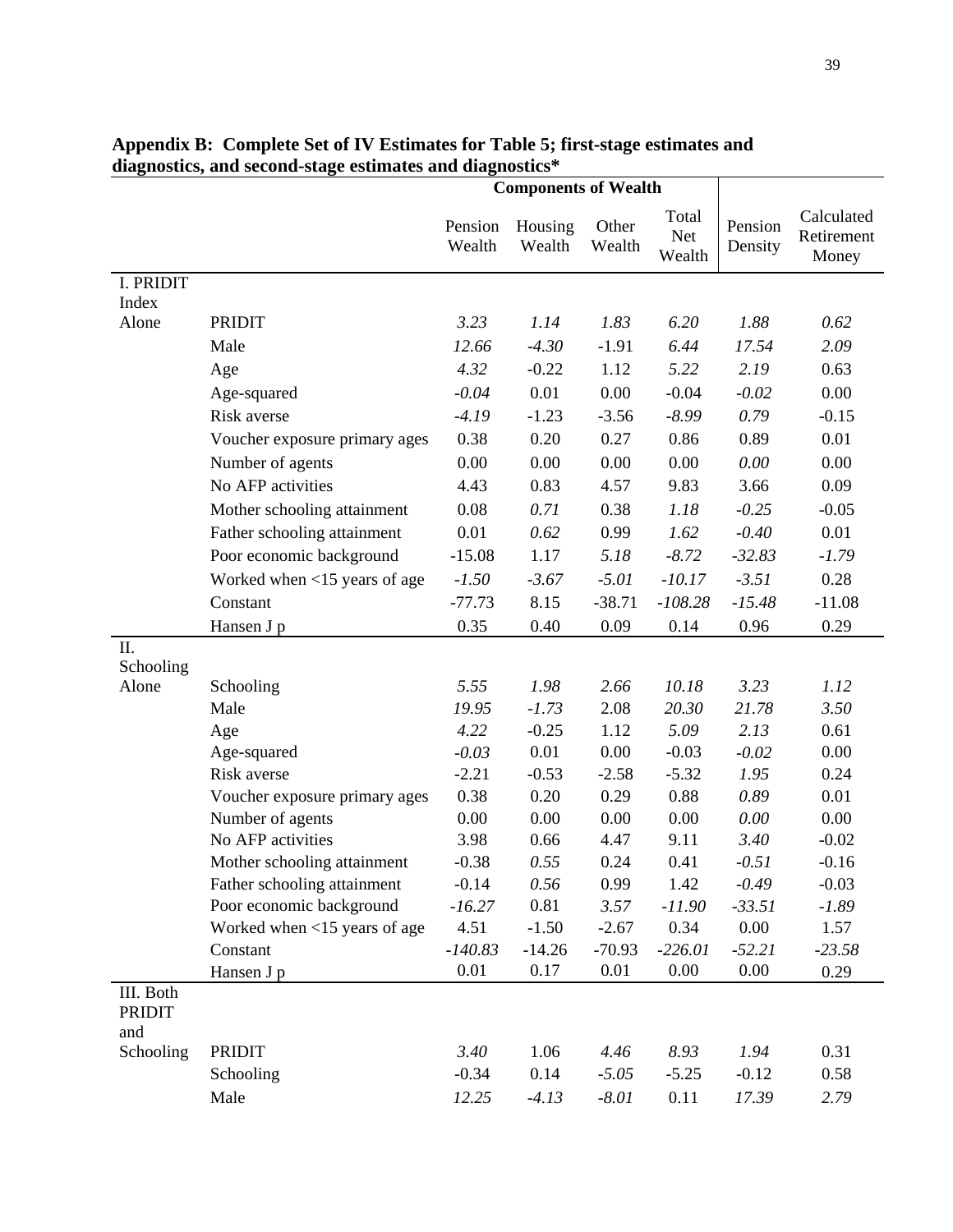|                        | Age                                                        | 4.33     | $-0.22$  | 1.26     | 5.36      | 2.19     | 0.62     |
|------------------------|------------------------------------------------------------|----------|----------|----------|-----------|----------|----------|
|                        | Age-squared                                                | $-0.04$  | 0.01     | $-0.01$  | $-0.04$   | $-0.02$  | 0.00     |
|                        | Risk averse                                                | $-4.31$  | $-1.18$  | $-5.33$  | $-10.83$  | 0.75     | 0.05     |
|                        | Voucher exposure primary ages                              | 0.39     | 0.20     | 0.30     | 0.89      | 0.89     | 0.01     |
|                        | Number of agents                                           | 0.00     | $0.00\,$ | 0.00     | 0.00      | 0.00     | 0.00     |
|                        | No AFP activities                                          | 4.46     | 0.82     | 5.11     | 10.38     | 3.67     | 0.02     |
|                        | Mother schooling attainment                                | 0.11     | 0.70     | 0.88     | 1.69      | $-0.23$  | $-0.11$  |
|                        | Father schooling attainment                                | 0.03     | 0.61     | 1.21     | 1.85      | $-0.40$  | $-0.02$  |
|                        | Poor economic background                                   | $-15.09$ | 1.18     | 5.12     | $-8.79$   | $-32.84$ | $-1.78$  |
|                        | Worked when $<$ 15 years of age                            | $-1.90$  | $-3.50$  | $-11.08$ | $-16.47$  | $-3.66$  | 0.98     |
|                        | Constant                                                   | $-74.03$ | 6.58     | 16.60    | $-50.84$  | $-14.12$ | $-17.47$ |
|                        | Hansen J p                                                 | 0.26     | 0.30     | 0.82     | 0.34      | 0.92     | 0.26     |
| IV. Linear             |                                                            |          |          |          |           |          |          |
| and                    |                                                            |          |          |          |           |          |          |
| Interaction<br>Effects | <b>PRIDIT</b>                                              | $-2.28$  | $-1.51$  | 0.28     | $-3.51$   | 2.15     | 2.19     |
|                        | Schooling                                                  | 2.44     | 1.40     | $-3.01$  | 0.82      | $-0.23$  | $-0.34$  |
|                        | PRIDIT*Schooling                                           | 0.44     | 0.20     | 0.33     | 0.97      | $-0.02$  | $-0.15$  |
|                        | Male                                                       | 14.32    | $-3.19$  | $-6.48$  | 4.65      | 17.31    | 2.11     |
|                        | Age                                                        | 4.06     | $-0.34$  | 1.06     | 4.79      | 2.20     | 0.70     |
|                        | Age-squared                                                | $-0.04$  | 0.01     | $-0.01$  | $-0.03$   | $-0.02$  | $-0.01$  |
|                        | Risk averse                                                | $-1.91$  | $-0.09$  | $-3.57$  | $-5.57$   | 0.66     | $-0.75$  |
|                        | Voucher exposure primary ages                              | 0.17     | 0.11     | 0.14     | 0.42      | 0.90     | 0.08     |
|                        | Number of agents                                           | 0.00     | 0.00     | 0.00     | 0.00      | 0.00     | 0.00     |
|                        | No AFP activities                                          | 4.88     | 1.01     | 5.42     | 11.30     | 3.66     | $-0.12$  |
|                        |                                                            | $-0.44$  | 0.45     | 0.47     | 0.48      | $-0.21$  | 0.07     |
|                        | Mother schooling attainment<br>Father schooling attainment | $-0.38$  | 0.43     | 0.91     | 0.96      | $-0.38$  | 0.12     |
|                        | Poor economic background                                   | $-18.83$ | $-0.52$  | 2.36     | $-17.00$  | $-32.70$ | $-0.54$  |
|                        |                                                            | 2.09     | $-1.69$  | $-8.14$  | $-7.74$   | $-3.80$  | $-0.34$  |
|                        | Worked when $<$ 15 years of age<br>Constant                | $-99.93$ | $-5.14$  | $-2.47$  | $-107.54$ | $-13.18$ | $-8.88$  |
|                        |                                                            | 0.41     |          |          |           |          |          |
| V.                     | Hansen J p                                                 |          | 0.39     | 0.86     | 0.92      | 0.85     | 0.50     |
| Interaction            |                                                            |          |          |          |           |          |          |
| Effect                 |                                                            |          |          |          |           |          |          |
| Alone                  | PRIDIT*Schooling                                           | 0.34     | 0.12     | 0.20     | 0.66      | 0.19     | 0.06     |
|                        | Male                                                       | 11.71    | $-4.64$  | $-2.67$  | 4.40      | 17.11    | 2.03     |
|                        | Age                                                        | 4.18     | $-0.26$  | 1.01     | 4.93      | 2.12     | 0.62     |
|                        | Age-squared                                                | $-0.04$  | 0.01     | 0.00     | $-0.04$   | $-0.02$  | 0.00     |
|                        | Risk averse                                                | $-3.11$  | $-0.85$  | $-2.92$  | $-6.88$   | 1.41     | 0.04     |
|                        | Voucher exposure primary ages                              | 0.23     | 0.15     | 0.17     | 0.55      | 0.81     | $-0.01$  |
|                        | Number of agents                                           | 0.00     | 0.00     | 0.00     | 0.00      | $0.00\,$ | 0.00     |
|                        | No AFP activities                                          | 4.97     | 1.02     | 4.86     | 10.85     | 3.99     | 0.20     |
|                        | Mother schooling attainment                                | $-0.13$  | 0.64     | 0.23     | 0.74      | $-0.35$  | $-0.07$  |
|                        | Father schooling attainment                                | $-0.20$  | 0.54     | 0.83     | 1.17      | $-0.51$  | $-0.01$  |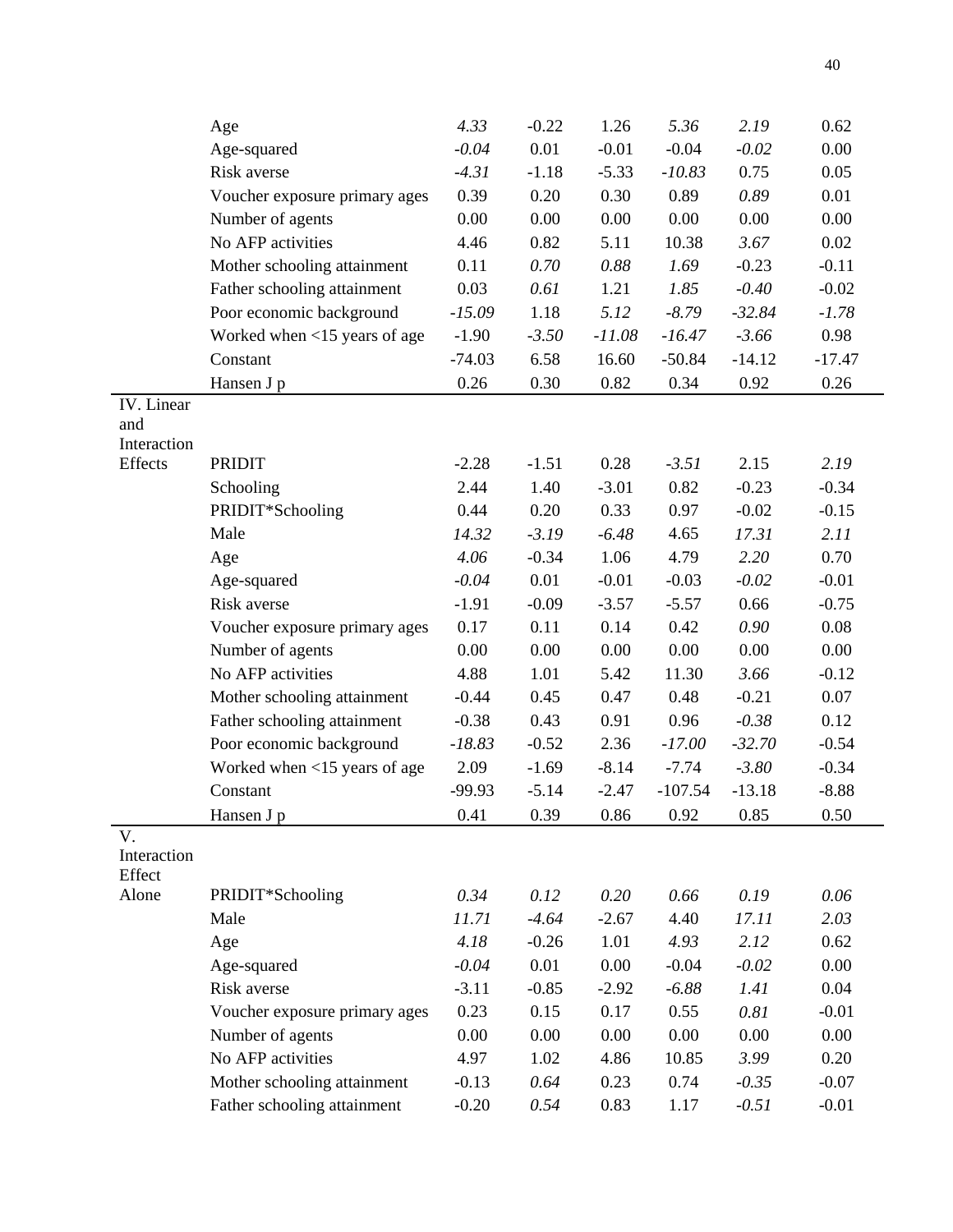| Poor economic background           | -18.00   | 0.16    | 3.83    | -14.01                      | -34.69  | $-2.51$  |
|------------------------------------|----------|---------|---------|-----------------------------|---------|----------|
| Worked when $\leq$ 15 years of age | $-1.02$  | $-3.49$ | $-4.51$ | $-9.03$                     | $-3.35$ | 0.24     |
| Constant                           | $-74.43$ | 9.35    |         | $-35.96$ $-101.04$ $-14.03$ |         | $-10.94$ |
| Hansen J p                         | 0.53     | 0.52    | 0.39    | 0.95                        | 0.21    | 0.06     |
|                                    |          |         |         |                             |         |          |

Notes: also Table 4. Source: Authors' computations.